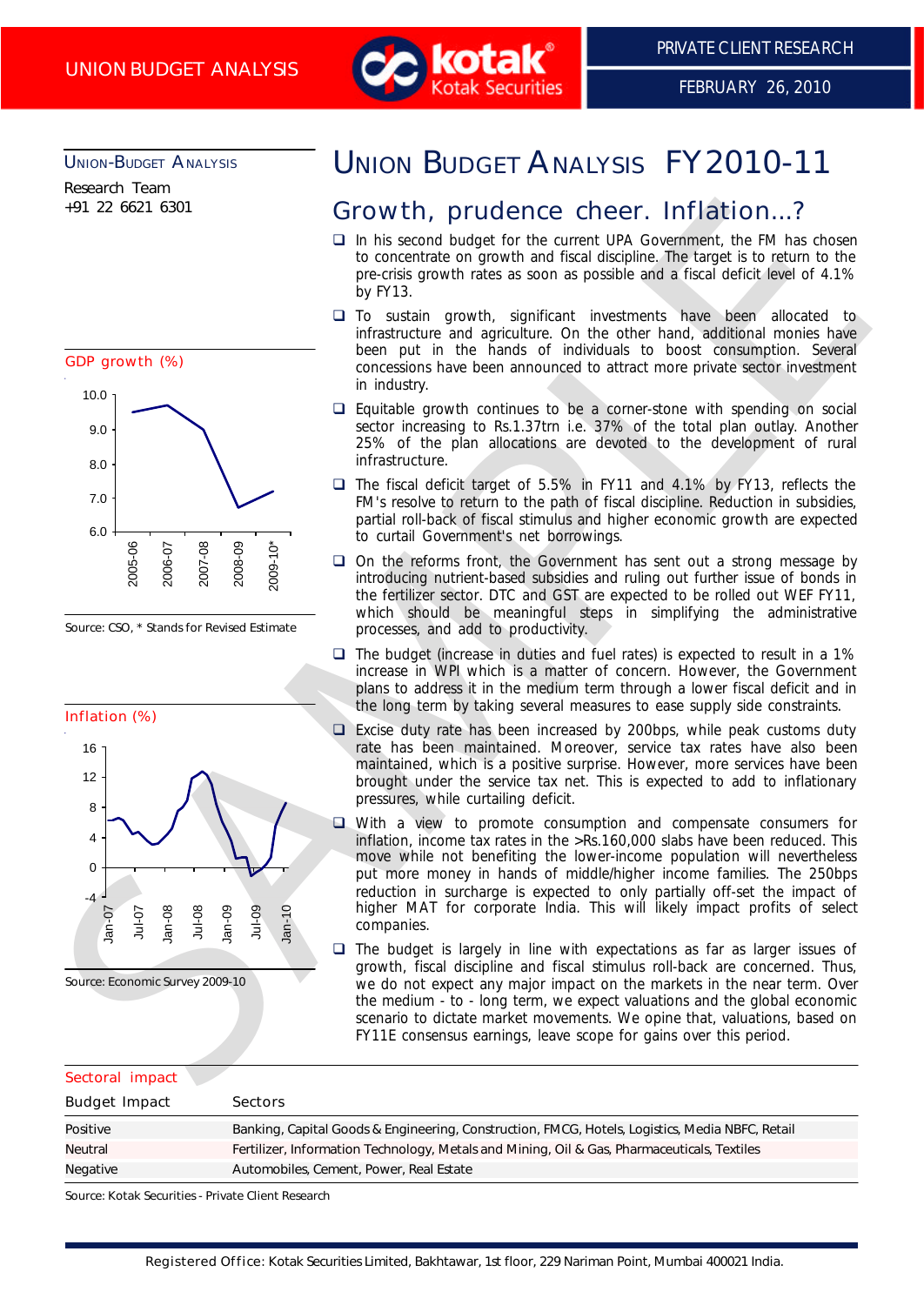# Sustained focus on growth …

The Finance Minister has rightly focused on sustaining and improving the high growth rates of the economy.

After experiencing a slowdown in FY09 and the early part of FY10, Indian economy has recovered smartly. According to the advance estimates of CSO, the Gross Domestic Product (GDP) growth for 2009-10 is pegged at 7.2%, which will be the second fastest growth across major economies. IIP grew by 16.8% in January and growth rate in manufacturing sector in December 2009 was 18.5% the highest in the past two decades. The stimulus package provided by the Government in FY09 has had the desired impact.

The growth is expected to be high despite the expected 0.2% reduction in agricultural GDP, on the back lower rainfall and drought in part of the country.

The economic survey for 2009-10 has laid down targets of 9% in FY12 and double-digit growth rates in the future years. However, these are subject to several challenges like monsoons and global economy in the short term and structural changes in the economy over the longer term.

# …through investments

Towards this objective, the FM has allocated significant sums towards investments in agriculture as well as infrastructure. The plan expenditure has thus, been increased by about 18% as compared to the revised estimates for FY10.

One of the important features of the budget has been the concessions provided by the FM to attract private investments in specified segments of agriculture and infrastructure. Concessions have been provided in the form of reduced duties, exemption from duties and taxes, project import status, etc.



Source: Economic Survey 2009-10, Budget FY2010-11





### Source: Economic Survey 2009-10, Budget FY2010-11

Significant allocations have been made for creating infrastructure, which has a multiplier impact on the economy. Rs.1.74trn has been provided for infrastructure development. This accounts for over 46% of the total plan allocation. Some of the major allocations are :

- Allocation for road transport has been increased by over 13% from Rs.175bn to Rs.199bn.
- Rs 168bn have been provided for Railways, which is about Rs.9.5bn more than last year.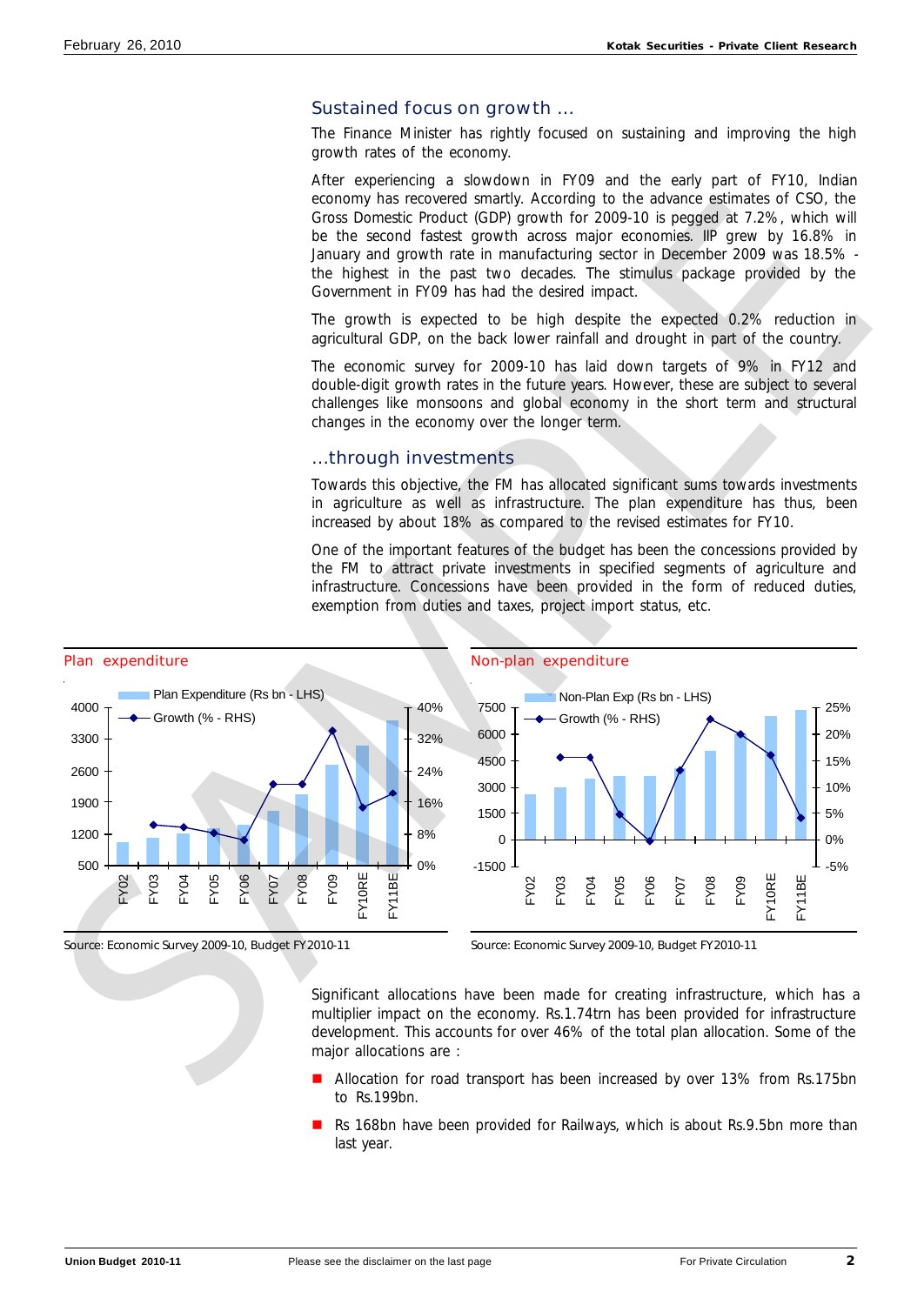- **n** IIFCL's disbursements, which are expected to touch Rs.90bn by end March 2010 are targeted to reach around Rs.200bn by March 2011. The re-financing of bank lending to infrastructure projects is expected to double in FY11 over FY10 levels of Rs.30bn.
- **n** Plan allocation for power sector excluding RGGVY is proposed to be doubled from Rs.22.3bn in 2009-10 to Rs.51.3bn in 2010-11.

| <b>Central Plan Outlay by Sectors (Rs bn)</b>                                                                                                                                                                                                                     |             |                                                                                                                                                                                  |               |            |          |            |
|-------------------------------------------------------------------------------------------------------------------------------------------------------------------------------------------------------------------------------------------------------------------|-------------|----------------------------------------------------------------------------------------------------------------------------------------------------------------------------------|---------------|------------|----------|------------|
|                                                                                                                                                                                                                                                                   | FY10BE      | % of Total                                                                                                                                                                       | <b>FY10RE</b> | % of Total | FY11BE   | % of Total |
| <b>Agriculture &amp; Allied Activities</b>                                                                                                                                                                                                                        | 106.29      | 2.4                                                                                                                                                                              | 101.23        | 2.4        | 123.08   | 2.3        |
| Rural Development*                                                                                                                                                                                                                                                | 517.69      | 11.6                                                                                                                                                                             | 515.60        | 12.1       | 551.90   | 10.5       |
| Irrigation & Flood Control                                                                                                                                                                                                                                        | 4.39        | 0.1                                                                                                                                                                              | 4.04          | 0.1        | 5.26     | 0.1        |
| Energy                                                                                                                                                                                                                                                            | 1,155.74    | 25.8                                                                                                                                                                             | 1,096.85      | 25.8       | 1,465.79 | 27.9       |
| <b>Industry and Minerals</b>                                                                                                                                                                                                                                      | 357.40      | 8.0                                                                                                                                                                              | 306.94        | 7.2        | 390.19   | 7.4        |
| Transport**                                                                                                                                                                                                                                                       | 943.06      | 21.1                                                                                                                                                                             | 889.48        | 20.9       | 1,019.97 | 19.4       |
| Communications                                                                                                                                                                                                                                                    | 167.31      | 3.7                                                                                                                                                                              | 160.99        | 3.8        | 185.29   | 3.5        |
| Science Technology & Environment                                                                                                                                                                                                                                  | 112.07      | 2.5                                                                                                                                                                              | 99.08         | 2.3        | 136.77   | 2.6        |
| <b>General Economic Services</b>                                                                                                                                                                                                                                  | 62.70       | 1.4                                                                                                                                                                              | 54.46         | 1.3        | 75.54    | 1.4        |
| Social Services***                                                                                                                                                                                                                                                | 1,038.56    | 23.2                                                                                                                                                                             | 1,013.70      | 23.8       | 1,275.70 | 24.3       |
| <b>General Services</b>                                                                                                                                                                                                                                           | 14.00       | 0.3                                                                                                                                                                              | 13.53         | 0.3        | 15.35    | 0.3        |
| <b>Grand Total</b>                                                                                                                                                                                                                                                | 4,479.21    | 100.0                                                                                                                                                                            | 4,255.90      | 100.0      | 5,244.84 | 100.0      |
|                                                                                                                                                                                                                                                                   |             |                                                                                                                                                                                  |               |            |          |            |
|                                                                                                                                                                                                                                                                   |             |                                                                                                                                                                                  |               |            |          |            |
|                                                                                                                                                                                                                                                                   |             |                                                                                                                                                                                  |               |            |          |            |
|                                                                                                                                                                                                                                                                   |             | As far as agriculture is concerned, the following allocations have been proposed :                                                                                               |               |            |          |            |
|                                                                                                                                                                                                                                                                   | Rs.3.75trn. | The target for credit to the sector has been increased from Rs.3.25trn to                                                                                                        |               |            |          |            |
|                                                                                                                                                                                                                                                                   | Rs.119bn.   | The plan expenditure to agriculture sector has increased by about 22% to                                                                                                         |               |            |          |            |
| Source: Union Budget FY2010-11<br>* Includes provision for rural housing but excludes provision for rural roads<br>** Includes provision for rural roads<br>*** Excludes provision for Rural Housing<br><b>RE: Revised Estimate</b><br><b>BE: Budget Estimate</b> |             | Rs.4bn has been provided to extend the green revolution to the eastern region<br>of the country comprising Bihar, Chattisgarh, Jharkhand, Eastern UP, West<br>Bengal and Orissa. |               |            |          |            |
|                                                                                                                                                                                                                                                                   |             | Rs.3bn has been provided to organise 60,000 "pulses and oil seed villages" in<br>rain-fed areas during 2010-11                                                                   |               |            |          |            |

- The target for credit to the sector has been increased from Rs.3.25trn to Rs.3.75trn.
- The plan expenditure to agriculture sector has increased by about 22% to Rs.119bn.

- n Rs.3bn has been provided to organise 60,000 "pulses and oil seed villages" in rain-fed areas during 2010-11
- Rs.2bn has been allocated for sustaining the gains already made in the green revolution areas through conservation farming, which involves concurrent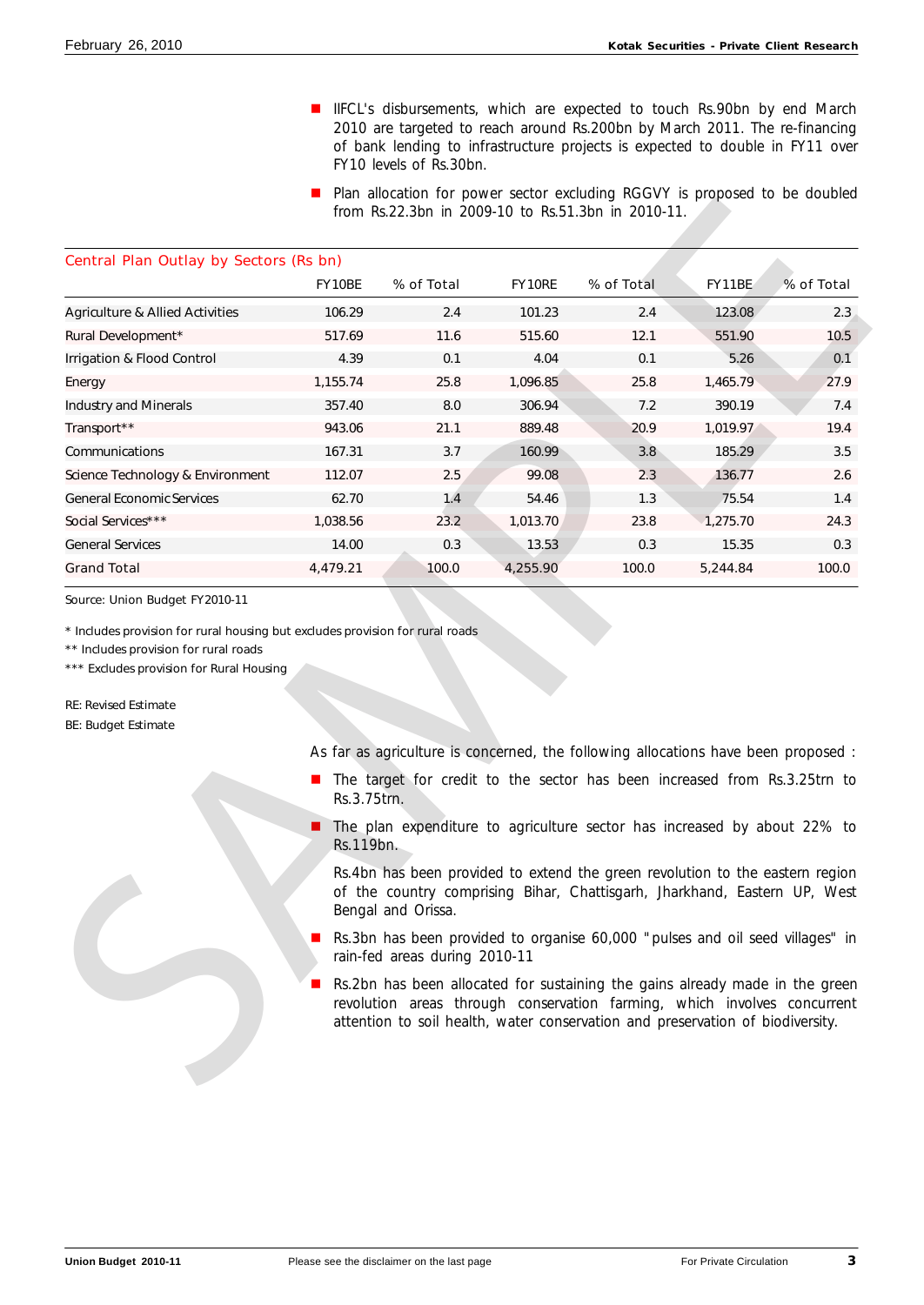### …and consumption

- $\blacksquare$  The FM has put in more monies into the hands of the people to give an impetus to consumption.
- **n** Towards this, the the rates of income tax in slabs beyond Rs.160,000 per annum, have been rationalized. According to our estimates, this is expected to result in savings of about Rs.50,000 in income tax for a person earning Rs.0.80mn per annum.
- **n** However, this provision will benefit only people in the middle and higherincome category as there has been no change in the basic exemption limit of Rs.160,000 per annum.
- Also, there has been no increase in service tax rates, though more services have been brought into the service tax net.
- **n** While the service tax rate has been maintained to achieve parity with the excise duty rate of 10%, consumers have been spared the additional burden on services currently being taxed.

# Inclusive growth remains the corner-stone…

|                                                                          | annum, have been rationalized. According to our estimates, this is expected to<br>result in savings of about Rs.50,000 in income tax for a person earning<br>Rs.0.80mn per annum.                                                                                                                                                                        |
|--------------------------------------------------------------------------|----------------------------------------------------------------------------------------------------------------------------------------------------------------------------------------------------------------------------------------------------------------------------------------------------------------------------------------------------------|
|                                                                          | However, this provision will benefit only people in the middle and higher-<br>income category as there has been no change in the basic exemption limit of<br>Rs.160,000 per annum.                                                                                                                                                                       |
|                                                                          | Also, there has been no increase in service tax rates, though more services have<br>been brought into the service tax net.                                                                                                                                                                                                                               |
|                                                                          | While the service tax rate has been maintained to achieve parity with the excise<br>duty rate of 10%, consumers have been spared the additional burden on<br>services currently being taxed.                                                                                                                                                             |
|                                                                          | Inclusive growth remains the corner-stone                                                                                                                                                                                                                                                                                                                |
|                                                                          | With a view to make the growth more sustainable, the Government has continued<br>its focus on inclusive growth. The Government has announced various measures<br>for the social sector and agriculture. We concur with the Government's<br>assessment that, high growth in the economy can be sustained only if it is<br>equitable and inclusive growth. |
|                                                                          | Higher allocations have been made for farmers, poor, women, children, etc.<br>Allocation for social sector has increased to Rs.1.37trn i.e. 37% of the total plan<br>outlay. Another 25% of the plan allocations are devoted to the development of<br>rural infrastructure.                                                                              |
| <b>Thrust on Inclusive growth</b>                                        |                                                                                                                                                                                                                                                                                                                                                          |
| Scheme/initiative                                                        | <b>Measures proposed</b>                                                                                                                                                                                                                                                                                                                                 |
| Mahatma Gandhi National Rural Employment                                 | Allocation of Rs.401 bn in FY11E                                                                                                                                                                                                                                                                                                                         |
| Guarantee Scheme                                                         | For providing 100 days of wage employment to each rural household                                                                                                                                                                                                                                                                                        |
| Pradhan Mantri Gram Sadak Yojana                                         | Allocation of Rs.120 bn in FY11E<br>For providing assistance to rural BPL households for construction of houses (and                                                                                                                                                                                                                                     |
|                                                                          |                                                                                                                                                                                                                                                                                                                                                          |
| <b>Rural Housing</b>                                                     | upgradation of Kutcha houses) under Indira Awaas Yojana.<br>Allocation of Rs.100 bn in FY11E<br>For providing connectivity to eligible unconnected rural habitations through<br>good all-weather roads.                                                                                                                                                  |
| Swaranjayanti Gram Swarozgar Yojana                                      | Allocation of Rs.30 bn in FY11E<br>For establishing micro-enterprises in rural areas through activity clusters and<br>group approach                                                                                                                                                                                                                     |
|                                                                          | At least 50% of the Swarozgaries will be SCs/STs, 40% women and 3% disabled.<br>Allocation of Rs.90 bn in FY11E                                                                                                                                                                                                                                          |
| National Rural Drinking Water Programme<br>School Education and Literacy | Allocation of Rs.150 bn in FY11E for Sarva Shiksha Abhiyan<br>Allocation of Rs.94 bn in FY11E for National Program for mid day meals<br>in School                                                                                                                                                                                                        |
| Agriculture and Cooperation                                              | Allocation of Rs.11 bn in FY11E for National Horticulture Mission<br>Allocation of Rs.14 bn in FY11E for National Food Security Mission<br>Allocation of Rs.11 bn in FY11E for Macro Management in Agriculture                                                                                                                                           |
| <b>Higher Education</b>                                                  | Allocation of Rs.44 bn in FY11E for UGC<br>Allocation of Rs.47 bn in FY11E for Technical Education                                                                                                                                                                                                                                                       |
| Women and Child Development                                              | Allocation of Rs.87 bn in FY11E for Integrated Child Development Services<br>Allocation of Rs.10 bn in FY11E for Rajiv Gandhi Scheme for Empowerment of<br><b>Adolescent Girls</b><br>Allocation of Rs.4 bn in FY11E for Indira Gandhi Matritva Sahyog Yojana                                                                                            |

# Thrust on Inclusive growth

Source: Budget document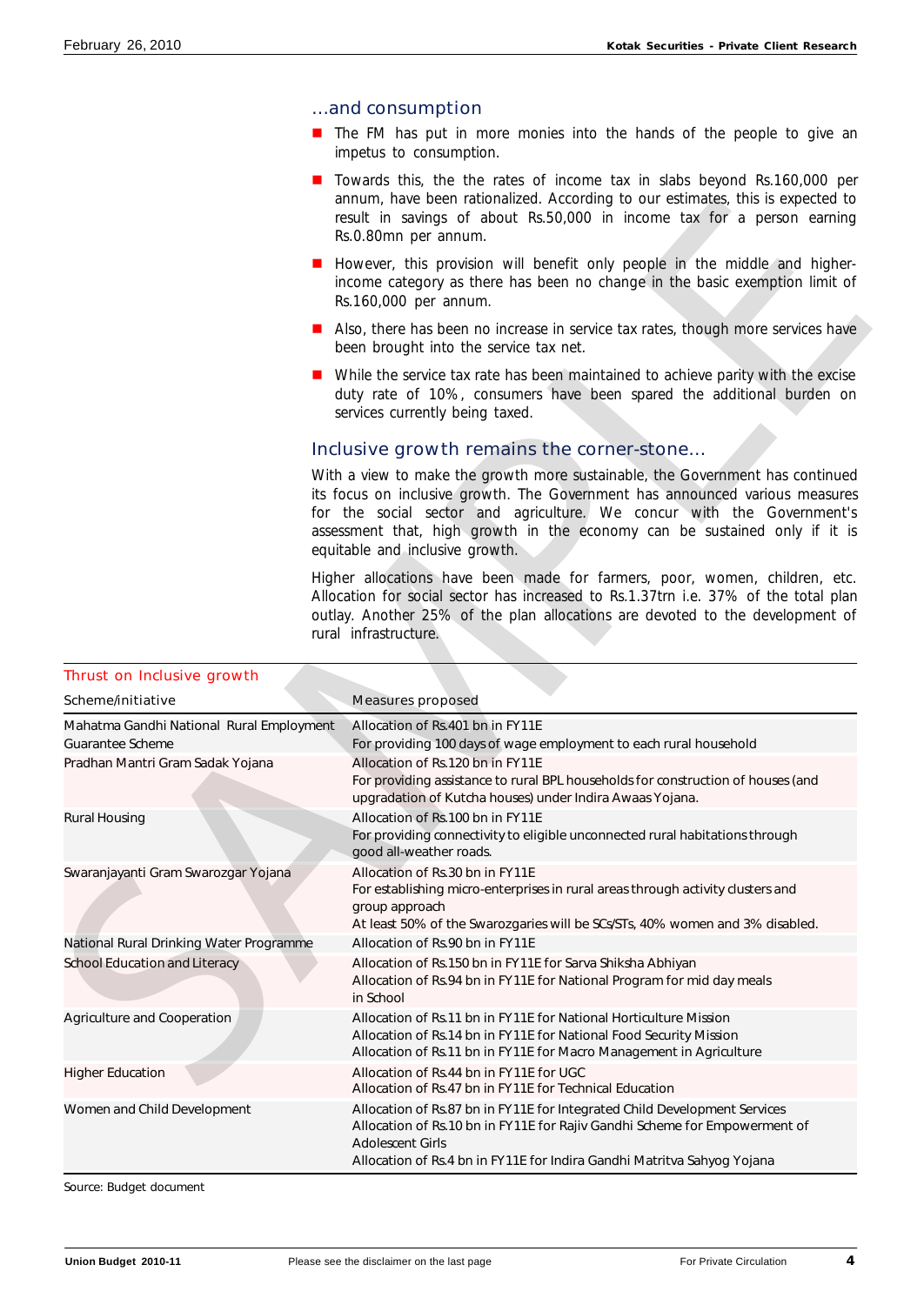# Attacking supply side constraints in agriculture

With agriculture expected to clock in a negative 0.2% growth in FY10, the FM has tried to address some long pending structural issues in agriculture. These issues are expected to address the supply side constraints and ease inflation in the longer term.

# Back to fiscal prudence, sets a 5.5% GFD/GDP ratio…

| There is a mention of bringing about a second green revolution in parts of Eastern                                                                                                                                                                                                                                                                                                                                                                                                                                                                                                      |         |         |         |
|-----------------------------------------------------------------------------------------------------------------------------------------------------------------------------------------------------------------------------------------------------------------------------------------------------------------------------------------------------------------------------------------------------------------------------------------------------------------------------------------------------------------------------------------------------------------------------------------|---------|---------|---------|
| India and allocations have been made towards this. Also, the FM has tried to<br>address the structural short-fall in important commodities like pulses and oil-seeds.<br>Allocations have been made to convert 60,000 v1llages into "pulses and oil-seeds<br>villages".                                                                                                                                                                                                                                                                                                                 |         |         |         |
| With a view to reduce wastage of produce, the retail trade is sought to be opened<br>up to increase competition. Moreover, several incentives have been provided to<br>improve the cold storage and cold room facilities, including farm level pre-cooling.                                                                                                                                                                                                                                                                                                                             |         |         |         |
| As per the first advance estimates (kharif only), production of food grains in 2009-<br>10 is estimated to be 98.83 million tonnes, which is lower than the target of 125.1<br>million tonnes set out for the period.                                                                                                                                                                                                                                                                                                                                                                   |         |         |         |
| Back to fiscal prudence, sets a 5.5% GFD/GDP ratio                                                                                                                                                                                                                                                                                                                                                                                                                                                                                                                                      |         |         |         |
| the risk of crowding out private sector credit demand as well as help in containing<br>sharp increase in yield. The gross and net market borrowings is estimated at<br>Rs.4571.43 bn and Rs.3450.1 bn (4.98% of GDP) in FY11 respectively as against<br>Rs.4510 bn and Rs.3984.1 bn (6.46% of GDP) during FY10. The credit rating<br>agencies are also expected to view this positively and may change the rating<br>outlook on India to "Positive". The FM has also laid down the path towards fiscal<br>discipline going forward and sets higher target than TFC recommendations (see |         |         |         |
| Exhibit-1).                                                                                                                                                                                                                                                                                                                                                                                                                                                                                                                                                                             |         |         |         |
| Exhibit-1 - Fiscal Targets (as %of GDP)                                                                                                                                                                                                                                                                                                                                                                                                                                                                                                                                                 | 2010-11 | 2011-12 | 2012-13 |
| <b>Fiscal Deficit</b>                                                                                                                                                                                                                                                                                                                                                                                                                                                                                                                                                                   |         |         |         |
| Mid Term Fiscal Policy                                                                                                                                                                                                                                                                                                                                                                                                                                                                                                                                                                  | 5.5     | 4.8     | 4.1     |
| 13th Finance Commission                                                                                                                                                                                                                                                                                                                                                                                                                                                                                                                                                                 | 5.7     | 4.8     | 4.2     |
| <b>Revenue Deficit</b>                                                                                                                                                                                                                                                                                                                                                                                                                                                                                                                                                                  |         |         |         |
| Mid Term Fiscal Policy                                                                                                                                                                                                                                                                                                                                                                                                                                                                                                                                                                  | 4.0     | 3.4     | 2.7     |
| 13th Finance Commission                                                                                                                                                                                                                                                                                                                                                                                                                                                                                                                                                                 | 3.2     | 2.3     | 1.2     |
|                                                                                                                                                                                                                                                                                                                                                                                                                                                                                                                                                                                         |         |         |         |
| <b>Debt</b><br>Mid Term Fiscal Policy                                                                                                                                                                                                                                                                                                                                                                                                                                                                                                                                                   | 51.1    | 50      | 48.2    |
| 13th Finance Commission                                                                                                                                                                                                                                                                                                                                                                                                                                                                                                                                                                 | 53.9    | 52.5    | 50.5    |

### Exhibit-1 - Fiscal Targets (as %of GDP)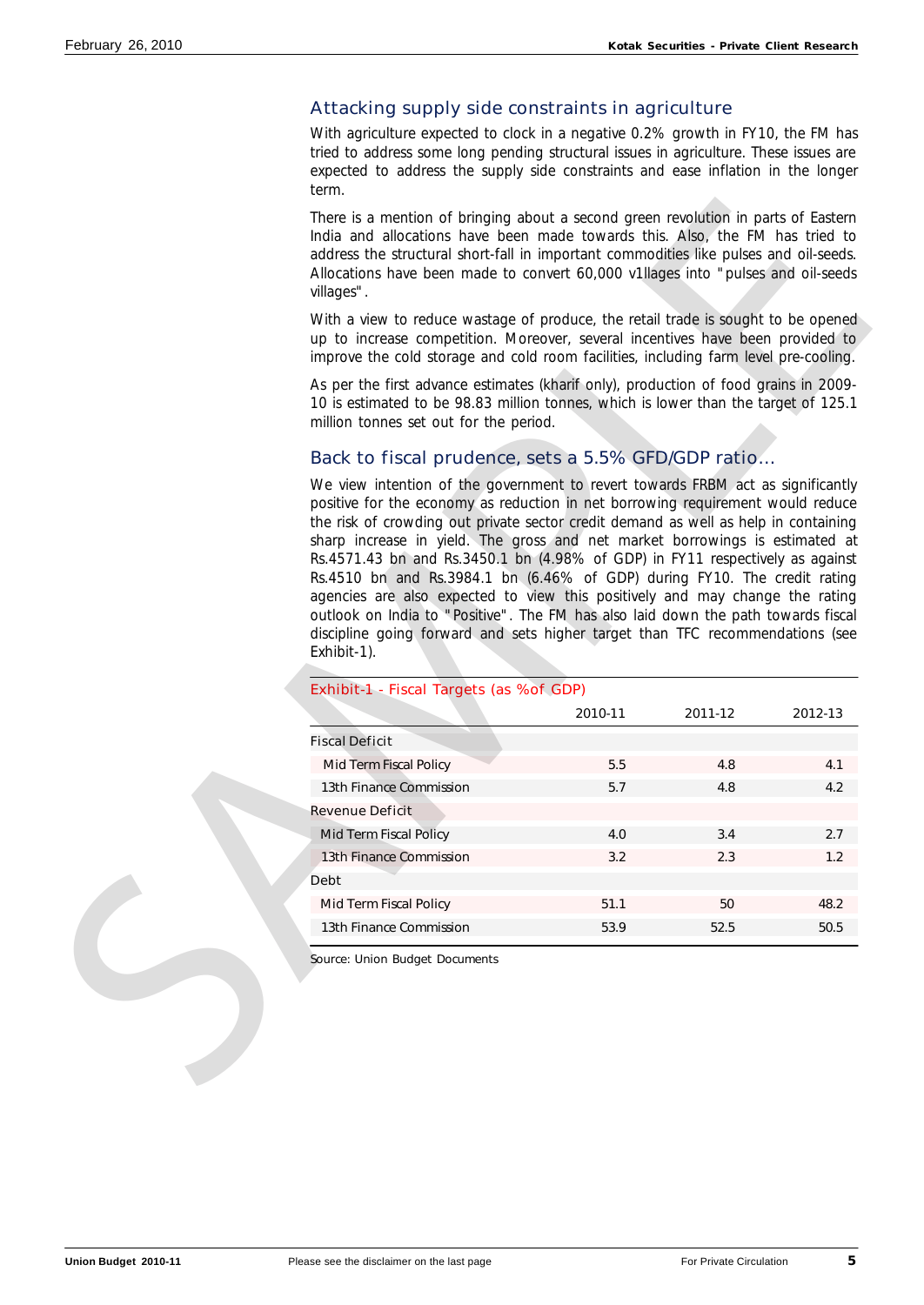# Economic growth picks up…amid mixed signs

With economic recovery becoming broad based (manufacturing sector growing by 18.5% in December 2009 - the highest in the past two decades) government has returned to the path of fiscal prudence. CSO pegged advance GDP estimates for FY10 at 7.2%. According to economic survey FY11 GDP growth is expected to be over 8% and is expected to hit double digit growth in near future. However, the 3QFY10 GDP growth of 6% was a surprise - about 0.9% below consensus. A closer look at the data suggests that non-agricultural economic growth was 8.1% (agriculture contracted by 2.8% and Community, social and personal services declined by 2.2% against growth of 12.7% in previous quarter). We expect nonagricultural GDP to grow by 8.5% in FY10. The fall in CSP is mainly on account of high base in Q3 of 2008-09, following the implementation of Sixth Central Pay Commission's recommendations. The significant strength here reflects double-digit gains in manufacturing of 14.3% (up from 9.2% in the previous quarter) as well as trade, hotels, transport & communication (10%). Construction saw robust growth of 8.7% (up from 6.5% in the previous quarter). (see Exhibit-2)

|    |                                                    | growth of 8.7% (up from 6.5% in the previous quarter). (see Exhibit-2) |      |      |            |            |        |        |            |             |      |            | 3QFY10 GDP growth of 6% was a surprise - about 0.9% below consensus. A<br>closer look at the data suggests that non-agricultural economic growth was 8.1%<br>(agriculture contracted by 2.8% and Community, social and personal services<br>declined by 2.2% against growth of 12.7% in previous quarter). We expect non-<br>agricultural GDP to grow by 8.5% in FY10. The fall in CSP is mainly on account of<br>high base in Q3 of 2008-09, following the implementation of Sixth Central Pay<br>Commission's recommendations. The significant strength here reflects double-digit<br>gains in manufacturing of 14.3% (up from 9.2% in the previous quarter) as well<br>as trade, hotels, transport & communication (10%). Construction saw robust |
|----|----------------------------------------------------|------------------------------------------------------------------------|------|------|------------|------------|--------|--------|------------|-------------|------|------------|------------------------------------------------------------------------------------------------------------------------------------------------------------------------------------------------------------------------------------------------------------------------------------------------------------------------------------------------------------------------------------------------------------------------------------------------------------------------------------------------------------------------------------------------------------------------------------------------------------------------------------------------------------------------------------------------------------------------------------------------------|
|    | Exhibit 2: Growth in Real GDP (%)<br><b>Sector</b> | 10                                                                     | 10   | 2Q   | 20         | 3Q         | 3Q     | 4Q     |            | 10          | 20   | 3Q         | <b>FY10</b>                                                                                                                                                                                                                                                                                                                                                                                                                                                                                                                                                                                                                                                                                                                                          |
|    |                                                    | <b>FY09 FY09*</b>                                                      |      |      | FY09 FY09* | FY09 FY09* |        |        | FY09 FY09* | <b>FY10</b> |      | FY10 FY10* | Adv.E*                                                                                                                                                                                                                                                                                                                                                                                                                                                                                                                                                                                                                                                                                                                                               |
|    | Agriculture and allied activities                  | 3.0                                                                    | 3.2  | 2.0  | 2.4        | 1.4        | $-1.4$ | 2.4    | 1.6        | 2.4         | 0.9  | $-2.8$     | $-0.2$                                                                                                                                                                                                                                                                                                                                                                                                                                                                                                                                                                                                                                                                                                                                               |
| Ш  | Industry $(2+3+4)$                                 | 4.4                                                                    | 5.2  | 4.0. | 4.8        | 1.0        | 1.8    | $-0.1$ | 3.0        | 4.3         | 9.0  | 12.7       | 8.8                                                                                                                                                                                                                                                                                                                                                                                                                                                                                                                                                                                                                                                                                                                                                  |
| 2  | Mining and quarrying                               | 6.1                                                                    | 2.6  | 5.1  | 1.6        | 6.5        | 2.8    | 3.4    | 1.6        | 7.9         | 9.5  | 9.6        | 8.7                                                                                                                                                                                                                                                                                                                                                                                                                                                                                                                                                                                                                                                                                                                                                  |
| 3  | Manufacturing                                      | 4.4                                                                    | 5.9  | 4.0  | 5.5        | $-0.1$     | 1.3    | $-1.0$ | 3.2        | 3.4         | 9.2  | 14.3       | 8.9                                                                                                                                                                                                                                                                                                                                                                                                                                                                                                                                                                                                                                                                                                                                                  |
| 4  | Electricity, gas and water supply                  | 1.5                                                                    | 3.3  | 2.5  | 4.3        | 2.2        | 4.0    | 2.3    | 3.9        | 6.2         | 7.4  | 4.9        | 8.2                                                                                                                                                                                                                                                                                                                                                                                                                                                                                                                                                                                                                                                                                                                                                  |
| Ш  | Services $(5+6+7+8)$                               | 10.4                                                                   | 9.4  | 10.4 | 9.5        | 10.0       | 11.2   | 8.7    | 9.4        | 7.7         | 9.0  | 6.5        | 8.4                                                                                                                                                                                                                                                                                                                                                                                                                                                                                                                                                                                                                                                                                                                                                  |
| 5  | Construction                                       | 11.1                                                                   | 7.1  | 10.3 | 8.0        | 6.4        | 3.0    | 1.5    | 5.9        | 7.1         | 6.5  | 8.7        | 6.5                                                                                                                                                                                                                                                                                                                                                                                                                                                                                                                                                                                                                                                                                                                                                  |
| 6  | Trade, hotels, transport, storage and communic     | 14.8                                                                   | 10.8 | 14.9 | 10.0       | 6.4        | 4.4    | 9.0    | 7.6        | 8.1         | 8.5  | 10.0       | 8.3                                                                                                                                                                                                                                                                                                                                                                                                                                                                                                                                                                                                                                                                                                                                                  |
| 7  | Financing, insurance, real estate and business ser | 6.7                                                                    | 9.1  | 6.2  | 8.5        | 8.2        | 10.2   | 9.3    | 10.1       | 8.1         | 7.7  | 7.8        | 9.9                                                                                                                                                                                                                                                                                                                                                                                                                                                                                                                                                                                                                                                                                                                                                  |
| 8  | Community, social and personal services            | 6.0                                                                    | 8.7  | 6.9  | 10.4       | 20.1       | 28.7   | 11.3   | 13.9       | 6.8         | 12.7 | $-2.2$     | 8.2                                                                                                                                                                                                                                                                                                                                                                                                                                                                                                                                                                                                                                                                                                                                                  |
| IV | Real GDP at factor cost (I+II+III)                 | 8.0                                                                    | 7.6  | 7.9  | 7.5        | 6.2        | 6.2    | 5.9    | 6.6        | 6.1         | 7.9  | 6.0        | 7.2                                                                                                                                                                                                                                                                                                                                                                                                                                                                                                                                                                                                                                                                                                                                                  |
|    | Non-agricultural GDP                               | 8.8                                                                    | 8.4  | 8.8  | 8.3        | 7.7        | 8.8    | 6.4    | 7.8        | 6.8         | 9.0  | 8.1        | 8.5                                                                                                                                                                                                                                                                                                                                                                                                                                                                                                                                                                                                                                                                                                                                                  |

# Fiscal discipline…reduces non productive expenditure and continues to focus on productive expenditure

In this budget, government has tried to contain size of its finances, budgeting for growth of 8.54% in FY11 against 15.57% growth in FY10RE and is targeting 16% reduction in revenue deficit in FY11 against 30% increase in FY10RE. Government expects to meet its fiscal target, primarily through reduction in nonplan revenue expenditure and increase in revenues. The reduction is fiscal deficit is targeted to be achieved by higher disinvestments (Rs. 400 bn budget in FY11 against Rs. 260 bn in FY10RE); while Non-plan expenditure is budgeted to increase only by 4.15% in FY11 against 16% increase in FY10, of which non-plan revenue expenditure is budgeted to increase merely by 0.26% against 14.83%. However, the focus on supporting the inclusive economic growth remains intact. The Plan expenditure is expected to grow by 18.4% in FY11 against 14.5% achieved in FY10 (see Exhibit-3).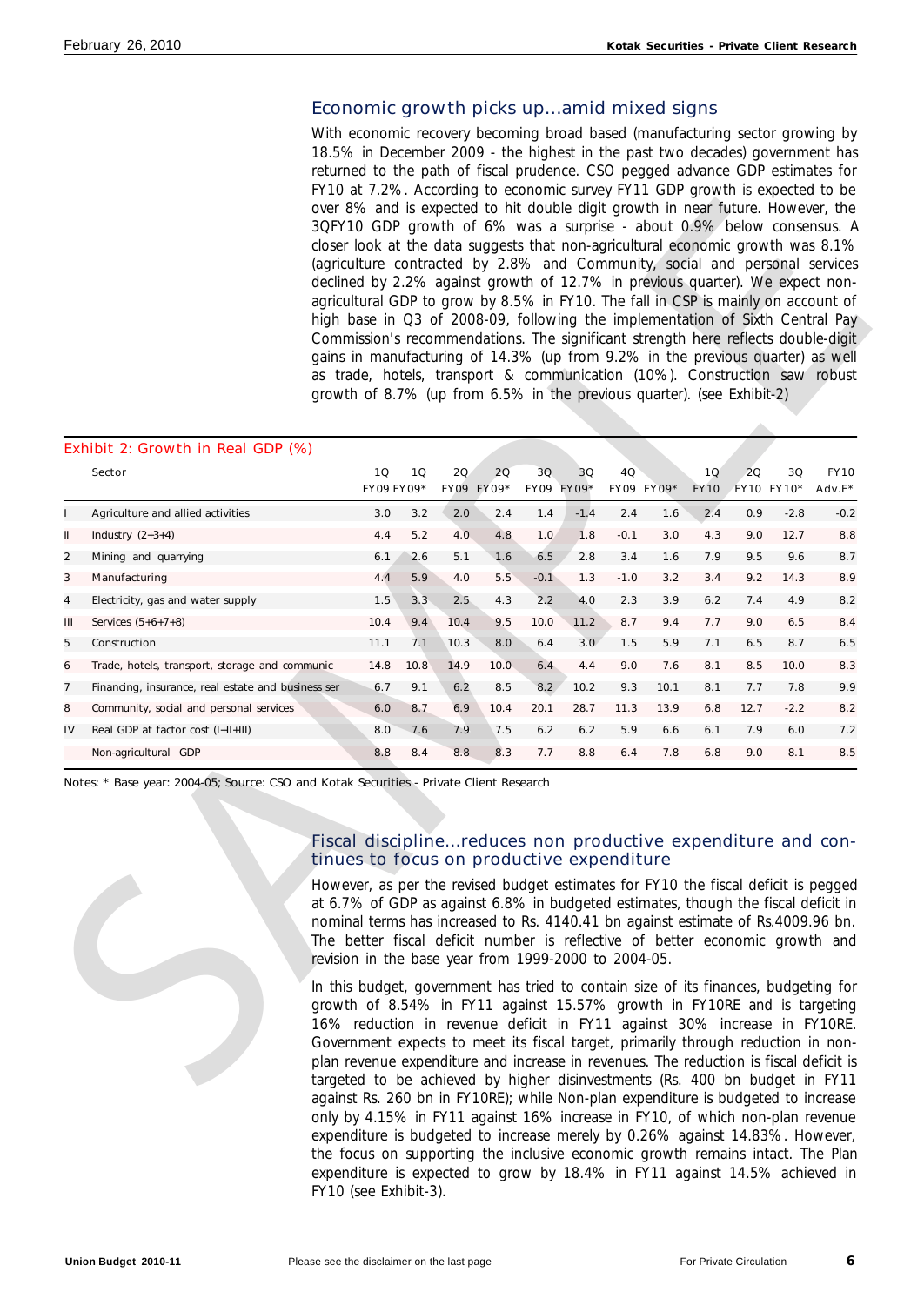| <b>Exhibit-3: Central Government Finances</b><br>(Rs Cr)                                                                             | 2008-09 | 2009-10BE | 2009-10RE | 2010-11BE                                |
|--------------------------------------------------------------------------------------------------------------------------------------|---------|-----------|-----------|------------------------------------------|
| Revenue Receipts                                                                                                                     | 540,259 | 614,497   | 577,294   | 682,212                                  |
| Tax Revenue (net to Centre)                                                                                                          | 443,319 | 474,218   | 465,103   | 534,094                                  |
| Non-tax Revenue                                                                                                                      | 96,940  | 140,279   | 112,191   | 148,118                                  |
| <b>Capital Receipts</b>                                                                                                              | 343,697 | 406,341   | 444,253   | 426,537                                  |
| Recoveries of Loans                                                                                                                  | 6,139   | 4,225     | 4,254     | 5,129                                    |
| <b>Other Receipts</b>                                                                                                                | 566     | 1,120     | 25,958    | 40,000                                   |
| Borrowings and other Liabilities                                                                                                     | 336,992 | 400,996   | 414,041   | 381,408                                  |
|                                                                                                                                      |         |           |           |                                          |
| <b>Total Receipts</b>                                                                                                                | 883,956 | 1,020,838 | 1,021,547 | 1,108,749                                |
| Non-plan Expenditure                                                                                                                 | 608,721 | 695,689   | 706,371   | 735,657                                  |
| On Revenue Account of which,                                                                                                         | 559,024 | 618,834   | 641,944   | 643,599                                  |
| <b>Interest Payments</b>                                                                                                             | 192,204 | 225,511   | 219,500   | 248,664                                  |
| On Capital Account                                                                                                                   | 49,697  | 76,855    | 64,427    | 92,508                                   |
| Plan Expenditure                                                                                                                     | 275,235 | 325,149   | 315,176   | 373,092                                  |
| On Revenue Account                                                                                                                   | 234,774 | 278,398   | 264,411   | 315,125                                  |
| On Capital Account                                                                                                                   | 40,461  | 46,751    | 50,765    | 57,967                                   |
| <b>Total Expenditure</b>                                                                                                             | 883,956 | 1,020,838 | 1,021,547 | 1,108,749                                |
| Revenue Expenditure                                                                                                                  | 793,798 | 897,232   | 906,355   | 958,724                                  |
| Capital Expenditure                                                                                                                  | 90,158  | 123,606   | 115,192   | 150,025                                  |
| Revenue Deficit                                                                                                                      | 253,539 | 282,735   | 329,061   | 276,512                                  |
| % of GDP                                                                                                                             | $-4.5$  | $-4.8$    | $-5.3$    | $-4.0$                                   |
| <b>Fiscal Deficit</b>                                                                                                                | 336,992 | 400,996   | 414,041   | 381,408                                  |
| % of GDP                                                                                                                             | $-6.0$  | $-6.8$    | $-6.7$    | $-5.5$                                   |
| <b>Primary Deficit</b>                                                                                                               | 144,788 | 175,485   | 194,541   | 132,744                                  |
| % of GDP                                                                                                                             | $-2.6$  | $-3.0$    | $-3.2$    | $-1.9$                                   |
| <b>Nominal GDP</b>                                                                                                                   | 56,165  | 58,970    | 61,797    | 69,347                                   |
| Source: Union Budget Documents<br>The major items of variation in Non-Plan expenditure estimates are provided below<br>in Exhibit-4: |         |           |           |                                          |
| Exhibit-4: Variance in Non-Plan expenditure (Rs bn)                                                                                  |         |           |           |                                          |
|                                                                                                                                      |         | FY10RE    | FY10BE    | <b>Absolute Chg</b>                      |
|                                                                                                                                      |         |           |           |                                          |
| <b>Interest Payments and Debt Servicing</b>                                                                                          |         | 2195.0    | 2486.6    |                                          |
| Defence Expenditure                                                                                                                  |         | 1362.6    | 1473.4    | 291.6<br>110.8                           |
| Non-Plan Capital Outlay                                                                                                              |         | 153.4     | 310.5     |                                          |
| <b>Agriculture and Allied Services</b>                                                                                               |         | 22.8      | 36.6      |                                          |
| <b>Interest Subsidies</b>                                                                                                            |         | 27.2      | 44.2      |                                          |
| Census, Survey and Statistics                                                                                                        |         | $6.3\,$   | 15.4      |                                          |
| Petroleum Subsidy                                                                                                                    |         | 149.5     | 31.1      | 157.1<br>13.8<br>17.0<br>9.1<br>$-118.5$ |
| Agricultural Debt Waiver and Debt Relief Scheme                                                                                      |         | 150.0     | 120.0     | $-30.0$                                  |
| Fertilizer Subsidy                                                                                                                   |         | 529.8     | 499.8     | $-30.0$                                  |
| Non-plan Grants and Loans to Public Enterprises                                                                                      |         | 34.7      | 6.1       | $-28.6$                                  |
| Police                                                                                                                               |         | 245.9     | 221.5     | $-24.4$                                  |

|  | <b>Exhibit-3: Central Government Finances</b> |  |
|--|-----------------------------------------------|--|
|  |                                               |  |

| Exhibit-4: Variance in Non-Plan expenditure (Rs bn) |               |        |                     |
|-----------------------------------------------------|---------------|--------|---------------------|
|                                                     | <b>FY10RE</b> | FY10BE | <b>Absolute Chg</b> |
| <b>Interest Payments and Debt Servicing</b>         | 2195.0        | 2486.6 | 291.6               |
| Defence Expenditure                                 | 1362.6        | 1473.4 | 110.8               |
| Non-Plan Capital Outlay                             | 153.4         | 310.5  | 157.1               |
| <b>Agriculture and Allied Services</b>              | 22.8          | 36.6   | 13.8                |
| Interest Subsidies                                  | 27.2          | 44.2   | 17.0                |
| Census, Survey and Statistics                       | 6.3           | 15.4   | 9.1                 |
| Petroleum Subsidy                                   | 149.5         | 31.1   | $-118.5$            |
| Agricultural Debt Waiver and Debt Relief Scheme     | 150.0         | 120.0  | $-30.0$             |
| <b>Fertilizer Subsidy</b>                           | 529.8         | 499.8  | $-30.0$             |
| Non-plan Grants and Loans to Public Enterprises     | 34.7          | 6.1    | $-28.6$             |
| Police                                              | 245.9         | 221.5  | $-24.4$             |
| <b>Postal Deficit</b>                               | 54.6          | 36.0   | $-18.7$             |
| Other Non-plan Expenditure                          | 2131.9        | 2075.4 | $-56.5$             |
| <b>Total (Non-Plan) Expenditure</b>                 | 7063.7        | 7356.6 | 292.9               |
|                                                     |               |        |                     |

Source: Union Budget 2010-11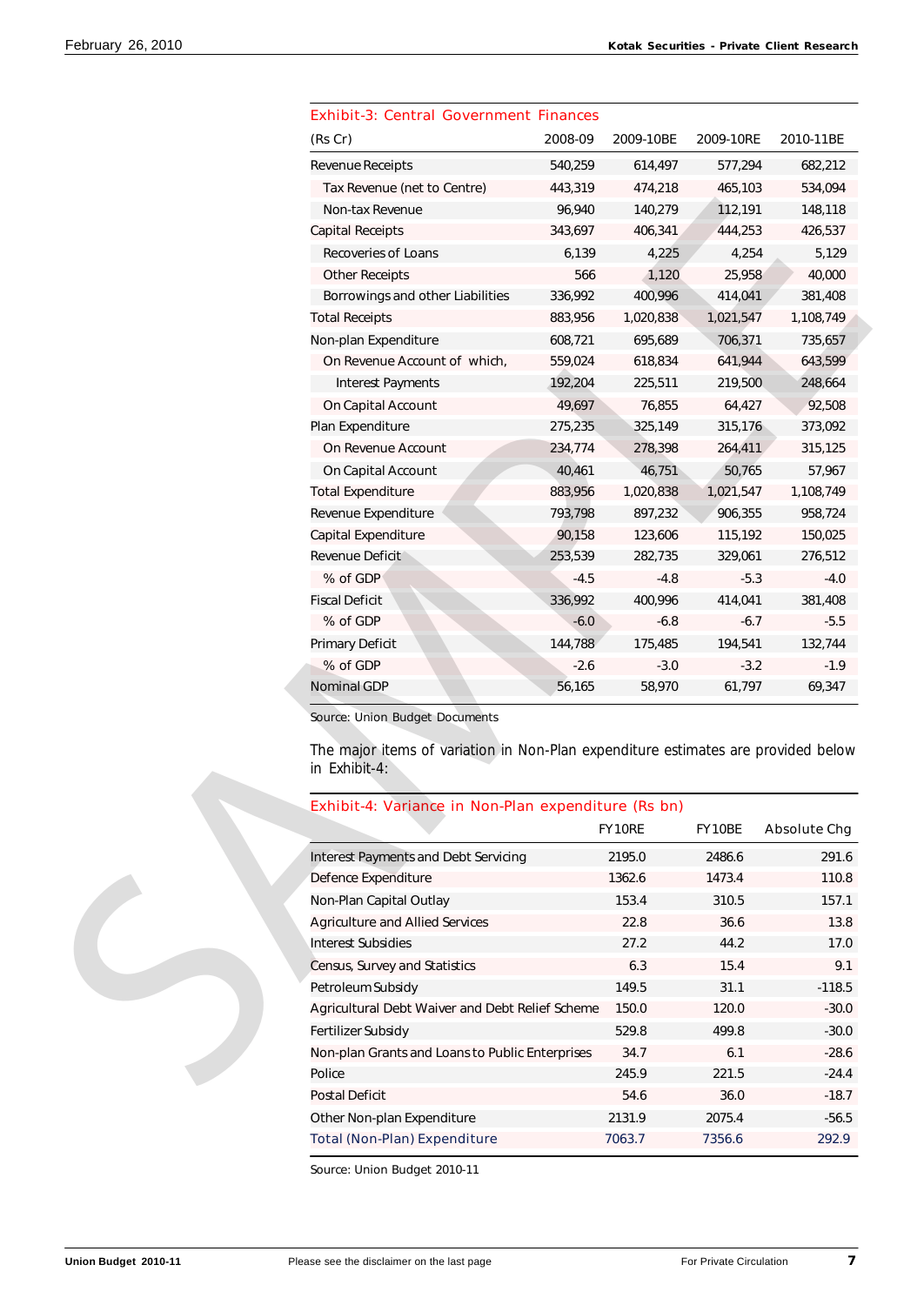# Impact of budget on Inflation

Immediate impact of union budget on inflation would be negative as some increase in the taxes is likely to passed on to the consumer (e.g. Petrol prices increased by Rs2.67 per liter; and diesel prices by Rs2.58 due to re-imposition of 5% import duty on crude and 7.5% import duty on petrol and diesel). We believe that lower fiscal deficit is likely to result in lower inflation in longer term, in short term the increased taxes may impact WPI inflation by at least 100 bps (Increased fuel prices would have immediate impact of 40 bps). We expect inflationary pressure to ease off over the course of next few months, partially due to the base effect and with expectation of better Rabi crop and normal monsoon.

# Reforms

Mr. Mukherjee has moved ahead on the reforms front, though more concrete announcements were expected on this front.

The FM has indicated that, the GST and DTC will come into force WEF FY12. While GST needs broader consensus from all states, we understand that, the Centre has more administrative control over DTC. In our opinion, the implementation of these measures will significantly simplify the administrative processes for companies.

The Government has also indicated that, a decision on the oil price subsidies, based on the Kirit Parekh Committee will be taken soon and we believe that, there can be a partial de-regulation of the sector in due course of time. However, this is expected to take time as retail fuel prices have just been increased. The Government has already moved on the fertilizer subsidy front by announcing a 5% rise in urea prices and a move towards nutrient - based subsidies from April 2011. That lower from denticine their theory is most in lower from those from the paper term, in once the increased that we method in the case of the second the method in the method in the method in the method paper in the case

The Finance Minister has also expressly stated that, no provision has been made for bond issuances to any sector - oil, fertilizer, food, etc.

# "Tax reforms a process, not an event" - FM

# And process continues….

The gross tax revenue is budgeted to increase by 18% as against mere 5% increase in FY10RE, income tax is expected to de-grow due to higher tax exemptions. The estimate points to considerable increase in indirect tax collection on account of partial roll back of fiscal stimulus and higher GDP growth expectations (Exhibit-5).

# **DIRECT TAXES**

# Corporate tax

# $\blacksquare$  No change in corporate tax rate; surcharge reduced

There have been no changes in the corporate tax rate. However, the surcharge has been reduced from 10% to 7.5%. This will bring down the effective tax rate for corporates from 33.9% to 33.2%.

# $\blacksquare$  Increase in MAT - a negative

On the other hand, the budget has increased the rate of Minimum Alternate Tax (MAT) from 15% to 18%. Companies have to pay MAT on the Book profits as against the profits derived under the Income Tax Act, if the taxable income is less than 30% of the book profits.

This will have an impact on the profits of the companies which are currently paying tax at lower rates. Thus, apart from others, companies in the infrastructure segment which were claiming deduction u/s 80 or companies in the exports sector which were claiming export benefits will be impacted negatively. We believe that, this will be largely a cash-flow impact.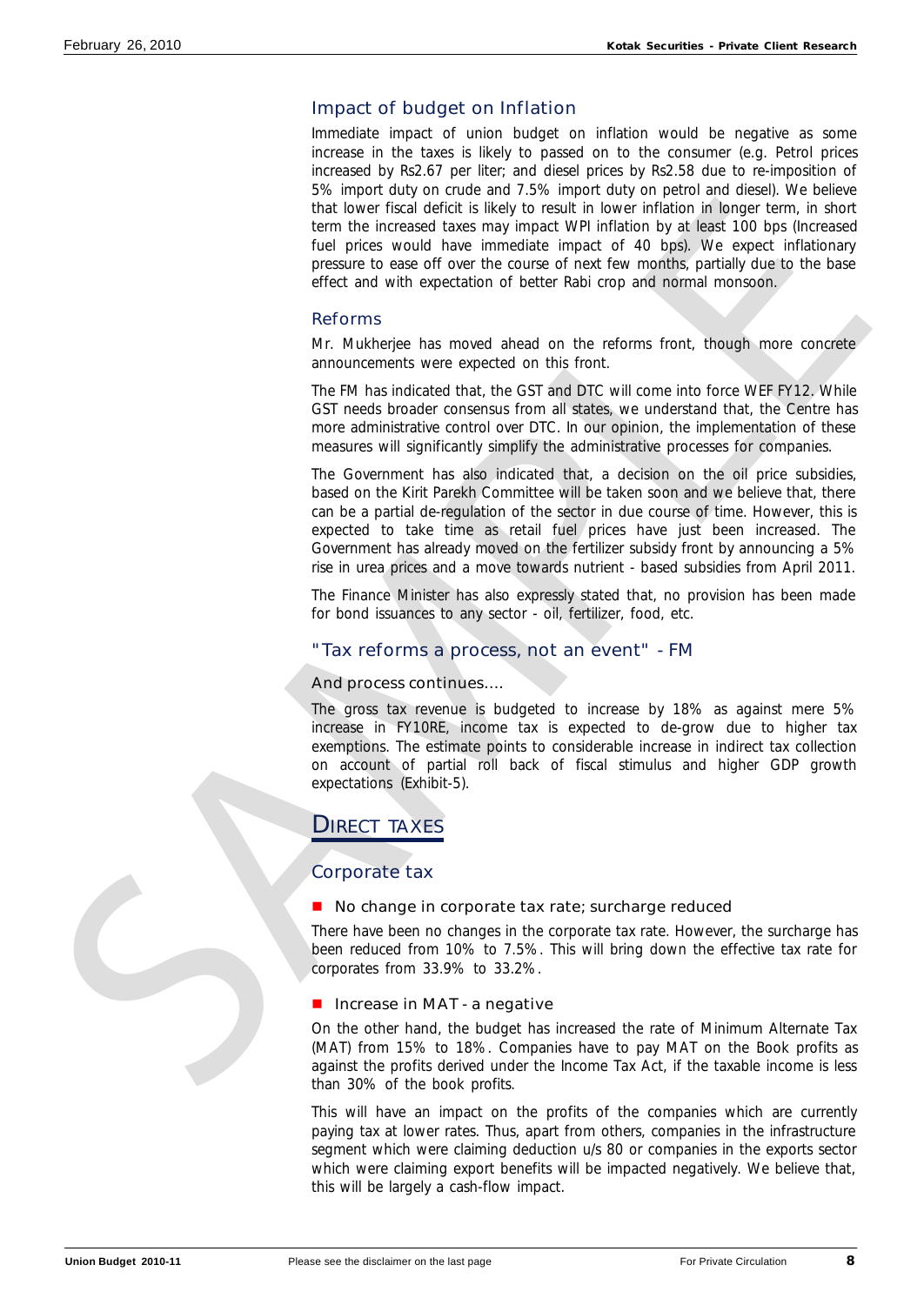# Bonanza on personal income tax front

### No change in basic exemption limit but significant reductions thereon

The budget has kept the basic exemption limit at Rs.160,000 per annum. However, the tax rates for income income beyond this level have been rationalized, resulting in substantial benefit for tax-payers.

### Individual direct tax impact - Assuming individual income level of Rs.10 lakhs

| <b>New</b><br>Tax rate % | Old    |
|--------------------------|--------|
|                          |        |
| 0                        | 0      |
| 34000                    | 14000  |
| 60000                    | 40000  |
| 60000                    | 150000 |
|                          |        |
| 154000                   | 204000 |
|                          | 50000  |
|                          |        |

Source: Annual Budget 2010-11

The accompanying table depicts the benefit available to a person having taxable income of Rs.1mn per annum. The tax benefit is expected to be about Rs.50,000 per annum.



Source: Economic Survey 2009-10, lnterim Budget FY2010-11

However, we note that, this will not benefit a large section of tax-payers in the lower-income tax bracket.

Investment - linked tax incentives have been given. Additional deduction of Rs.20,000 per annum will be allowed on investments in infrastructure bonds. While on the one hand, it will induce savings, it will also generate funds for infra-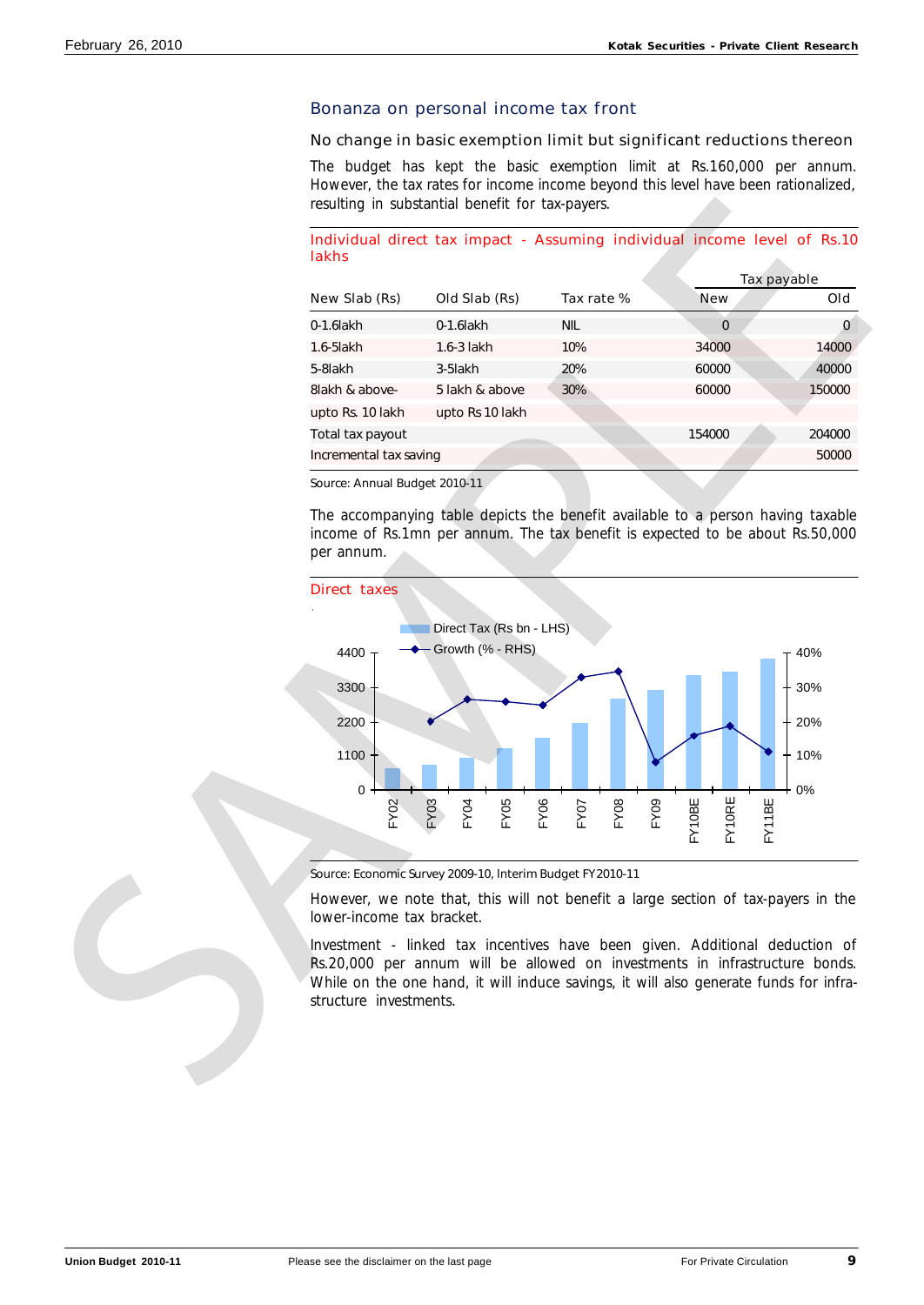# INDIRECT TAXES

Rate reduction in Central Excise duties was partially rolled back and the standard rate on all non-petroleum products enhanced from 8 per cent to 10 per cent ad valorem. Rate of tax on services retained at 10 per cent to pave the way forward for GST. Certain services, hitherto untaxed, brought within the purview of the service tax levy. Proposals relating to Indirect Taxes estimated to result in a net revenue gain of Rs.465 bn for the year. Taking into account the concessions being given in the tax proposals and measures taken to mobilise additional resources, the net revenue gain is estimated to be Rs. 205 bn for the year. Major proposals are listed below:



Source: Economic Survey 2008-09, Union Budget FY2010-11

# Service Tax - unchanged at 10%

- n No service tax on testing, certification of farm seeds
- No service tax on transportation of pulses, cereals
- Transfer of intellectual property right to attract service tax
- News agencies exempted from service tax
- To bring more svcs under service tax

# Capital markets - neutral in short-term but positive in the longterm

The budget has largely been in line with expectations as far as major issues like growth, fiscal deficit, roll-back of fiscal stimulus are concerned. In our opinion, the budget has done whatever was needed for the sustenance of and increase in growth rates of the economy. The deficit is sought to be contained and that is a positive.

Thus, we believe that, the near-term reaction of the markets to the budget may not be significant, except in case of sectors which have been impacted.

Over the medium - to - long term, we expect markets to be dictated more by the global economic scenario and more importantly, the valuations. We believe that, while the markets are fairly priced based on FY10E earnings, there is scope for gains based on FY11E earnings. Thus, we expect the markets to move up steadily in line with improved earnings visibility and economic growth prospects for FY11.

The reduction in fiscal deficit is based on rational and reasonable assumptions and we expect this to go down well with investors, more importantly the foreign institutional investors. The triggers for the markets can be further announcements on the progress on GST, DTC and on subsidies, if any.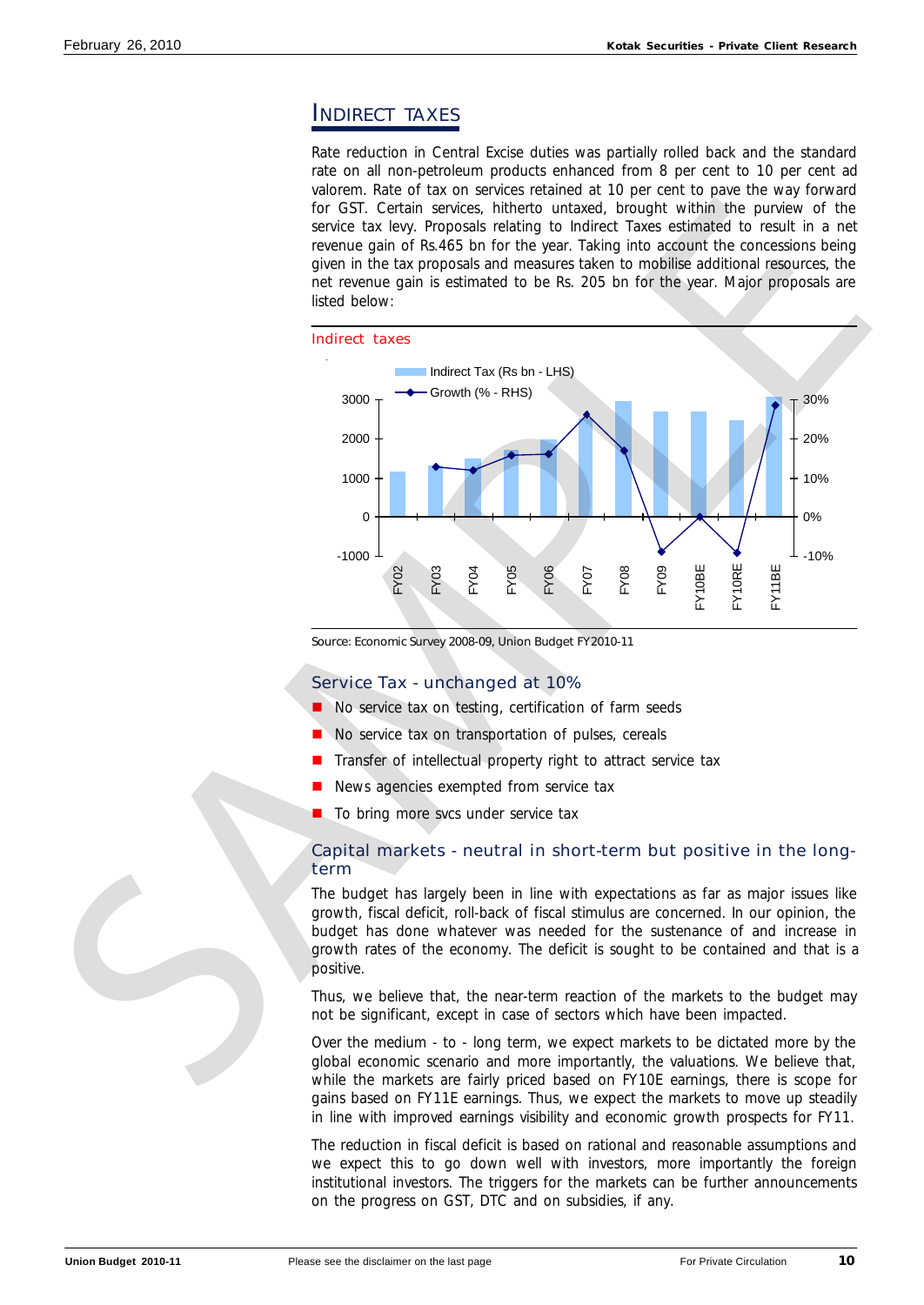# BUDGET HIGHLIGHTS FY2010-11

# Changes in Indirect Taxes

|                                                                         | Pre-budget                                   | Post-budget                                     |
|-------------------------------------------------------------------------|----------------------------------------------|-------------------------------------------------|
| <b>Excise duty</b>                                                      |                                              |                                                 |
| non-petroleum products                                                  | 8%                                           | 10%                                             |
| Cement- other than mini plant                                           |                                              |                                                 |
| i)Sales price - Rs.190 per 50kg bag                                     | Rs 230 per tonne                             | Rs 290 per tonne                                |
| ii)Sales price above Rs. 190 per 50 kg bag                              | 8% of retail sales price                     | 10% of retail sales price                       |
| iii) other than packaged                                                | 8% or Rs. 230 per tonne,<br>whichever higher | 10% of RS 290 per tonne,<br>whichever is higher |
| <b>MUVs and SUVs</b>                                                    | 20%                                          | 22%                                             |
| Motor Spirit - unbranded                                                | Rs 12.35                                     | Rs.14.35                                        |
| Motor Spirit - branded                                                  | Rs 9.5                                       | Rs. 15.5                                        |
| HSD - unbranded                                                         | <b>Rs 2.6</b>                                | <b>Rs 4.6</b>                                   |
| HSD - branded                                                           | <b>Rs 2.6</b>                                | Rs 5.75                                         |
| Cigarettes (per 1000)                                                   |                                              |                                                 |
| Non-filtered not exceeding 60mm size                                    | <b>Rs 819</b>                                | <b>Rs 669</b>                                   |
| Non-filtered exceeding 60mm but not exceeding 70 mm                     | Rs 1323                                      | <b>Rs 1473</b>                                  |
| Filtered - length not 60 mm                                             | <b>Rs 819</b>                                | Rs 669                                          |
| Filtered - length exceeding 60mm but not exceeding 70 mm                | <b>Rs 819</b>                                | <b>Rs 969</b>                                   |
| Filtered - length exceeding 70mm but not exceeding 75 mm                | Rs 1323                                      | Rs 1473                                         |
| Filtered - length exceeding 75mm but not exceeding 85 mm                | Rs 1759                                      | <b>Rs 1959</b>                                  |
| others                                                                  | Rs 2163                                      | Rs 2363                                         |
| Cigarettes of tobacco substitutes                                       | <b>Rs 1208</b>                               | <b>Rs 1408</b>                                  |
| Basic excise duty on cut tobacco                                        | Rs 50 per kg                                 | Rs60 per kg                                     |
| Batteries and battery chargers and battary operated vehicles            |                                              | 4%                                              |
| LED lights/lighting fixtures                                            | 8%                                           | 4%                                              |
| Rotor blades for wind operated electricity generators                   |                                              | $\mathbf 0$                                     |
| DTA clearances of gold and sliver jewellery mfg by 100% EOU             | Rs 500 per 10gm                              | Rs 750 per 10gm                                 |
| Replaceable kits of water filter (except for RO)                        | 8%                                           | 4%                                              |
| Corrugated boxes/cartons                                                | 8%                                           | 4%                                              |
| Latex rubber thread                                                     | 8%                                           | 4%                                              |
| Goods under Medicinal and Toilet preparations Act                       | 16%                                          | 10%                                             |
| Maize and tapioca starch                                                | 0%                                           | 4%                                              |
| Potato starch                                                           | $8\%$                                        | 4%                                              |
| Ceramic tiles (with cenvat credit)                                      | 8%                                           | 10%                                             |
| Umbrellas and umbrella parts                                            | 4% and 8%                                    | 4%                                              |
| Rough ophthalmic blanks                                                 | 0%                                           | 4%                                              |
| Mosquito nets impregnated with insecticides                             | $0\%$                                        | 4%                                              |
| Av gas                                                                  | 0%                                           | 4%                                              |
| Microprocessors, Floppy disk drive, flash drive, CD/DVD and combo drive | $0\%$                                        | 4%                                              |
| Clinical diapers and sanitary napkins                                   | 0%                                           | 10%                                             |
| Open tin sanitary (OTS)                                                 | $0\%$                                        | 10%                                             |
| Goggles                                                                 | 0%                                           | 10%                                             |

Source: Kotak Securities - Private Client Research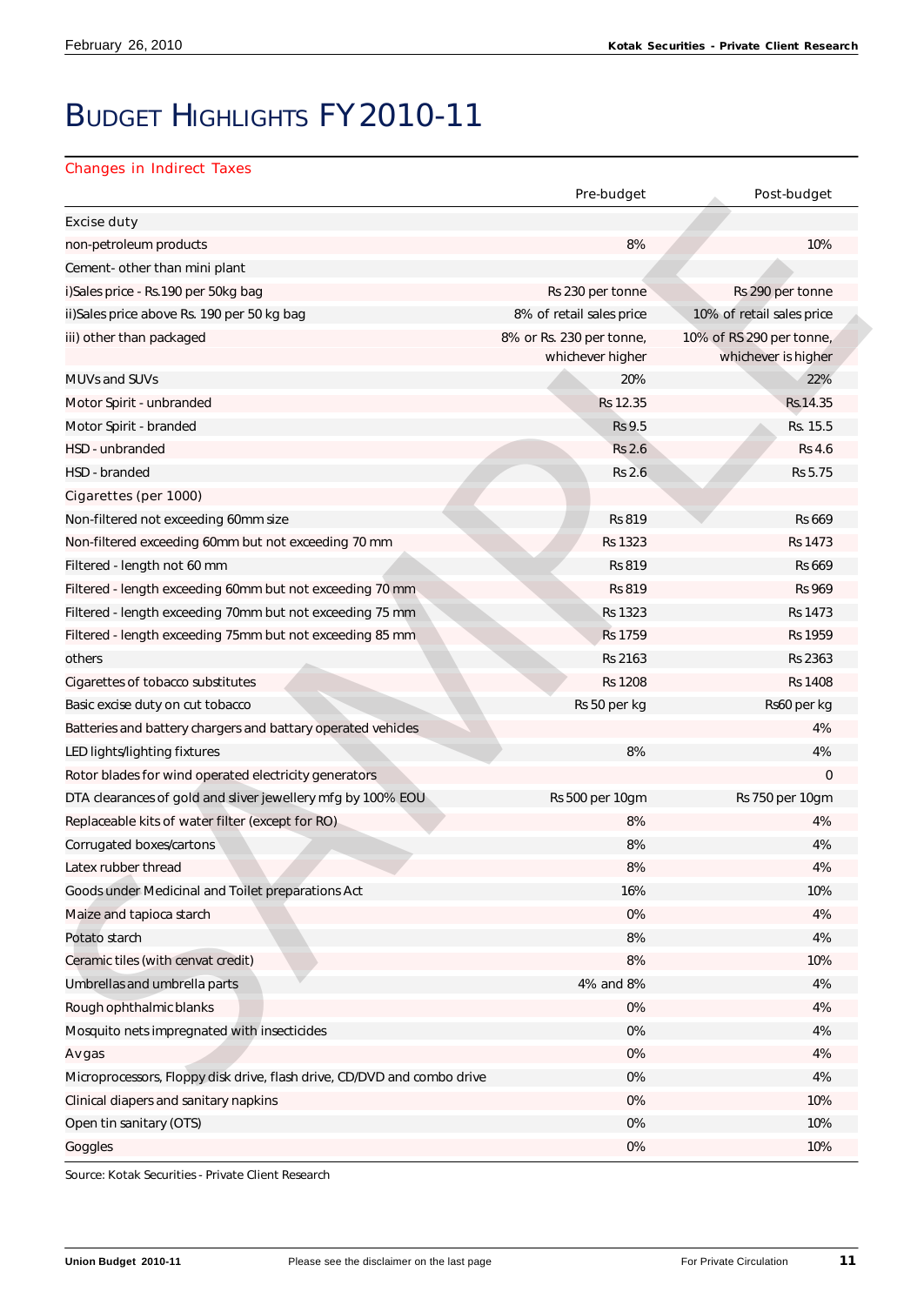# Changes in Indirect Taxes

| Item                                                               | <b>Pre Budget</b>    | <b>Post Budget</b>   |
|--------------------------------------------------------------------|----------------------|----------------------|
| <b>CUSTOM DUTIES</b>                                               |                      |                      |
| Crude Petroleum                                                    | $0\%$                | 5%                   |
| Motor Spirit (petrol) and HSD (diesel)                             | 2.50%                | 7.50%                |
| Specified petroleum products                                       | $5\%$                | 10%                  |
| Customs duty on serially numbered gold bars and gold coins         | Rs.200 per 10 gram   | Rs.300 per 10 gram   |
| Other forms of gold                                                | Rs.500 per 10 gram   | Rs.750 per 10 gram   |
| Silver                                                             | Rs.1000 per kg       | Rs.1500 per kg       |
| Platinum                                                           | Rs.200 per 10 gram   | Rs.300 per 10 gram   |
| Long pepper                                                        | 70%                  | 30%                  |
| Asafoetida                                                         | 30%                  | 20%                  |
| Medical equipments                                                 | $0\%$                | 9%                   |
| Magnetrons of upto 1,000 kw for the manufacture of microwave ovens | 10%                  | 5%                   |
| Rhodium                                                            | 10%                  | 2%                   |
| Duty free import of samples                                        | Rs. 1 lakh per annum | Rs. 3 lakh per annum |
|                                                                    |                      |                      |
|                                                                    |                      |                      |
|                                                                    |                      |                      |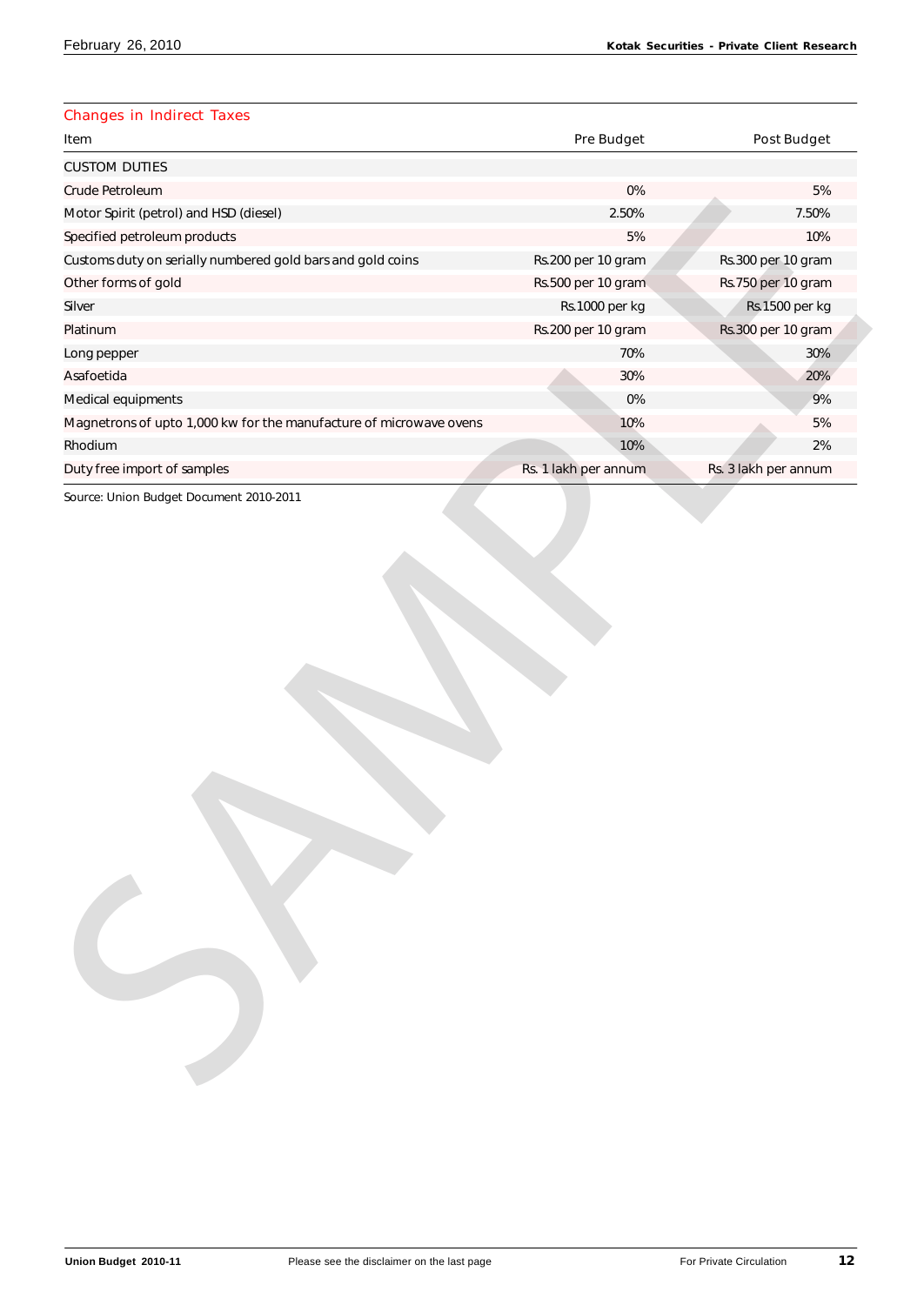| <b>REVENUE</b>                          | <b>FY09</b> | FY10BE   | FY10RE   | Variance<br>$(\%)$ | FY11BE  | % Growth<br>(FY11BE vs<br>FY10RE) |
|-----------------------------------------|-------------|----------|----------|--------------------|---------|-----------------------------------|
| <b>Tax Revenue</b>                      |             |          |          |                    |         |                                   |
| <b>Corporation Tax</b>                  | 2134.0      | 2567.3   | 2550.8   | $-0.6$             | 3013.3  | 18.1                              |
| Income Tax                              | 1060.5      | 1128.5   | 1249.9   | 10.8               | 1205.7  | $-3.5$                            |
| <b>Excise Duty</b>                      | 1086.1      | 1064.8   | 1020.0   | $-4.2$             | 1320.0  | 29.4                              |
| Import Duty                             | 998.8       | 980.0    | 844.8    | $-13.8$            | 1150.0  | 36.1                              |
| Service Tax                             | 609.4       | 650.0    | 580.0    | $-10.8$            | 680.0   | 17.2                              |
| <b>Other Taxes</b>                      | 164.2       | 20.3     | 85.5     | 322.0              | 97.5    | 14.0                              |
| <b>Gross Tax Revenue</b>                | 6053.0      | 6410.8   | 6331.0   | $-1.2$             | 7466.5  | 17.9                              |
| Less: States' share                     | 1601.8      | 1643.6   | 1648.3   | 0.3                | 2090.0  | 26.8                              |
| Less: NCCD transferred to the NCCF      | 18.0        | 25.0     | 31.6     | 26.4               | 35.6    | 12.7                              |
| <b>Net Tax Revenue</b>                  | 4433.2      | 4742.2   | 4651.0   | $-1.9$             | 5340.9  | 14.8                              |
| <b>Non-Tax Revenue</b>                  | 969.4       | 1402.8   | 1121.9   | $-20.0$            | 1481.2  | 32.0                              |
| <b>Interest Receipts</b>                | 207.2       | 191.7    | 192.1    | 0.2                | 192.5   | 0.2                               |
| <b>Dividend and Profits</b>             | 386.1       | 497.5    | 519.8    | 4.5                | 513.1   | $-1.3$                            |
| External grants + Other Non-Tax Revenue | 368.2       | 706.0    | 399.2    | $-43.5$            | 766.3   | 91.9                              |
| Receipts of UT                          | 8.0         | 7.5      | 10.7     | 42.3               | 9.3     | $-13.8$                           |
| <b>Total Revenue Receipts</b>           | 5402.6      | 6145.0   | 5772.9   | $-6.1$             | 6822.1  | 18.2                              |
| <b>Total Capital Receipts*</b>          | 2911.0      | 4063.4   | 4498.7   | 10.7               | 4265.4  | $-5.2$                            |
| <b>Non-debt Receipts</b>                | 67.1        | 53.5     | 302.5    | 466.0              | 451.3   | 49.2                              |
| Recovery of Loans & Advances            | 61.4        | 42.3     | 42.5     | 0.7                | 51.3    | 20.6                              |
| Miscellaneous Capital receipts          | 5.7         | 11.2     | 260.0    | <b>NA</b>          | 400.0   | 53.9                              |
| <b>Debt Receipts</b>                    | 2844.0      | 4010.0   | 4196.2   | 4.6                | 3814.1  | $-9.1$                            |
| <b>Market Loans</b>                     | 2336.3      | 3979.6   | 3984.1   | 0.1                | 3450.1  | $-13.4$                           |
| Short term borrowings                   | 996.0       | 0.0      | $-39.0$  | <b>NA</b>          | 0.0     | $-100.0$                          |
| External assistance (Net)               | 110.2       | 160.5    | 165.4    | 3.0                | 224.6   | 35.9                              |
| Securities issued against Small Savings | $-13.0$     | 132.6    | 132.6    | 0.0                | 132.6   | 0.0                               |
| State Provident Funds (Net)             | 80.4        | 50.0     | 85.0     | 70.0               | 70.0    | $-17.6$                           |
| Other Receipts (Net)                    | $-665.8$    | $-312.6$ | $-131.8$ | $-57.9$            | $-63.2$ | $-52.0$                           |
| <b>Draw-down of Cash Balance</b>        | 526.0       | 0.0      | $-55.8$  | <b>NA</b>          | 0.0     | <b>NA</b>                         |
| <b>Total Receipts</b>                   | 8839.6      | 10208.4  | 10215.9  | 0.1                | 11087.5 | 8.5                               |
| <b>EXPENDITURE</b>                      |             |          |          |                    |         |                                   |
| <b>Revenue Expenditure</b>              |             |          |          |                    |         |                                   |
| Interest                                | 1922.0      | 2255.1   | 2195.0   | $-2.7$             | 2486.6  | 13.3                              |
| Defence                                 | 733.1       | 868.8    | 884.4    | 1.8                | 873.4   | $-1.2$                            |
| <b>Subsidies</b>                        | 1297.1      | 1112.8   | 1310.3   | 17.7               | 1162.2  | $-11.3$                           |
| Grants to State and U.T. Governments    | 381.6       | 485.7    | 466.1    | $-4.0$             | 460.0   | $-1.3$                            |
| Pensions                                | 329.4       | 349.8    | 422.3    | 20.7               | 428.4   | 1.4                               |
| Other Revenue Expenditure               | 927.1       | 1116.2   | 1141.4   | 2.3                | 1025.3  | $-10.2$                           |
| <b>Total Revenue Expenditure</b>        | 5590.2      | 6188.3   | 6419.4   | 3.7                | 6436.0  | 0.3                               |
| <b>Capital Expenditure</b>              |             |          |          |                    |         |                                   |
| <b>Defence Services</b>                 | 409.2       | 548.2    | 478.2    | $-12.8$            | 600.0   | 25.5                              |
| Other Non-plan Capital Outlay           | 72.7        | 210.6    | 153.4    | $-27.2$            | 310.5   | 102.4                             |
| Others                                  | 15.1        | 9.8      | 12.7     | 29.7               | 10.1    | $-20.4$                           |
| <b>Total Capital Expenditure</b>        | 497.0       | 768.6    | 644.3    | $-16.2$            | 920.6   | 42.9                              |
| Plan Expenditure on Rev & Cap a/c       | 2752.4      | 3251.5   | 3151.8   | $-3.1$             | 3730.9  | 18.4                              |
| Non-plan Expenditure on Rev & Cap a/c   | 6087.2      | 6956.9   | 7063.7   | 1.5                | 7356.6  | 4.1                               |
| <b>Total Expenditure</b>                | 8839.6      | 10208.4  | 10215.5  | 0.1                | 11087.5 | 8.5                               |

Source: Annual Budget FY2010-11; NCCF: National Calamity Contingency Fund; \* stands for the receipts net of repayments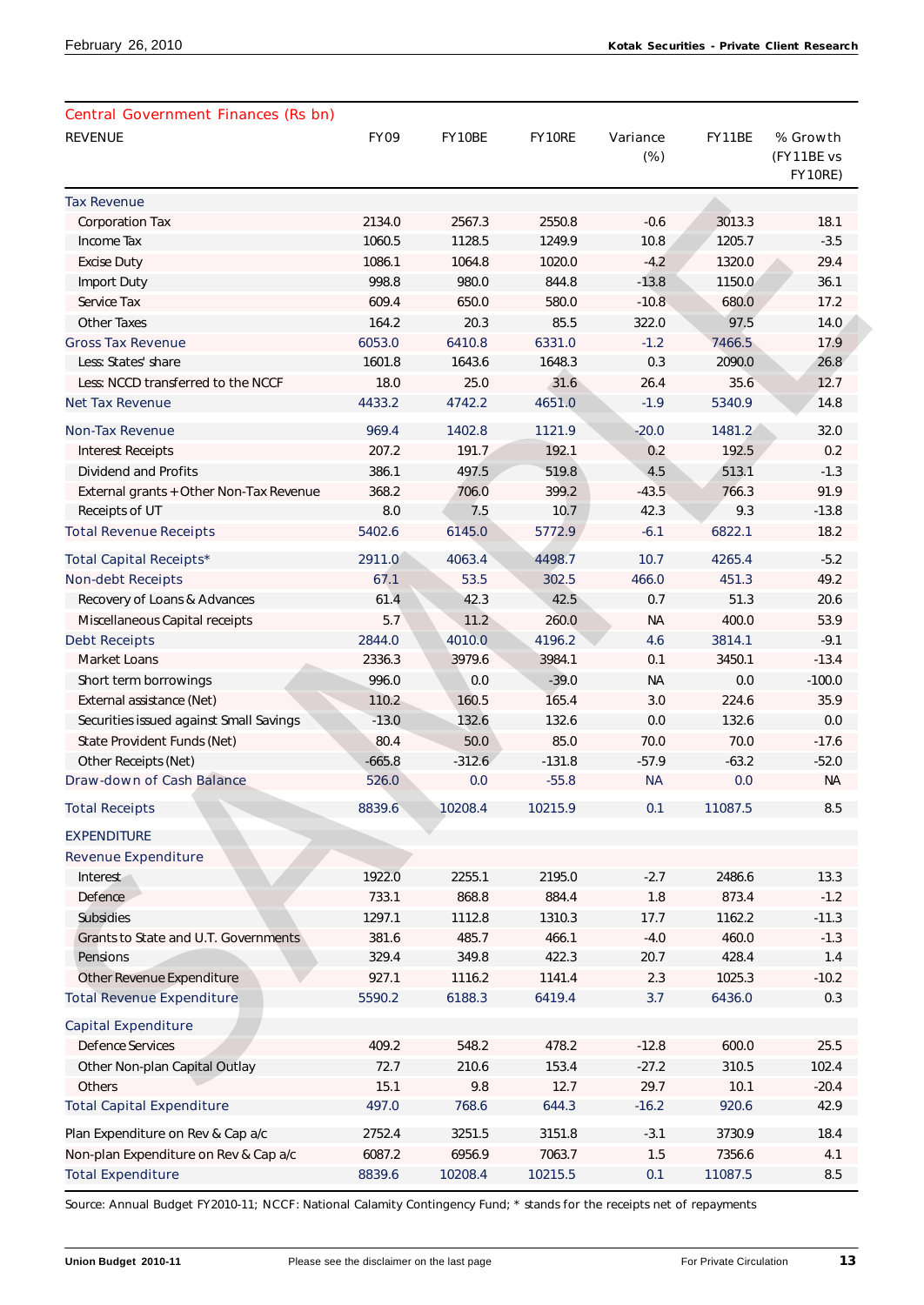# **SECTOR SUMMARY**

| <b>Sector Summary</b>            |                      |                                                                                    |
|----------------------------------|----------------------|------------------------------------------------------------------------------------|
| <b>Sector</b>                    | <b>Budget Impact</b> | <b>Preferred Picks</b>                                                             |
| Automobiles                      | Negative             | <b>NA</b>                                                                          |
| Banking                          | Positive             | HDFC Bank, Axis Bank, BoB, Union Bank,<br>Andhra Bank                              |
| Capital Goods and<br>Engineering | Positive             | L&T, Thermax, Blue Star, HDO, Voltamp                                              |
| Cement                           | Negative             | <b>Shree Cements</b>                                                               |
| Construction                     | Positive             | JP Associates, Nagarjuna Constructions,<br>IVRCL, Unity Infra                      |
| Fertilizer                       | Neutral              | <b>NA</b>                                                                          |
| <b>FMCG</b>                      | Positive             | <b>NA</b>                                                                          |
| Hotels                           | Positive             | <b>NA</b>                                                                          |
| Information Technology           | Neutral              | Infosys, TCS, Infotech, NIIT Technologies,<br>Zensar                               |
| Logistics                        | Positive             | GATI, Mundra Port, CONCOR, GDL                                                     |
| Media                            | Positive             | ZEEL, HT Media                                                                     |
| Metals and Mining                | Neutral              | SAIL, Sesa Goa                                                                     |
| <b>NBFC</b>                      | Positive             | Shriram Transport Finance,<br>M&M Financial Services,<br>LIC Housing Finance, IDFC |
| Oil & Gas                        | Neutral              | GSPL, Petronet LNG                                                                 |
| Pharmaceuticals                  | Neutral              | <b>NA</b>                                                                          |
| Power                            | Negative             | <b>NA</b>                                                                          |
| <b>Real Estate</b>               | Negative             | <b>NA</b>                                                                          |
|                                  | Positive             |                                                                                    |
| Retail                           |                      | <b>NA</b>                                                                          |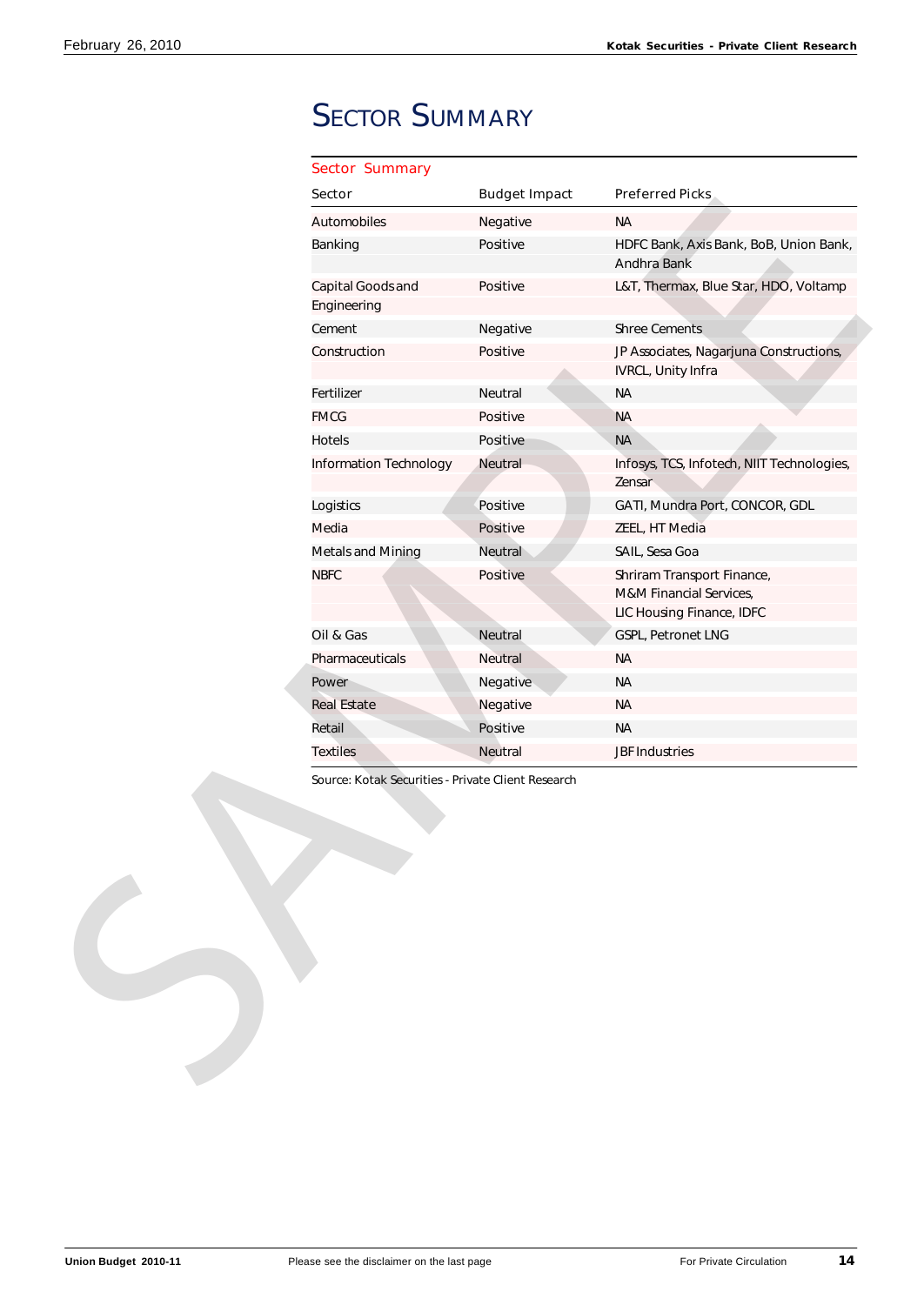# SECTOR IMPACT ANALYSIS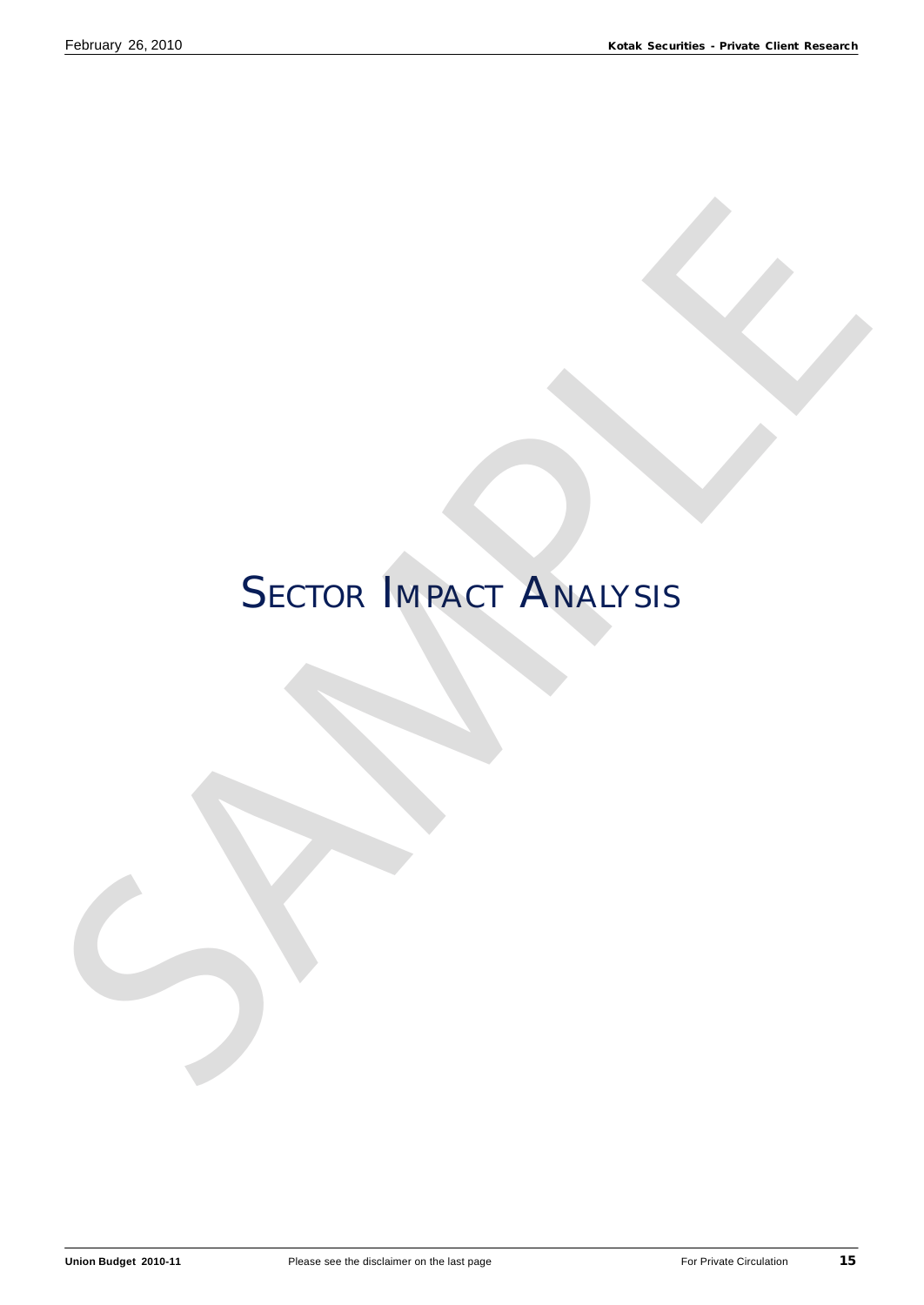# BUDGET IMPACT: NEGATIVE

![](_page_15_Figure_3.jpeg)

![](_page_15_Figure_5.jpeg)

Source: SIAM

![](_page_15_Figure_7.jpeg)

# **AUTOMOBILES**

# BUDGET HIGHLIGHTS & IMPACT

# **Partial roll back of excise duty**

| 2.0<br>1.5<br>million units<br>$1.0\,$<br>$0.5\,$<br>FY04<br>FY05<br>FY06<br>FY03<br>FY08<br><b>FY07</b><br>FY09 | of 2% excise duty on all non-petroleum products by increasing the standard<br>rate of excise duty from 8% to 10%. Also the ad valorem part of excise duty<br>on large cars, MUV and SUV was increased from 20% to 22%. This step is<br>negative for companies across auto sector as this could impact volumes in case<br>they pass off the increase or can impact the profitability in case they absorb<br>the hike in excise duty. We expect this announcement to be negative from<br>short to medium perspective. Post excise duty hike Maruti has already announced<br>upward revision in selling prices across models with immediate effect.<br>Impact of stimulus package - Domestic sales |                                       |                                                                                                                                                                                                                                                                                                                                                                                            |          |
|------------------------------------------------------------------------------------------------------------------|-------------------------------------------------------------------------------------------------------------------------------------------------------------------------------------------------------------------------------------------------------------------------------------------------------------------------------------------------------------------------------------------------------------------------------------------------------------------------------------------------------------------------------------------------------------------------------------------------------------------------------------------------------------------------------------------------|---------------------------------------|--------------------------------------------------------------------------------------------------------------------------------------------------------------------------------------------------------------------------------------------------------------------------------------------------------------------------------------------------------------------------------------------|----------|
|                                                                                                                  | (mn units)                                                                                                                                                                                                                                                                                                                                                                                                                                                                                                                                                                                                                                                                                      | FY09 (Apr-Jan)                        | FY10 (Apr-Jan)                                                                                                                                                                                                                                                                                                                                                                             | % growth |
| Source: SIAM                                                                                                     | 2W                                                                                                                                                                                                                                                                                                                                                                                                                                                                                                                                                                                                                                                                                              | 7.0                                   | 8.6                                                                                                                                                                                                                                                                                                                                                                                        | 21.9     |
|                                                                                                                  | 3W                                                                                                                                                                                                                                                                                                                                                                                                                                                                                                                                                                                                                                                                                              | 0.4                                   | 0.5                                                                                                                                                                                                                                                                                                                                                                                        | 19.1     |
| <b>CVs - Sales volume</b>                                                                                        | Passenger vehicles                                                                                                                                                                                                                                                                                                                                                                                                                                                                                                                                                                                                                                                                              | 1.5                                   | 1.9                                                                                                                                                                                                                                                                                                                                                                                        | 26.8     |
| 600                                                                                                              | <b>Commercial Vehicles</b>                                                                                                                                                                                                                                                                                                                                                                                                                                                                                                                                                                                                                                                                      | 0.3                                   | 0.4                                                                                                                                                                                                                                                                                                                                                                                        | 26.3     |
| 500                                                                                                              | <b>Overall Sales</b>                                                                                                                                                                                                                                                                                                                                                                                                                                                                                                                                                                                                                                                                            | 9.3                                   | 11.4                                                                                                                                                                                                                                                                                                                                                                                       | 22.7     |
| 000 units<br>200<br>100<br>FY05<br>FY06<br>FY07<br>FY08<br>$-Y03$<br>FY04<br>FY09<br>Source: SIAM                | enhanced from 150% to 200%. It is positive for auto companies across the<br>sector.<br>Hike in petrol and diesel prices<br>respectively. We view this as negative for the auto sector especially for large                                                                                                                                                                                                                                                                                                                                                                                                                                                                                      |                                       | Impact: Weighted deduction on R&D expenses incurred in-house has been<br>Impact: Following the re-imposition of 5% basic duty on crude petroleum<br>and increase from 2.5% to 7.5% on diesel and petrol, the oil ministry has<br>announced petrol and diesel price hike of Rs2.67per liter and 2.58 per liter<br>cars, SUV and CV players. Negative for M&M, Tata Motors and Ashok Leyland |          |
| 2 wheeler - Sales volume                                                                                         | from medium-term perspective.                                                                                                                                                                                                                                                                                                                                                                                                                                                                                                                                                                                                                                                                   |                                       |                                                                                                                                                                                                                                                                                                                                                                                            |          |
| 10                                                                                                               | Focus on agriculture continues:                                                                                                                                                                                                                                                                                                                                                                                                                                                                                                                                                                                                                                                                 |                                       |                                                                                                                                                                                                                                                                                                                                                                                            |          |
| 8                                                                                                                | <b>Impact:</b> Few positive steps announced for the agriculture sector:                                                                                                                                                                                                                                                                                                                                                                                                                                                                                                                                                                                                                         |                                       |                                                                                                                                                                                                                                                                                                                                                                                            |          |
|                                                                                                                  | • 13% increase in credit flow to the agriculture sector                                                                                                                                                                                                                                                                                                                                                                                                                                                                                                                                                                                                                                         |                                       |                                                                                                                                                                                                                                                                                                                                                                                            |          |
| $6\phantom{1}6$                                                                                                  |                                                                                                                                                                                                                                                                                                                                                                                                                                                                                                                                                                                                                                                                                                 | 6 months extension for loan repayment |                                                                                                                                                                                                                                                                                                                                                                                            |          |
| million units<br>4<br>2                                                                                          | effective interest rate to 5%.                                                                                                                                                                                                                                                                                                                                                                                                                                                                                                                                                                                                                                                                  |                                       | Increase in interest subvention from 1% to 2%; thereby bringing the                                                                                                                                                                                                                                                                                                                        |          |
|                                                                                                                  | segment) and Hero Honda (2W).                                                                                                                                                                                                                                                                                                                                                                                                                                                                                                                                                                                                                                                                   |                                       | We expect the above measures would be positive for players like M&M (tractor                                                                                                                                                                                                                                                                                                               |          |
| FY05<br>FY06<br>FY07<br>FY08<br>FY09<br>FY04<br>FY03                                                             | Focus on building national highways:                                                                                                                                                                                                                                                                                                                                                                                                                                                                                                                                                                                                                                                            |                                       |                                                                                                                                                                                                                                                                                                                                                                                            |          |
| Source: SIAM                                                                                                     | from long term perspective.                                                                                                                                                                                                                                                                                                                                                                                                                                                                                                                                                                                                                                                                     |                                       | Impact: Allocation for road transport has been increased by 13% and the<br>government looks focused on achieving its target of 20km of highways per<br>day. This is a potential positive for CV players like Tata Motors and Ashok Leyland                                                                                                                                                 |          |

# **Increase in deduction incurred for R&D purpose:**

# n **Hike in petrol and diesel prices**

# n **Focus on agriculture continues:**

- 13% increase in credit flow to the agriculture sector
- 6 months extension for loan repayment
- Increase in interest subvention from 1% to 2%; thereby bringing the effective interest rate to 5%.

# n **Focus on building national highways:**

# **We do not have active coverage on companies in this sector**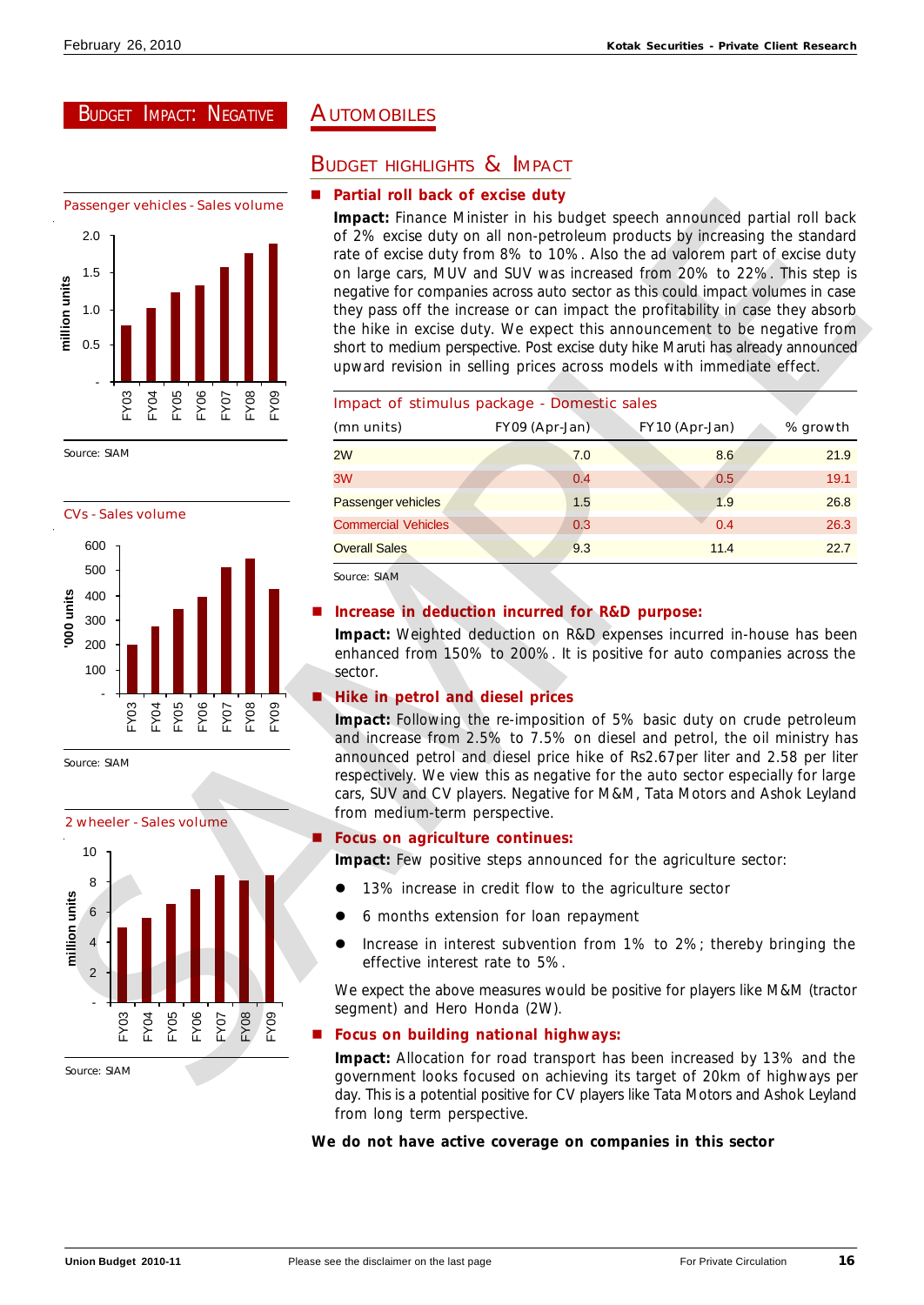![](_page_16_Figure_3.jpeg)

Source: RBI

![](_page_16_Figure_5.jpeg)

Source: Economic Survey 2008-09

# **BANKING**

# BUDGET HIGHLIGHTS & IMPACT

# Extension of six months for the repayment of loans under the agri-debt **waiver scheme.**

**Impact:** The budget has extended the repayment of loans by farmers under the agri-debt waiver scheme by six months from December 31, 2009 to June 30, 2010. This is positive for PSU banks, as it would reduce the recognition of their agri NPAs.

Finance Minister has also raised the interest subvention to 2%, from 1% earlier, as an incentive for those farmers who repay their short-term crop loans as per schedule. This would encourage farmers to repay the loans which in turn are likely to moderate the slippage in agricultural loans.

# n **The budget has provided Rs.165 bn for recapitalization of state-run banks.**

**Impact:** Rs.165 bn has been earmarked for recapitalization of PSU banks to enable them to maintain the minimum tier-I capital of 8.0% by FY11. This is through Rs.150 bn loans taken from World Bank and another Rs.15 bn would be used for subscription to tier-I instrument.

This would help PSU banks in growing their loan book without facing constraint from the capital front. Banks like Dena Bank, IDBI, Syndicate Bank, United bank of India (yet to be listed), Bank of Maharashtra and Vijaya Bank etc are likely beneficiary.

# n **The budgeted fiscal deficit for FY11E is 5.5% as against 6.7% (revised estimate) reported for FY10.**

**Impact:** The Government needs to borrow Rs.3.45 trillion from the market to meet its fiscal deficit as against the revised estimate of Rs.3.98 trillion for FY10. The lower borrowing by the government in FY11E reduces the concern of crowding out effect on private investment.

RBI has exhibited its capability in FY09 & H1FY10, when it managed additional borrowings in the non-disruptive manner. In H1FY10, it managed to borrow 2/3 of the market borrowing program without much impacting the yield curve. In our view, 10-Yr yield curve is not likely to spike much from here onwards. Therefore, we believe that marked-to-market impact on banks would be marginal.

# n **The new tax slab (below 1.6L: Nil, Rs.1.6L - 5.0L: 10%, Rs.5.0L- 8.0L: 20% and > 8.0L: 30%) proposed for FY11E.**

**Impact:** It would provide more money in the hands of aam aadmi. Maximum saving for the taxpayers earning more than Rs.0.8 mn would be Rs.50K. This would have a multiplier effect in the economy and banks would benefit by reaching to them through vast array of financial products.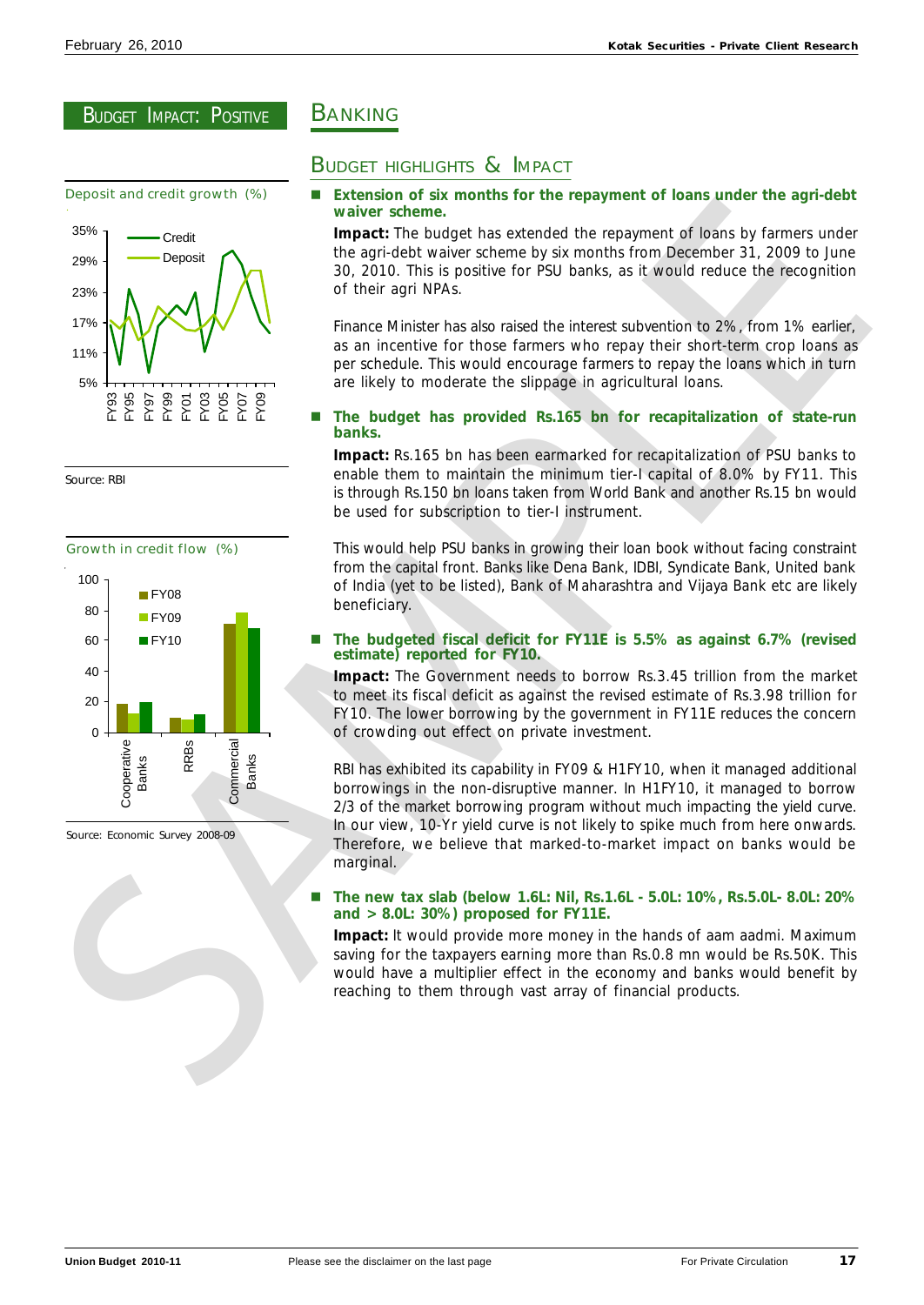| Company<br><b>Pre-Budget ABV</b><br>Post-Budget ABV Current<br><b>FY11E</b><br>FY10E<br>FY10E<br><b>FY11E</b><br>Price<br><b>Preferredpicks</b><br><b>HDFC Bank</b><br>469.6<br>539.8<br>469.6<br>539.8<br>1,705<br>382.3<br>440.4<br>382.3<br><b>Axis Bank</b><br>440.4<br>1,125<br><b>BoB</b><br>401.4<br>475.6<br>401.4<br>475.6<br>584<br><b>Union Bank</b><br>158.9<br>200.7<br>158.9<br>200.7<br>256<br>86.3<br>86.3<br>100.5<br>99<br>Andhra Bank<br>100.5<br><b>PNB</b><br>477.1<br>588.3<br>477.1<br>588.3<br>901<br><b>Others</b><br>1,000<br><b>ICICI Bank</b><br>450.6<br>872<br>419.0<br>450.6<br>419.0<br><b>SBI</b><br>1,033.1<br>1,974<br>859.8<br>859.8<br>1,033.1<br><b>J&amp;K Bank</b><br>533.6<br>613.5<br>533.6<br>613.5<br>622<br>133<br><b>Allahabad Bank</b><br>140.6<br>161.6<br>140.6<br>161.6<br><b>Indian Bank</b><br>143.0<br>168.6<br>143.0<br>168.6<br>164<br><b>Indian Overseas Bank</b><br>95.5<br>95.5<br>108.2<br>110<br>108.2<br>88<br>Source: Kotak Securites - Private Client Research |  |  |  |               |
|-------------------------------------------------------------------------------------------------------------------------------------------------------------------------------------------------------------------------------------------------------------------------------------------------------------------------------------------------------------------------------------------------------------------------------------------------------------------------------------------------------------------------------------------------------------------------------------------------------------------------------------------------------------------------------------------------------------------------------------------------------------------------------------------------------------------------------------------------------------------------------------------------------------------------------------------------------------------------------------------------------------------------------|--|--|--|---------------|
|                                                                                                                                                                                                                                                                                                                                                                                                                                                                                                                                                                                                                                                                                                                                                                                                                                                                                                                                                                                                                               |  |  |  | <b>Target</b> |
|                                                                                                                                                                                                                                                                                                                                                                                                                                                                                                                                                                                                                                                                                                                                                                                                                                                                                                                                                                                                                               |  |  |  | Price         |
|                                                                                                                                                                                                                                                                                                                                                                                                                                                                                                                                                                                                                                                                                                                                                                                                                                                                                                                                                                                                                               |  |  |  |               |
|                                                                                                                                                                                                                                                                                                                                                                                                                                                                                                                                                                                                                                                                                                                                                                                                                                                                                                                                                                                                                               |  |  |  | 1,950         |
|                                                                                                                                                                                                                                                                                                                                                                                                                                                                                                                                                                                                                                                                                                                                                                                                                                                                                                                                                                                                                               |  |  |  | 1,210         |
|                                                                                                                                                                                                                                                                                                                                                                                                                                                                                                                                                                                                                                                                                                                                                                                                                                                                                                                                                                                                                               |  |  |  | 596           |
|                                                                                                                                                                                                                                                                                                                                                                                                                                                                                                                                                                                                                                                                                                                                                                                                                                                                                                                                                                                                                               |  |  |  | 320           |
|                                                                                                                                                                                                                                                                                                                                                                                                                                                                                                                                                                                                                                                                                                                                                                                                                                                                                                                                                                                                                               |  |  |  | 130           |
|                                                                                                                                                                                                                                                                                                                                                                                                                                                                                                                                                                                                                                                                                                                                                                                                                                                                                                                                                                                                                               |  |  |  | 972           |
|                                                                                                                                                                                                                                                                                                                                                                                                                                                                                                                                                                                                                                                                                                                                                                                                                                                                                                                                                                                                                               |  |  |  |               |
|                                                                                                                                                                                                                                                                                                                                                                                                                                                                                                                                                                                                                                                                                                                                                                                                                                                                                                                                                                                                                               |  |  |  |               |
|                                                                                                                                                                                                                                                                                                                                                                                                                                                                                                                                                                                                                                                                                                                                                                                                                                                                                                                                                                                                                               |  |  |  |               |
|                                                                                                                                                                                                                                                                                                                                                                                                                                                                                                                                                                                                                                                                                                                                                                                                                                                                                                                                                                                                                               |  |  |  | 2,474         |
|                                                                                                                                                                                                                                                                                                                                                                                                                                                                                                                                                                                                                                                                                                                                                                                                                                                                                                                                                                                                                               |  |  |  | 710           |
|                                                                                                                                                                                                                                                                                                                                                                                                                                                                                                                                                                                                                                                                                                                                                                                                                                                                                                                                                                                                                               |  |  |  | 154           |
|                                                                                                                                                                                                                                                                                                                                                                                                                                                                                                                                                                                                                                                                                                                                                                                                                                                                                                                                                                                                                               |  |  |  | 228           |
|                                                                                                                                                                                                                                                                                                                                                                                                                                                                                                                                                                                                                                                                                                                                                                                                                                                                                                                                                                                                                               |  |  |  |               |
|                                                                                                                                                                                                                                                                                                                                                                                                                                                                                                                                                                                                                                                                                                                                                                                                                                                                                                                                                                                                                               |  |  |  |               |
|                                                                                                                                                                                                                                                                                                                                                                                                                                                                                                                                                                                                                                                                                                                                                                                                                                                                                                                                                                                                                               |  |  |  |               |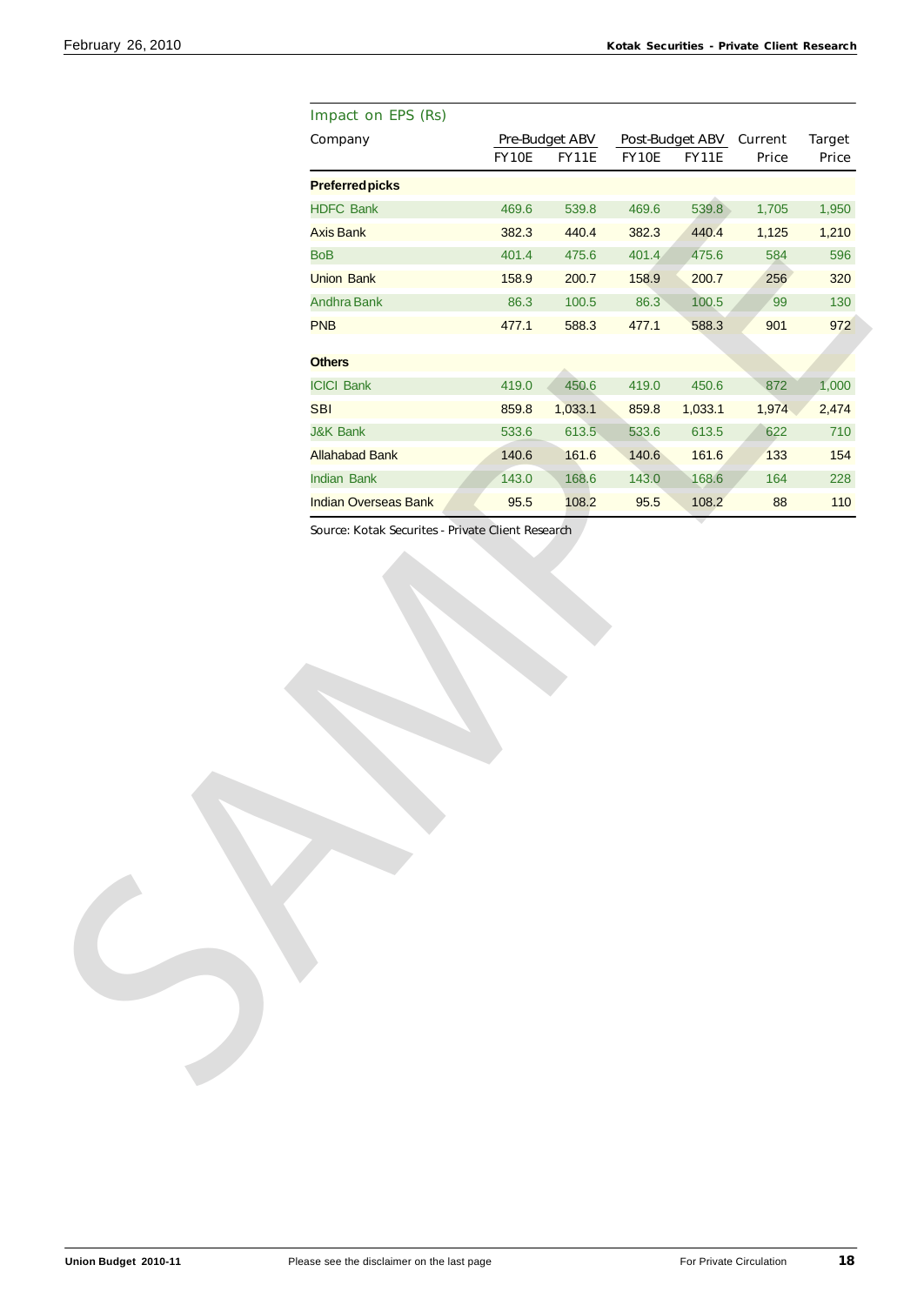![](_page_18_Figure_3.jpeg)

### Source: Company

![](_page_18_Figure_5.jpeg)

![](_page_18_Figure_6.jpeg)

Source: Company

![](_page_18_Figure_8.jpeg)

Source: MOSPI

# CAPITAL GOODS & ENGINEERING

# BUDGET HIGHLIGHTS & IMPACT

### **Increase in Cenvat duty by 2%**

**Impact:** Moderately Negative. The FM has proposed an increase in Excise duty of 2% from 8% currently to 10%. The increase in excise rate is a negative for the entire manufacturing sector. The impact would vary across products depending on the price-demand elasticity of each product category and competitive intensity (ability to pass on the increase to consumer).

Within the manufacturing sector, the consumer durables sector is relatively sensitive to excise rate changes. We believe that looking at the robust growth rate being recorded by the consumer durables sector, the increase in excise rate may be fully/partly passed on to the consumer. Furthermore, the FM has proposed to modify personal income tax slabs thus leaving greater cash in the hands of the salaried tax payer. This may provide a fillip to the demand for consumer durables. Thus we believe that the increase in excise duty could only be a moderate negative for companies like Blue Star and Voltas.

### n **Central excise exemption on specified equipment used for preservation of agriculture produce**

**Impact:** Positive. The Budget has proposed to provide central excise exemption to specified equipment for preservation, storage and processing of agriculture. We believe such specified equipment may include cold-storage equipment, which would be a positive for Blue Star and Voltas. Currently, a significant share of the domestic horticulture production is wasted for want of proper storage facilities. Hence, there is a huge requirement of cold storage network, but lack of quality power and initial capital costs have been hampering the development of cold storage networks in the country.

The FM has also proposed availability of External Commercial Borrowings for setting up cold storage or cold room facility, including for farm level pre-cooling, for preservation or storage of agricultural and allied produce, marine products and meat.

### n **Rationalisation of customs duty on healthcare equipment**

**Impact:** Marginally Positive. The FM has proposed replacement of multiplicity of taxes on import of medical equipment. Now, all medical equipment will attract 5% basic customs duty, 4% CVD and Nil special additional duty of customs, thus taking the effective duty to 9.2%. Beneficiary would be Siemens India Ltd.

### n **Project import status to 'Monorail projects for urban transport'**

**Impact:** Moderately Positive: Project import status to "Monorail projects for urban transport" at a concessional basic duty of 5% has been granted. This should bring down the overall cost of "Monorail" projects. Currently, L&T along with its consortium partner - Scomi of Malaysia are executing the Mumbai Monorail project, which is the first monorail project in India. Wagons for monorail will be imported from Malaysia and the reduction in customs duty will entail reduced project costs on procurement of wagons. It is likely that this may give a fillip to viability of monorail projects in other cities. Likely beneficiary could be L&T. Let's order booking 6k bins)<br>
impacts holocoloof stepsile. This has proposed on the cost of the cost of the cost of the cost of the cost of the cost of the cost of the cost of the cost of the cost of the cost of the cost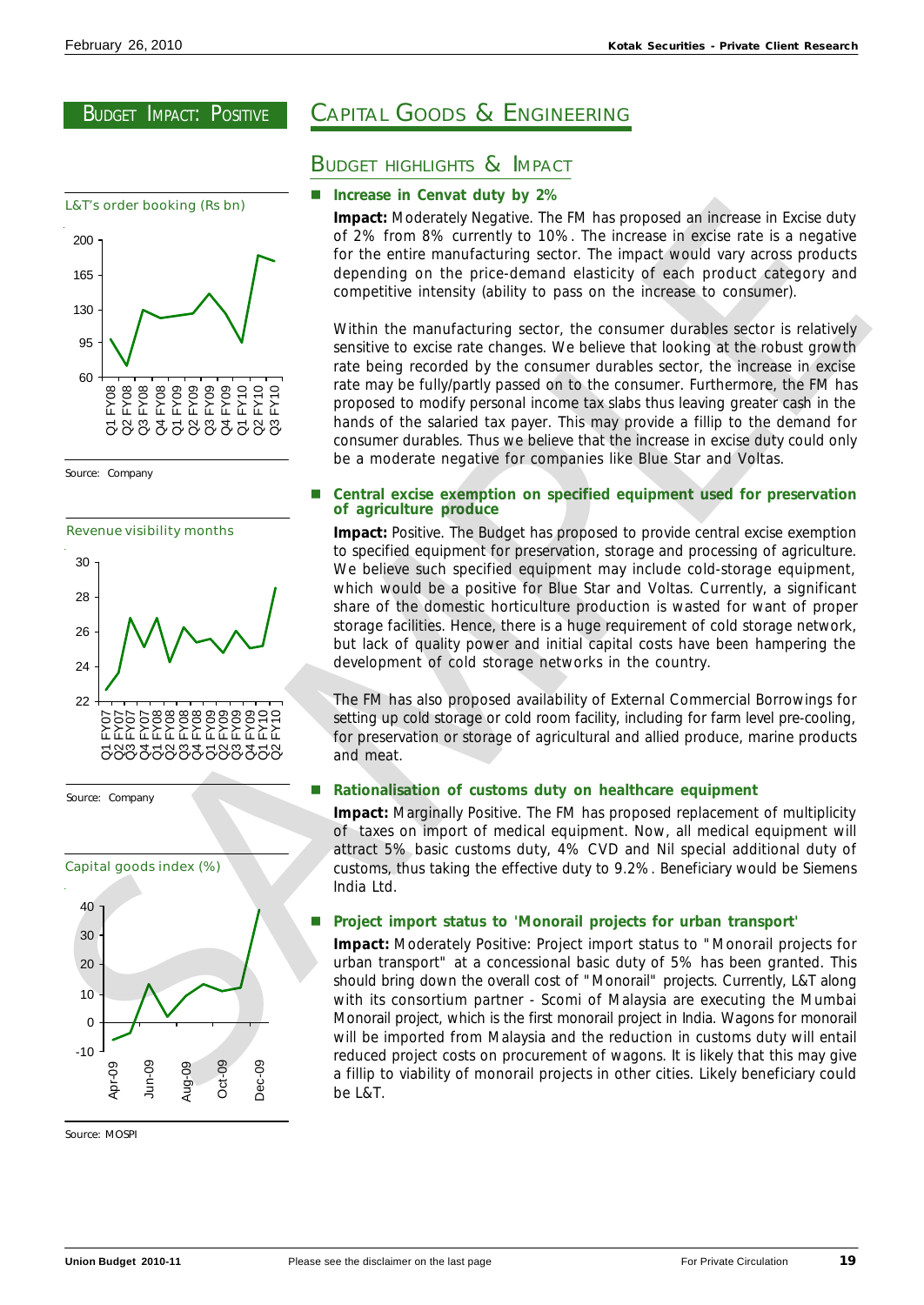### **n** Specified inputs required for the manufacture of rotor blades for wind **energy generators exempt from Central Excise duty**

**Impact:** Marginally Positive: Likely beneficiary could be Suzlon and Shriram EPC, which are engaged into the manufacture of wind power generators.

# ■ Plan capex on defence raised by 9.4% from Rs.548 bn to Rs.600 bn

| Impact on EPS (Rs)     |              |                                       |              |                                 |                         |                        |
|------------------------|--------------|---------------------------------------|--------------|---------------------------------|-------------------------|------------------------|
| Company                | <b>FY10E</b> | <b>Pre-Budget EPS</b><br><b>FY11E</b> | <b>FY10E</b> | Post-Budget EPS<br><b>FY11E</b> | Current<br><b>Price</b> | <b>Target</b><br>Price |
| <b>Preferred picks</b> |              |                                       |              |                                 |                         |                        |
| L&T                    | 57.3         | 70.1                                  | 57.3         | 70.1                            | 1,564                   | 1,715                  |
| <b>Thermax</b>         | 23.5         | 34.8                                  | 23.5         | 34.8                            | 590                     | 750                    |
| <b>Blue Star</b>       | 21.2         | 26.8                                  | 21.2         | 26.8                            | 355                     | 450                    |
| <b>HDO</b>             | 15.4         | 17.9                                  | 15.4         | 17.9                            | 186                     | 210                    |
| Voltamp                | 82.7         | 101.4                                 | 82.7         | 101.4                           | 822                     | 1,010                  |
| <b>Others</b>          |              |                                       |              |                                 |                         |                        |
| <b>ABB</b>             | 19.9         | 25.7                                  | 19.9         | 25.7                            | 795                     | 700                    |
| <b>Siemens</b>         | 24.4         | 30.0                                  | 24.4         | 30.0                            | 684                     | 690                    |
| Areva                  | 8.3          | 11.3                                  | 8.3          | 11.3                            | 260                     | 295                    |
| <b>BHEL</b>            | 90.3         | 120.1                                 | 90.3         | 120.1                           | 2,349                   | 2,600                  |
| <b>Voltas</b>          | 9.3          | 10.7                                  | 9.3          | 10.7                            | 156                     | 200                    |
| <b>Cummins</b>         | 24.1         | 28.5                                  | 24.1         | 28.5                            | 456                     | 460                    |
| <b>CRG</b>             | 21.3         | 24.7                                  | 21.3         | 24.7                            | 416                     | 465                    |
| <b>KPTL</b>            | 62.3         | 78.0                                  | 62.3         | 78.0                            | 997                     | 1,310                  |
| <b>BEL</b>             | 119.2        | 145.6                                 | 119.2        | 145.6                           | 2,001                   | 2,150                  |
| Suzion                 | $-0.4$       | 2.5                                   | $-0.4$       | 2.5                             | 72                      | 65                     |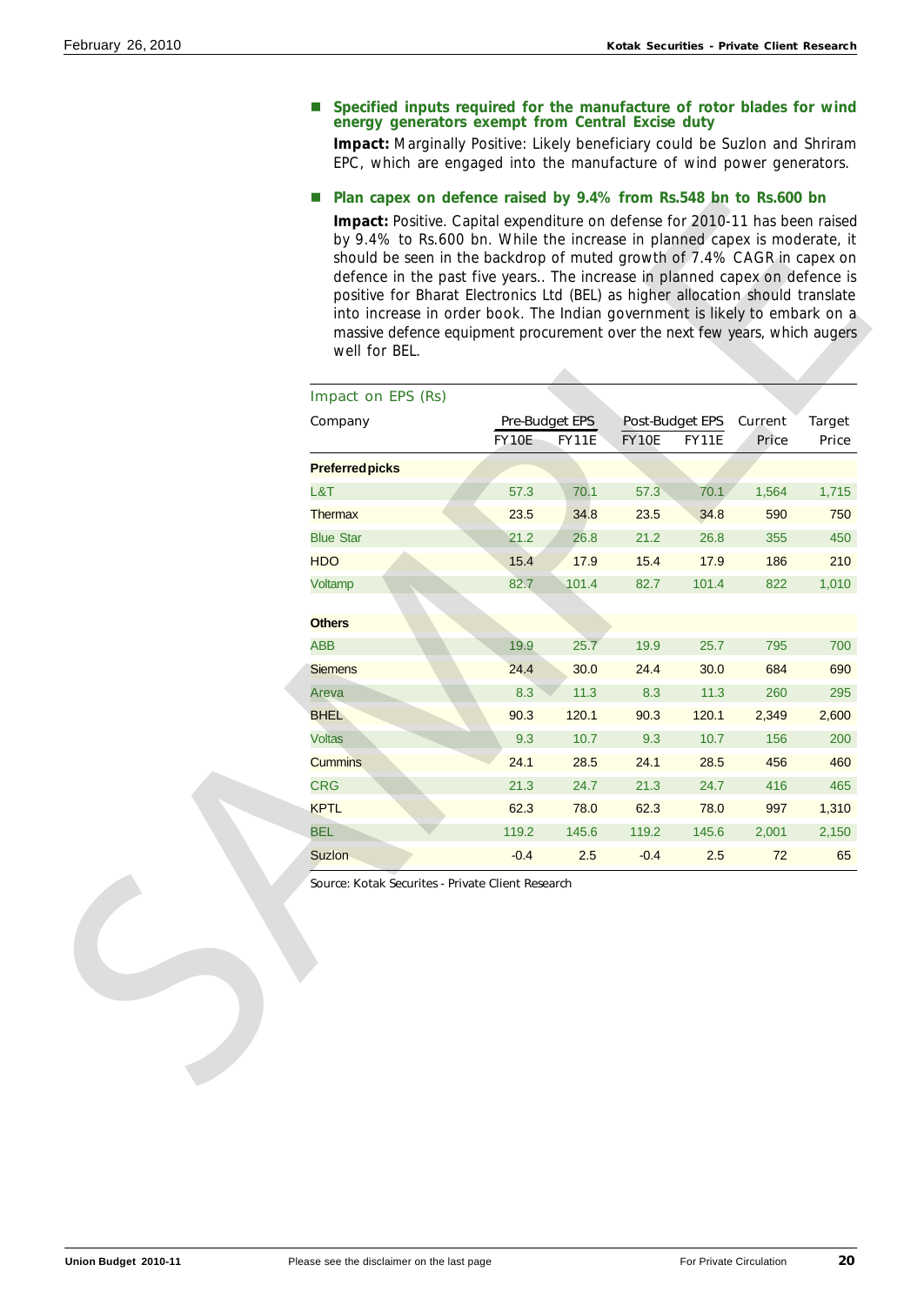# BUDGET IMPACT: NEGATIVE

# **CEMENT**

# **BUDGET HIGHLIGHTS & IMPACT**

### n **Continued focus on infrastructure creation**

**Impact:** Positive. Cement demand is expected to remain strong due to continuous thrust of government on infrastructure creation. With cement demand having direct correlation with infrastructure investments as well as GDP growth, it is likely to grow at a CAGR of 10.5% between FY09-FY11.

# **Increase in excise duty rates**

**Impact:** Negative. Excise duty on cement price below Rs 190 per 50 kg bag has been hiked from Rs 230 per tonne to Rs 290 per tonne. It is hiked to 10% of retail sale price for cement selling above Rs 190 per bag. This is likely to increase the overall burden of excise by Rs 3 per bag and approx Rs 5 per bag for cement selling below and above Rs 190 per bag respectively. Along with this, excise on cement clinker has also been hiked from Rs 300 per tonne earlier to Rs 375 per tonne. Though cement companies are expected to pass on the hikes to the end user but it will be difficult for companies operating in southern markets which are already facing oversupply situation.

# ■ Increase in fuel prices

**Impact:** Negative. With increase in the customs duty on diesel and petrol and central excise duty on petrol and diesel by Rs 1 per litre, fuel prices are expected to increase. This is likely to increase the freight rates and have an adverse impact on overall margins of cement companies. Though we have already factored in increased freight cost in our future estimates for FY11 as well as lower margins as against FY10, possibility of any upward surprise on margins has reduced drastically.

### ■ **Cess on coal**

**Impact:** Negative. Cess on domestic and imported coal has been imposed at a nominal rate of Rs 50 per tonne. Though this amount is quite small as compared to the overall fuel cost of the cement companies, but it will increase the power and fuel cost to some extent going forward.

![](_page_20_Figure_13.jpeg)

### Source: Kotak Securities - Private Client Research, CMA

![](_page_20_Figure_15.jpeg)

Source: Kotak Securities - Private Client Research, Cris Infac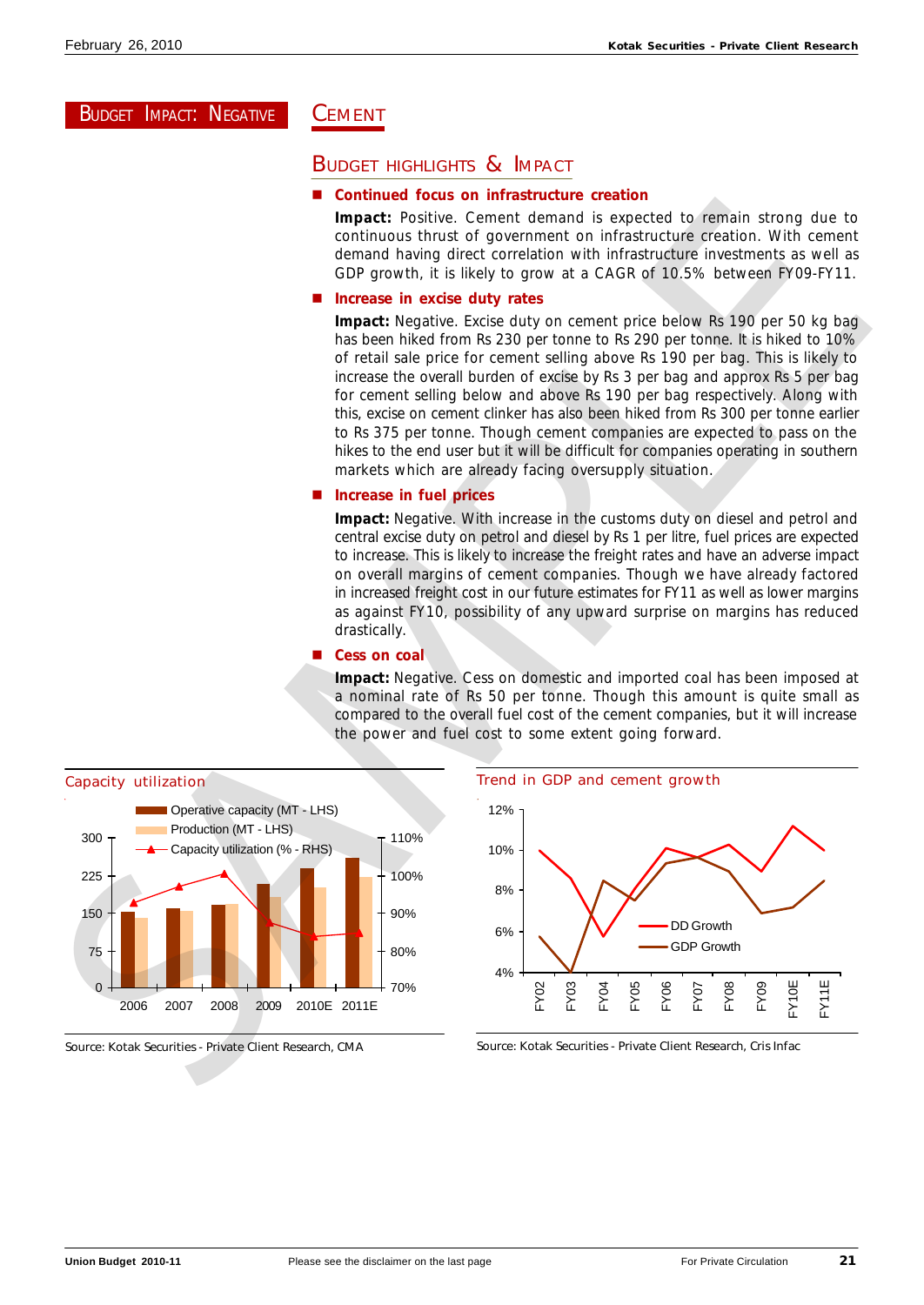| Company<br><b>Target</b><br>Pre-Budget EPS<br>Post-Budget EPS<br>Current<br>FY10E<br><b>FY11E</b><br>FY10E<br><b>FY11E</b><br>Price<br>Price<br><b>Preferredpicks</b><br>223<br>2141<br>2315<br><b>Shree Cements</b><br>265<br>227<br>265<br><b>Others</b><br><b>ACC</b><br>923<br>800<br>85.5<br>$72.2$<br>85.5<br>$72.2$<br>341<br>Grasim<br>341<br>277<br>277<br>2696<br>2531<br>118<br>92<br>India Cements<br>$13.7$<br>12.1<br>$13.7$<br>12.1<br>1040<br>919<br><b>Ultratech Cements</b><br>95.9<br>76.8<br>95.9<br>76.8<br>Source: Kotak Securites - Private Client Research | Impact on EPS (Rs) |  |  |  |
|------------------------------------------------------------------------------------------------------------------------------------------------------------------------------------------------------------------------------------------------------------------------------------------------------------------------------------------------------------------------------------------------------------------------------------------------------------------------------------------------------------------------------------------------------------------------------------|--------------------|--|--|--|
|                                                                                                                                                                                                                                                                                                                                                                                                                                                                                                                                                                                    |                    |  |  |  |
|                                                                                                                                                                                                                                                                                                                                                                                                                                                                                                                                                                                    |                    |  |  |  |
|                                                                                                                                                                                                                                                                                                                                                                                                                                                                                                                                                                                    |                    |  |  |  |
|                                                                                                                                                                                                                                                                                                                                                                                                                                                                                                                                                                                    |                    |  |  |  |
|                                                                                                                                                                                                                                                                                                                                                                                                                                                                                                                                                                                    |                    |  |  |  |
|                                                                                                                                                                                                                                                                                                                                                                                                                                                                                                                                                                                    |                    |  |  |  |
|                                                                                                                                                                                                                                                                                                                                                                                                                                                                                                                                                                                    |                    |  |  |  |
|                                                                                                                                                                                                                                                                                                                                                                                                                                                                                                                                                                                    |                    |  |  |  |
|                                                                                                                                                                                                                                                                                                                                                                                                                                                                                                                                                                                    |                    |  |  |  |
|                                                                                                                                                                                                                                                                                                                                                                                                                                                                                                                                                                                    |                    |  |  |  |
|                                                                                                                                                                                                                                                                                                                                                                                                                                                                                                                                                                                    |                    |  |  |  |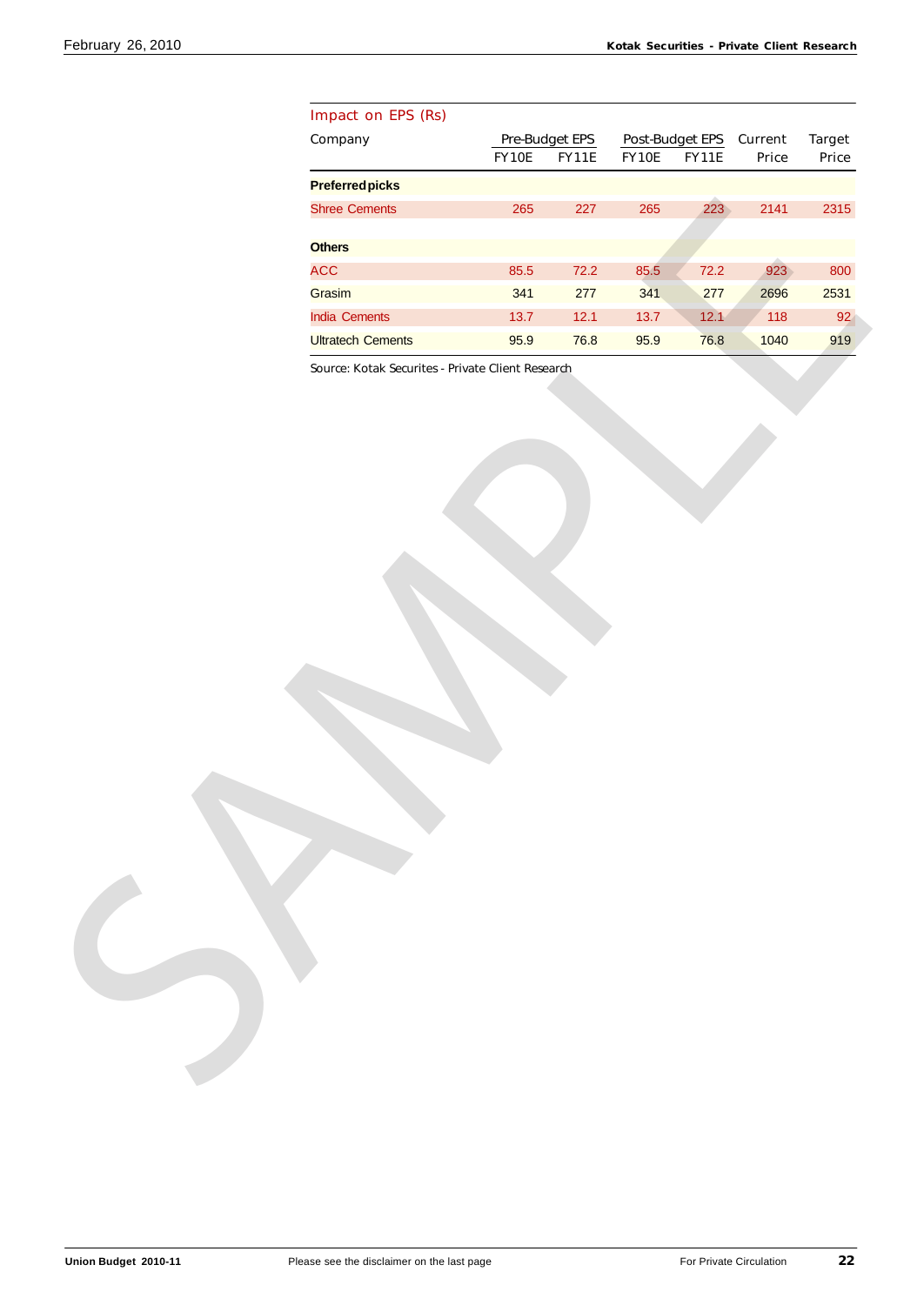# **CONSTRUCTION**

# BUDGET HIGHLIGHTS & IMPACT

n **Allocation for infrastructure sector is over 46% of total plan allocation Impact:** Positive. Government continues to maintain its thrust on upgrading infrastructure in both urban and rural areas. Provision of Rs 1735.5bn has been made for accelerated development of physical infrastructure such as roads, ports, airports, railways to sustain high economic growth. Higher provision translates into greater number of projects being awarded under various sectors and would be positive for companies such as JP Associates, Nagarjuna Constructions, IVRCL, Simplex Infrastructure and Unity Infraprojects.

# ■ Increased allocation for road and railways segment

**Impact:** Positive. Allocation for road segment has been increased by 13% for 2010-11 to Rs 199bn from Rs 175bn last year. This is inline with government's plan to achieve the targeted construction of 20km per day. This is likely to result in higher fund allocation for road projects being put up on public private partnership mode and is positive for players focused on road BOT projects such as IVRCL and NCC. Along with this, allocation for railways has been increased from Rs 158bn for 2009-10 to Rs 168bn for 2010-11. This is expected to result in enhanced order inflows for players having expertise in railway related projects such as Simplex Infrastructures as well as Nagarjuna Constructions.

# n **Focus towards rural infrastructure creation**

**Impact:** Positive. Positive for companies focused on rural roads and rural electrification such as MPL, IVRCL, NCC. Allocation for Indira Awaas Yojana and Pradhan Mantri Gram Sadak Yojana has been planned at Rs 100bn and Rs 120 bn respectively to facilitate assistance to rural households and enhance connectivity through rural roads.

# n **Increase in MAT from 15% to 18%**

**Impact:** Negative. Increase in the MAT is expected to be negative for players executing BOT/BOOT projects and impact the cash flows adversely. Along with this, increased MAT rate is also likely to impact the project IRR's adversely for the recently awarded as well as upcoming projects. This is negative for players such as IRB, GMR, HCC etc.

![](_page_22_Figure_12.jpeg)

Source: Budget Document - 2008-09

![](_page_22_Figure_14.jpeg)

Source: Companies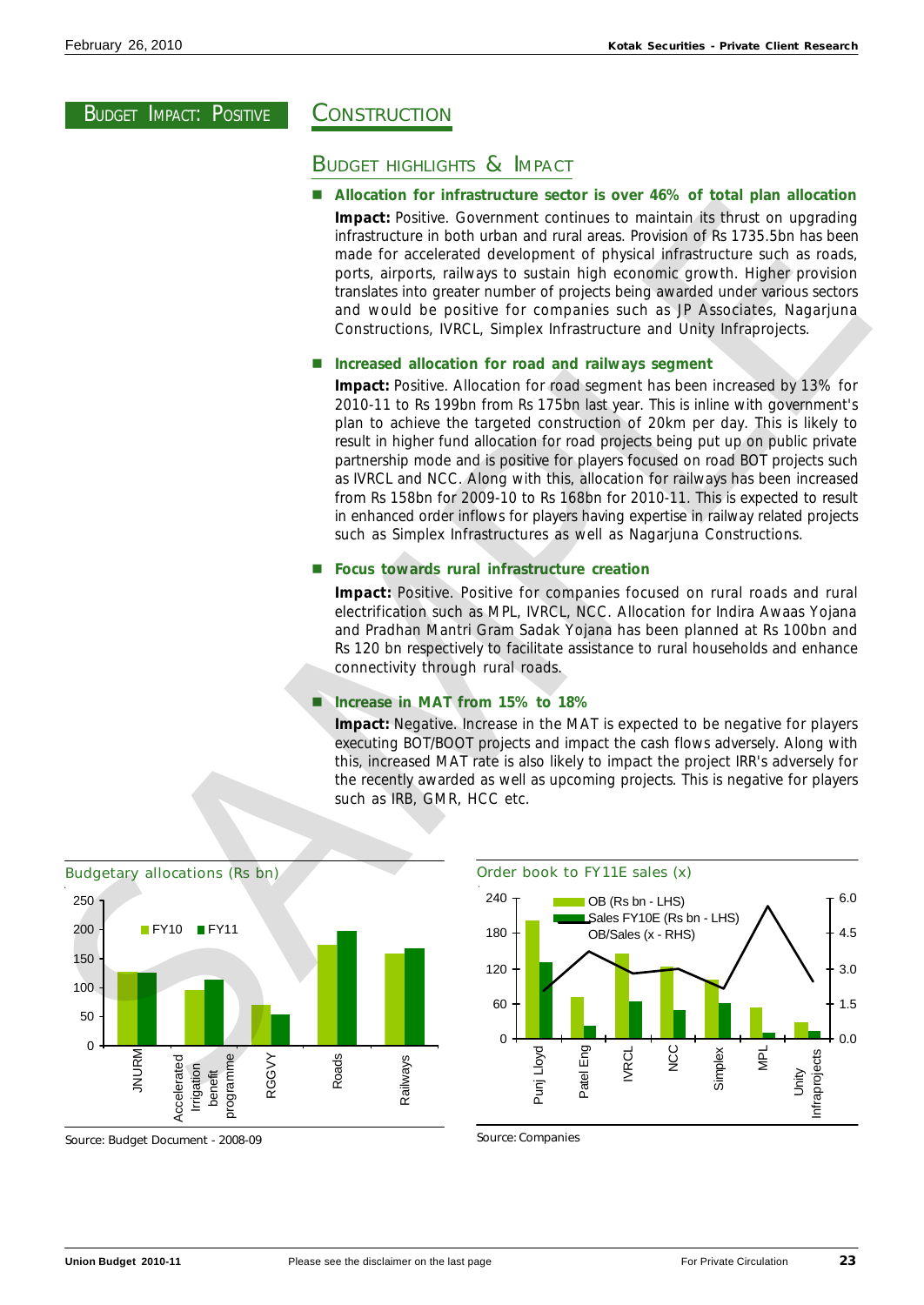| Impact on EPS (Rs)        |          |                  |        |              |                         |               |
|---------------------------|----------|------------------|--------|--------------|-------------------------|---------------|
| Company                   |          | Pre-Budget EPS   |        |              | Post-Budget EPS Current | <b>Target</b> |
|                           | FY10E    | <b>FY11E</b>     | FY10E  | <b>FY11E</b> | Price                   | Price         |
| <b>Preferredpicks</b>     |          |                  |        |              |                         |               |
| <b>JPAssociates</b>       | 4.8      | $7.7\,$          | 4.8    | 7.7          | 132                     | 183           |
| Nagarjuna Constructions   | 8.1      | $\boldsymbol{9}$ | 8.1    | $9\,$        | 155                     | 175           |
| <b>IVRCL</b>              | 16.8     | 19.7             | 16.8   | 19.7         | 322                     | 419           |
| <b>Unity Infra</b>        | 58.2     | 68.5             | 58.2   | 68.5         | 580                     | 620           |
| <b>Others</b>             |          |                  |        |              |                         |               |
| <b>BGR Energy Systems</b> | 21.9     | 28.7             | 21.9   | 28.7         | 489                     | 415           |
| <b>Madhucon Projects</b>  | 7.3      | 8.9              | 7.3    | 8.9          | 161                     | 184           |
| <b>Patel Engineering</b>  | $20.8\,$ | 26.1             | 20.8   | 26.1         | 426                     | 455           |
| Punj Lloyd                | $10.7$   | 12.3             | $10.7$ | 12.3         | 175                     | $171$         |
| Simplex Infrastructure    | 26.1     | 34.2             | 26.1   | 34.2         | 445                     | 447           |
|                           |          |                  |        |              |                         |               |
|                           |          |                  |        |              |                         |               |
|                           |          |                  |        |              |                         |               |
|                           |          |                  |        |              |                         |               |
|                           |          |                  |        |              |                         |               |
|                           |          |                  |        |              |                         |               |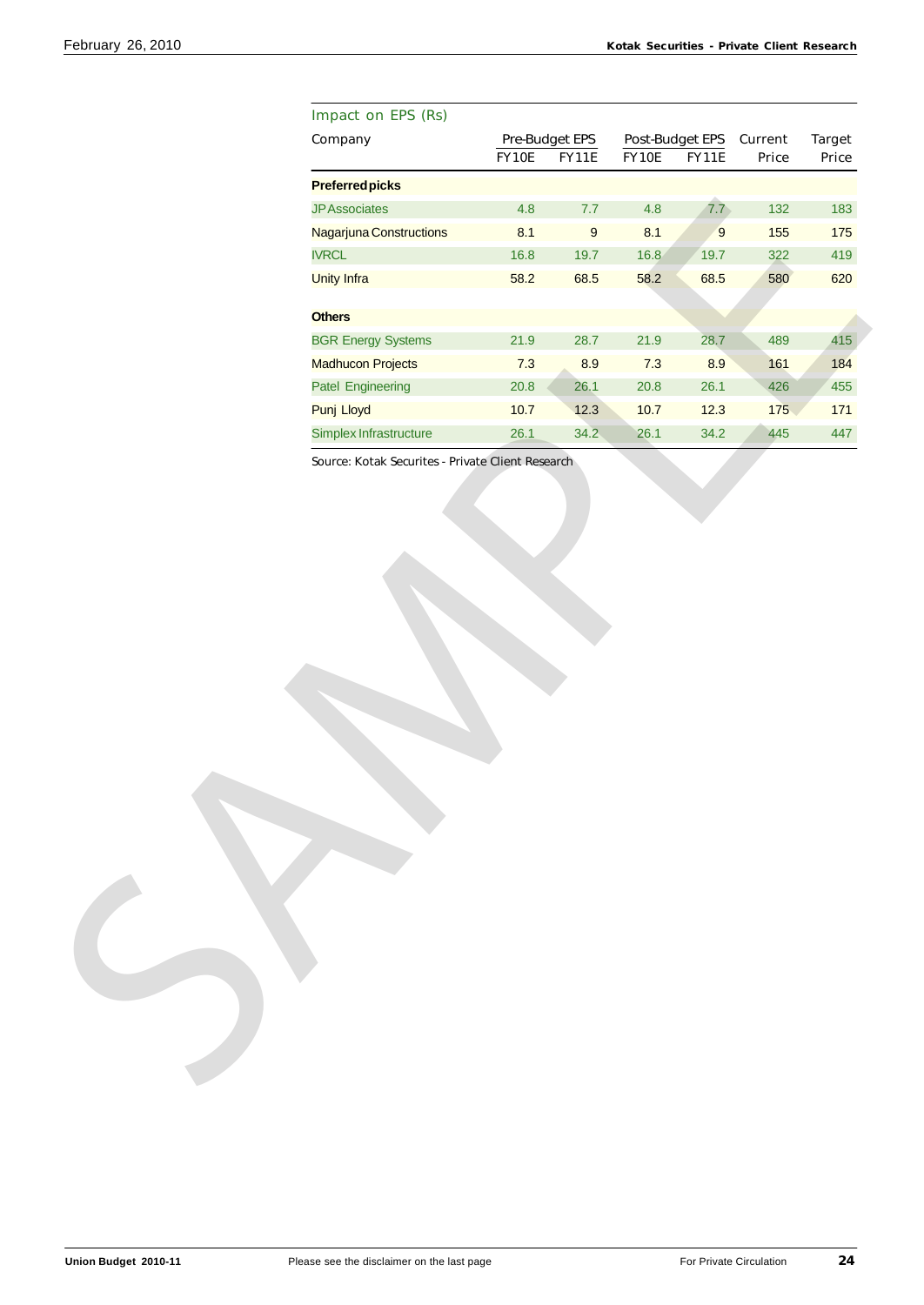# BUDGET IMPACT: NEUTRAL

![](_page_24_Figure_3.jpeg)

Source: Cris Infac

# **FERTILIZER**

# BUDGET HIGHLIGHTS & IMPACT

- n **A nutrient based subsidy policy has been approved and, will become effective from April 1, 2010 for DAP and complex fertilisers Impact:** Greater incentive for fresh domestic capacities to come up through
- a more effective subsidy policy and disbursal mechanism as being examined by the Government will be vital for the sector's prospects going ahead.
- n **Greater thrust and outlay for the agriculture sector and irrigation schemes**

**Impact:** Government has increased the outlay under the Accelerated Irrigation Benefit Program to Rs.115bn, from Rs.97bn in the previous year. The total outlay for agriculture has also been increased by 21% to Rs.123bn, over FY10RE. These higher outlays for the sector provide a positive macro backdrop for the sector.

Agriculture has been a thrust area for the Government with programs like 'Bharat Nirman' and the accelerated irrigation program that entail significant additions in farm land requiring to be irrigated, provide a positive macro back drop for the fertilizer sector. The industry though has grappled for long with issues like regulated pricing, an increasing disparity between costs of production and selling, which are to be compensated through irregular subsidy disbursals by the Government.

A new nutrient based subsidy (NBS) policy is expected to lead to greater agricultural productivity, provide better returns for the farmer and over time help contain the subsidy bill. Under the NBS policy, there will be a fixed subsidy for nutrients and unlike in the past, when the MRP was fixed by the government, the current NBS policy will facilitate complex fertilizer players to determine their selling price. While greater details are awaited, efficient companies that manufacture complex fertilizers can now introduce various innovative products according to need of the farmers and charge differential prices. Companies will now be able to compete on the basis of their cost efficiency, brand equity, distribution network. With fixed nutrient based subsidy, it can be expected, that subsidy calculation will become less complicated, help companies determine their subsidy arrears accurately and reduce working capital requirements. Greater thrust on facilitating fresh capacity additions, more effective subsidy disbursal mechanisms will be the key for alleviating the fortunes of this sector, in our opinion. Include Scribtzon (1997) and the state of the state of the state of the state of the state of the state of the state of the state of the state of the state of the state of the state of the state of the state of the state

# **We do not have active coverage on the sector.**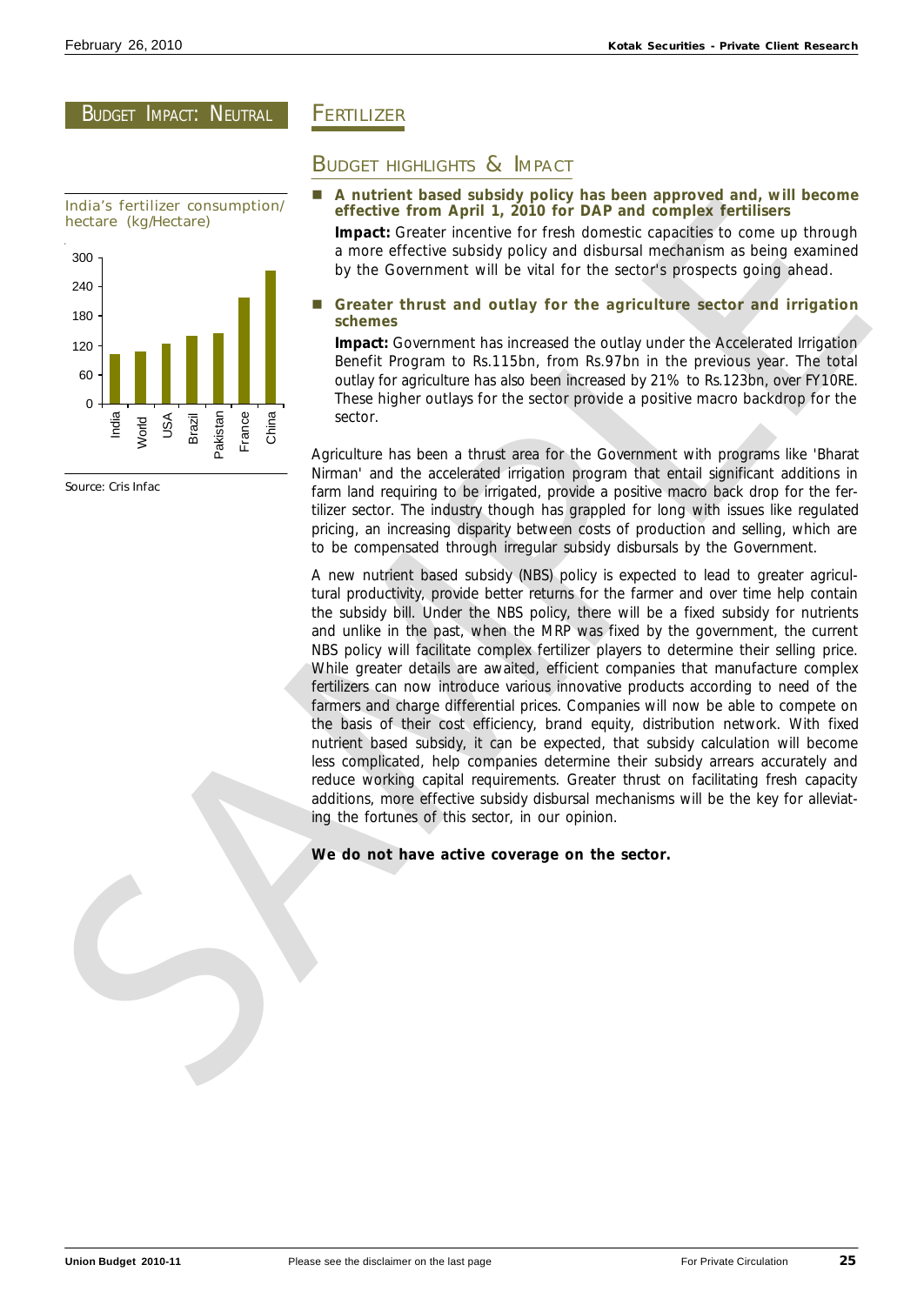# FMCG

# BUDGET HIGHLIGHTS & IMPACT

# **Increased allocation for rural development**

**Impact:** The allocation under the rural development program has been increased to Rs.661 bn. The allocation for Mahatma Gandhi National Rural Employment Guarantee Scheme has been stepped up to Rs.401 bn and Rs.480 bn is allocated for rural infrastructure programs under Bharat Nirman. This is positive for FMCG sector as it will generate more employment and development in rural India and will further drive consumption of fast moving consumer goods.

# n **Relief in personal income tax**

**Impact:** The budget has given relief in personal income tax in terms of lower tax rate of 10% for income between Rs.1.6 - 5 lakh, 20% for income between Rs.5 - 8 lakh and 30% above Rs.8 lakh. This would result into lesser tax outgo for individuals (tax savings of Rs.50000 for income of Rs.8 lakh) and put more disposable incomes in their hands. We believe this is positive for the FMCG sector as it will boost the overall demand and induce the households to upgrade to premium brands.

# n **GST by April 2011**

**Impact:** The Budget has indicated for implementation of goods & services tax (GST) by April-2011. It will lead to rationalization and simplification of the tax structure at both the centre and state levels, thus bringing relief to the consumers. This is positive for companies as it will further boost the consumption and lead to demand buoyancy.

# n **Mega food parks**

**Impact:** In addition to the ten mega food park projects already being set up, the Government has decided to set up five more such parks. This is positive as it would lead to lower wastage of perishable foods as they would get processed in time to increase their shelf life.

n **Exemption of service tax on transport of food grains and pulses**

**Impact:** The budget has exempted the payment of service tax on road transport of food grains and pulses and thus it would reduce the cost of key raw material for the food processing industry. This is positive for companies like Nestle and Britannia.

# n **Concessional customs duty on specified machinery**

**Impact:** The budget has retained the concessional customs duty of 5% on specified machinery for tea, coffee and rubber plantations upto 31st March 2011. This would lead to increased investments and greater efficiency.

# **Hike in excise duty by 2%**

**Impact:** The budget has rolled back the fiscal stimulus package by increasing the peak rate of excise duty by 2% to 10%. This is marginally negative as it would lead to hike in the final product prices, which can impact demand.

# n **Hike in excise duty on cigarettes by ~11%**

**Impact:** This is negative for ITC as they will have to either hike the final product prices, which can impact demand or take a hit on its profitability.

![](_page_25_Figure_21.jpeg)

Source: AC Nielsen, Trade sources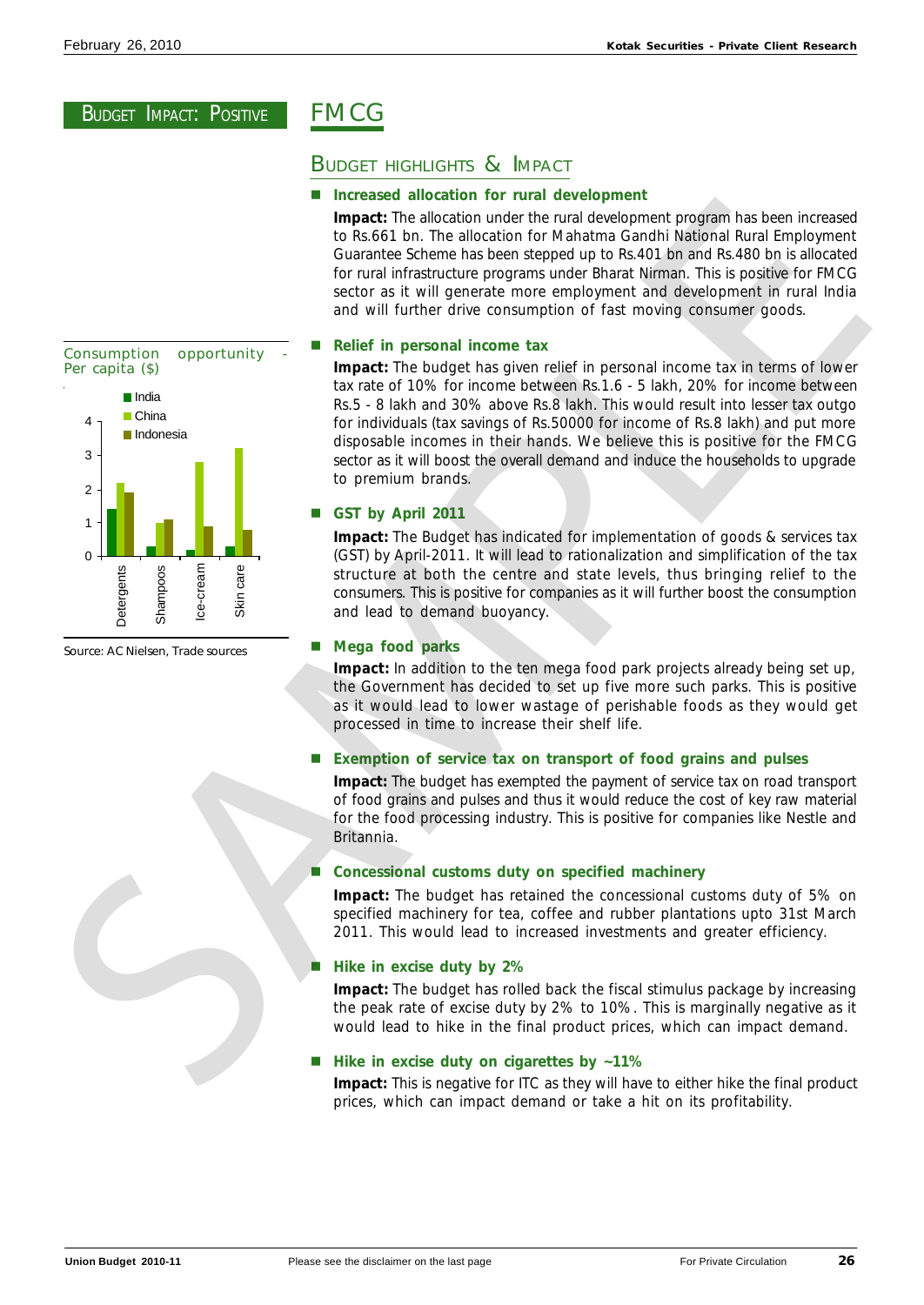# ■ Maize starch to attract excise duty of 4%

**Impact:** Excise duty exemption on maize starch has been removed and now it will be subject to 4% excise duty. Maize starch is raw material for the food processing industry and thus it would increase their cost of production which will ultimately be passed on to the final consumers.

# ■ MAT increased form 15% to 18%

**Impact:** Increase in MAT to 18% is negative for companies like HUL and Dabur as these companies would have to pay higher rate of tax thereby impacting its EPS estimates and lead to increased cash outflow. However the impact of MAT increase would be marginal as it would be counterbalanced by a cut in surcharge from 10% to 7.5%.

# **We do not have active coverage on the sector.**

![](_page_26_Figure_7.jpeg)

![](_page_26_Figure_9.jpeg)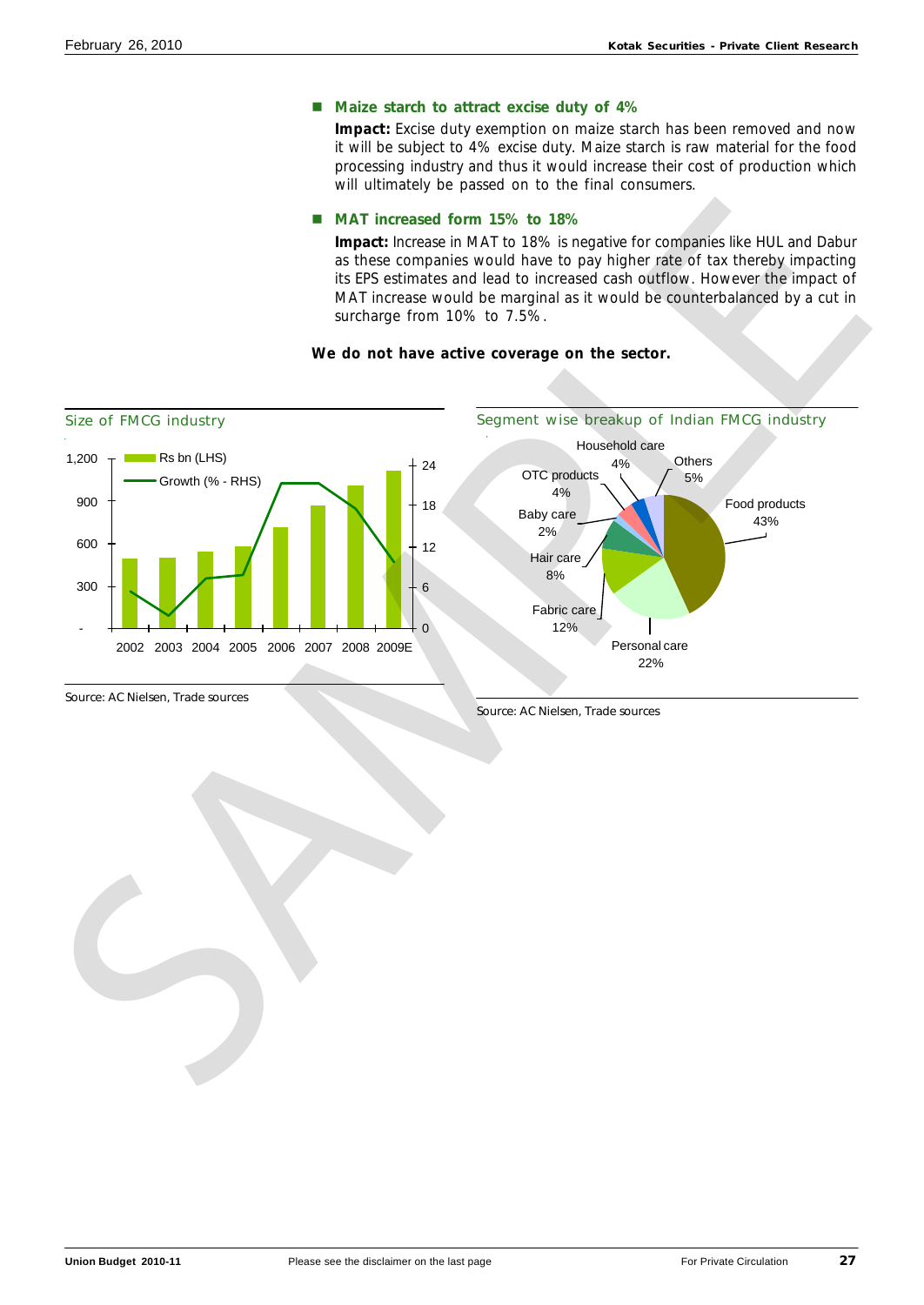# **HOTELS**

# **BUDGET HIGHLIGHTS & IMPACT**

■ Benefit of investment linked deduction under the Income Tax Act **extended to new hotels of two-star category and above anywhere in India**

**Impact:** The move is significantly positive as it will provide impetus to investment in capacity expansion in the hotel industry. This move will boost growth of new hotels of two-star category and above to claim investment-linked deduction under the Income tax. This is expected to enhance the overall tourism sector in India. However, extent of deduction on capital expenditure by the sector still require more clarity. The present of the new highest process contained the contained the contact process in the basic process contact the matrix and the contact process and the contact process contact the matrix and process contact the matrix a

**We do not have an active coverage on the sector.**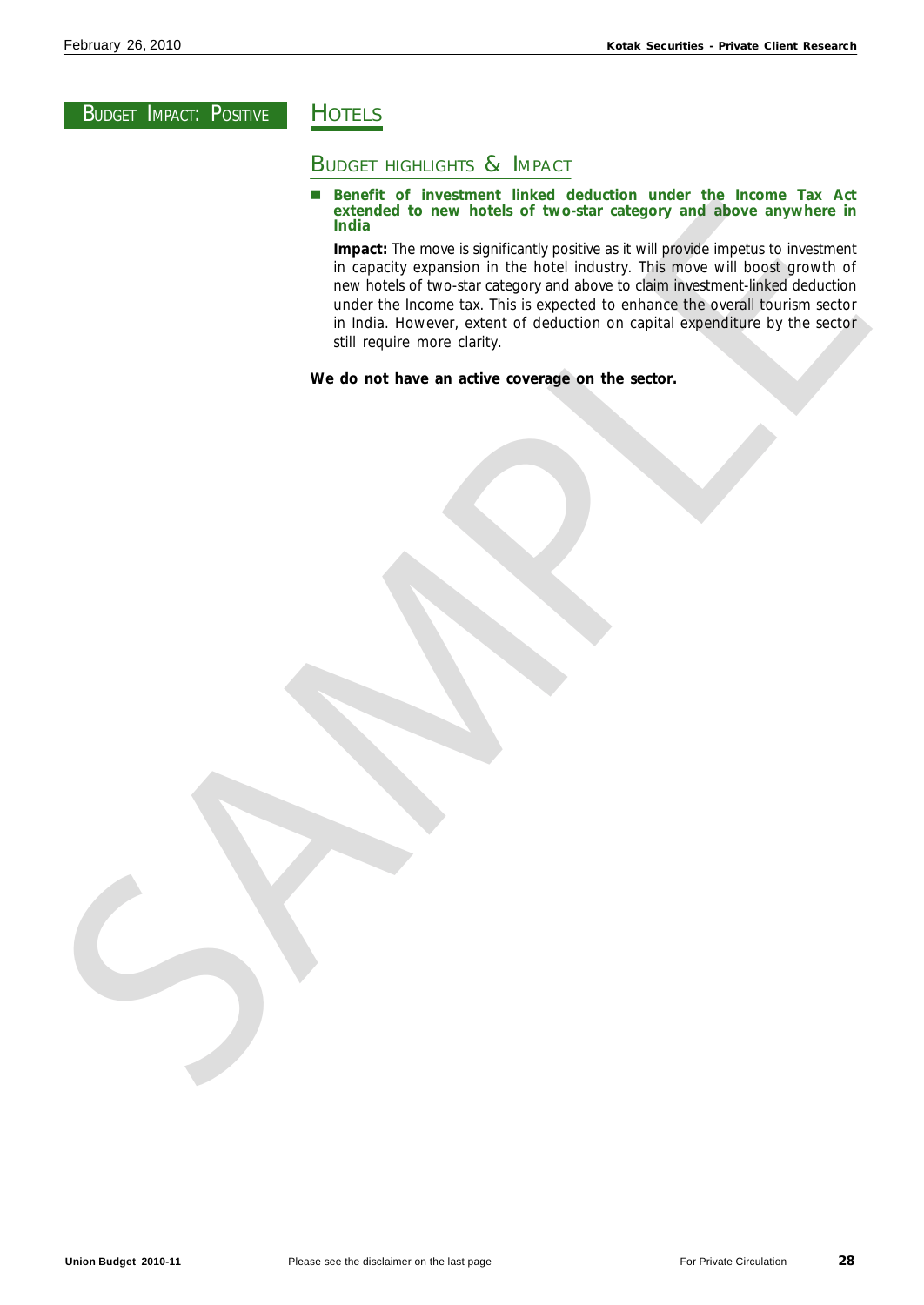# BUDGET IMPACT: NEUTRAL

![](_page_28_Figure_3.jpeg)

Source : Nasscom

# Growth in number of employees

![](_page_28_Figure_6.jpeg)

![](_page_28_Figure_7.jpeg)

![](_page_28_Figure_8.jpeg)

Source : Bloomberg

# INFORMATION TECHNOLOGY

# BUDGET HIGHLIGHTS & IMPACT

# **STPI sunset clause not extended beyond FY11**

**Impact:** The sunset clauses for deduction in respect of export profits under Sections 10A and 10B of the IT Act have not been extended beyond FY11, in line with our expectations. This expected measure is likely to impact profitability of IT services' companies after FY11E- smaller companies (KPIT, Zensar, NIIT Tech) to see more impact than larger names (Infosys, TCS).

# n **Greater outlay for PPP initiatives like the UIDAI and more focus on IT for tax administration and financial governance**

**Impact:** Government's thrust on encouraging private sector participation in projects like the Unique Identification program (UIDAI), with an outlay of Rs.19bn, and setting up of an advisory group to look into technological and systemic issues for effective tax administration through use of IT is likely to open up domestic opportunities for Indian IT companies; positive over the longer term. Companies focused on domestic IT opportunity, and more specifically through UIDAI, smart card extension to NREGA (e-governance) like TCS, Glodyne Tech, Bartronics may benefit.

# **Duty exemptions on packaged or canned software**

**Impact:** On packaged or canned software, earlier custom & excise duty exemption had been provided on the portion of the value which represents the consideration for transfer of the right to use such software, only if used for commercial exploitation. This exemption has now been extended to all imported packaged software. Positive for IT product companies (like Oracle) involved in the above; low contribution to revenues leads to only a marginal impact on earnings.

# n **Increase in MAT rate from 15% to 18%**

**Impact:** Negative for companies that fall in this tax-paying bracket. In our coverage universe companies like Mphasis will negatively impacted, due to a higher tax incidence.

# ■ Tax benefits on retrospective basis for units in Section 10AA (SEZ)

**Impact:** The above clarification brings relief to IT Services companies with tax benefits available for SEZ units on a retrospective basis from assessment year beginning April 1, 2006. Measure will benefit all companies with relevant facilities; larger companies like Infosys and TCS (greater proportion of revenues from SEZ) and mid-size players like MindTree to benefit.

The provisions of the Union Budget have a largely neutral impact on the sector, in our opinion. Changes to the MAT rate will impact marginally the EPS estimates for companies that fall into the tax bracket like Mphasis, Geometric. The STPI sunset clause not being extended beyond FY11 was in line with our expectation, and we believe it will impact profitability of IT services' companies after FY11E- smaller companies (KPIT, Zensar, NIIT Tech) to see likely more impact than larger names (Infosys, TCS). The focus on opening up avenues for IT companies in government projects, promoting higher technical education, so as to meet potential demand for employees from this sector, are positive over the longer term. Legendre and the state of the state of the state of the state of the state of the state of the state of the state of the state of the state of the state of the state of the state of the state of the state of the state of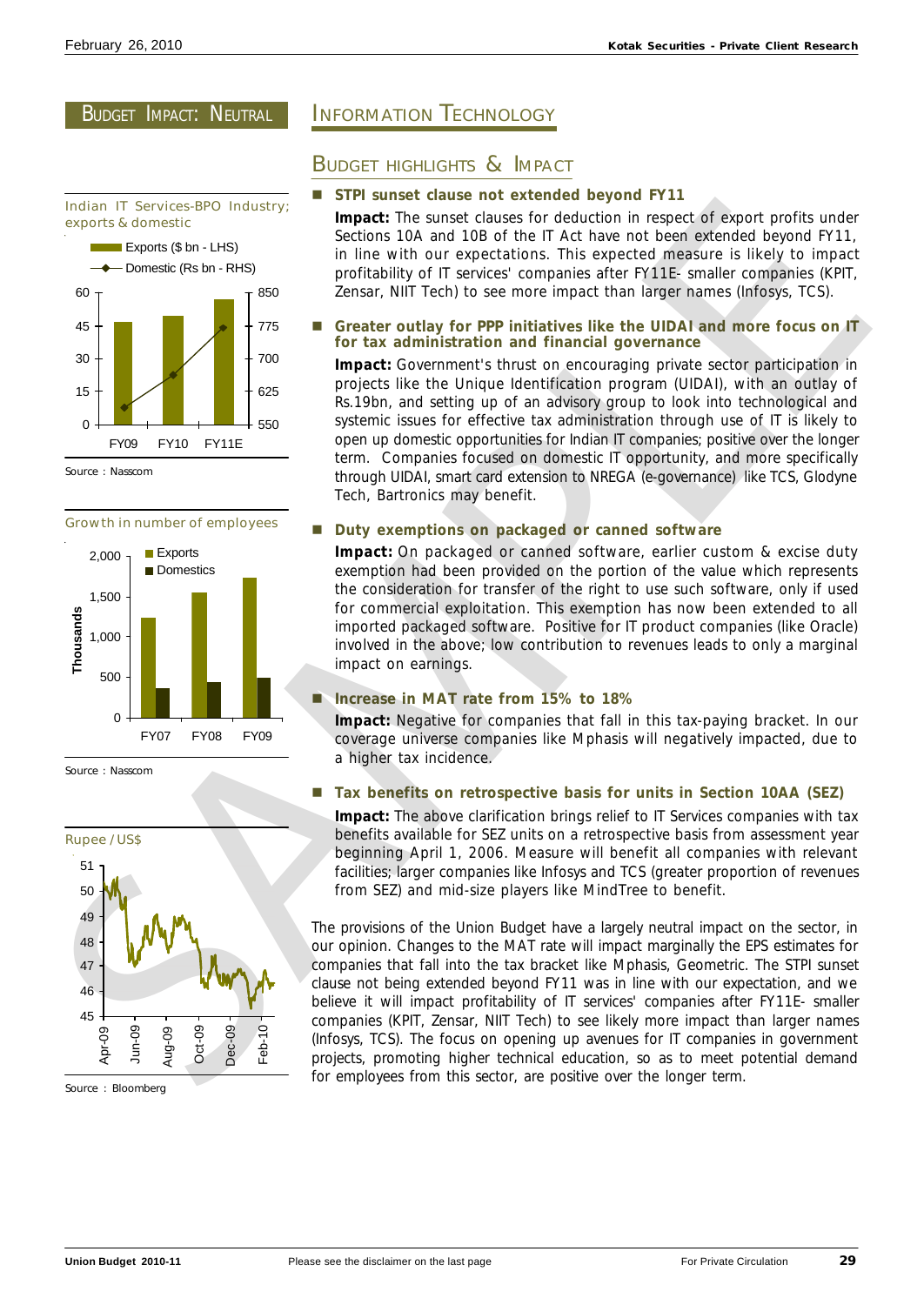We remain optimistic on the longer term prospects of the industry. The Global Delivery Model has gained significant acceptance among existing and potential clients. We believe that, the outsourcing and off-shoring story will gather further steam in the future and this will see an increased flow of longer term and larger contracts to Indian vendors. Also, focused smaller companies with expertise on select verticals will be able to move up the value chain and attract larger clients, thereby, improving their longer term prospects.

|                          |                                       |                          |       |                                 | At current levels, we prefer larger names like Infosys and TCS; we also retain our<br>positive bias for select midcaps like Infotech Enterprises, NIIT Technologies and |                        |
|--------------------------|---------------------------------------|--------------------------|-------|---------------------------------|-------------------------------------------------------------------------------------------------------------------------------------------------------------------------|------------------------|
| Zensar Technologies.     |                                       |                          |       |                                 |                                                                                                                                                                         |                        |
| Impact on EPS (Rs)       |                                       |                          |       |                                 |                                                                                                                                                                         |                        |
| Company                  | <b>Pre-Budget EPS</b><br><b>FY10E</b> | <b>FY11E</b>             | FY10E | Post-Budget EPS<br><b>FY11E</b> | <b>Current</b><br><b>Price</b>                                                                                                                                          | <b>Target</b><br>Price |
| <b>Preferred picks</b>   |                                       |                          |       |                                 |                                                                                                                                                                         |                        |
| <b>Infosys</b>           | 109.3                                 | 124                      | 109.3 | 124                             | 2602                                                                                                                                                                    | 2851                   |
| <b>TCS</b>               | 34                                    | 38.5                     | 34    | 38.5                            | 762                                                                                                                                                                     | 841                    |
| Infotech                 | 27.7                                  | 30.4                     | 27.7  | 30.4                            | 346                                                                                                                                                                     | 365                    |
| <b>NIIT Technologies</b> | 20.5                                  | 23.8                     | 20.5  | 23.8                            | 172                                                                                                                                                                     | 230                    |
| Zensar                   | 32.9                                  | 36.1                     | 32.9  | 36.1                            | 118                                                                                                                                                                     | 387                    |
| <b>Others</b>            |                                       |                          |       |                                 |                                                                                                                                                                         |                        |
| Wipro                    | 31.5                                  | 38                       | 31.5  | 38                              | 678                                                                                                                                                                     | 800                    |
| <b>HCL Tech</b>          | 17                                    | 22.7                     | 17    | 22.7                            | 367                                                                                                                                                                     | 391                    |
| <b>Mphasis</b>           | 49.2                                  | $\overline{\phantom{a}}$ | 49.2  | ÷                               | 663                                                                                                                                                                     | 706                    |
| Oracle                   | 110.7                                 | 124.9                    | 110.7 | 124.9                           | 2238                                                                                                                                                                    | 2513                   |
| <b>KPIT</b>              | 10.3                                  | 12.6                     | 10.3  | 12.6                            | 107                                                                                                                                                                     | 135                    |
| Patni                    | 44.7                                  | 47                       | 44.7  | 47                              | 475                                                                                                                                                                     | 540                    |
| <b>NIIT Limited</b>      | 4.3                                   | 7.5                      | 4.3   | $7.5$                           | 65                                                                                                                                                                      | 88                     |
| Geometric                | 7.7                                   | 10.8                     | 7.7   | 10.8                            | 62                                                                                                                                                                      | 75                     |
| <b>Subex</b>             | 7.7                                   | 9.4                      | 7.7   | 9.4                             | 63                                                                                                                                                                      | 90                     |
| <b>R</b> Systems         | 22.8                                  | 23.1                     | 22.8  | 23.1                            | 96                                                                                                                                                                      | 90                     |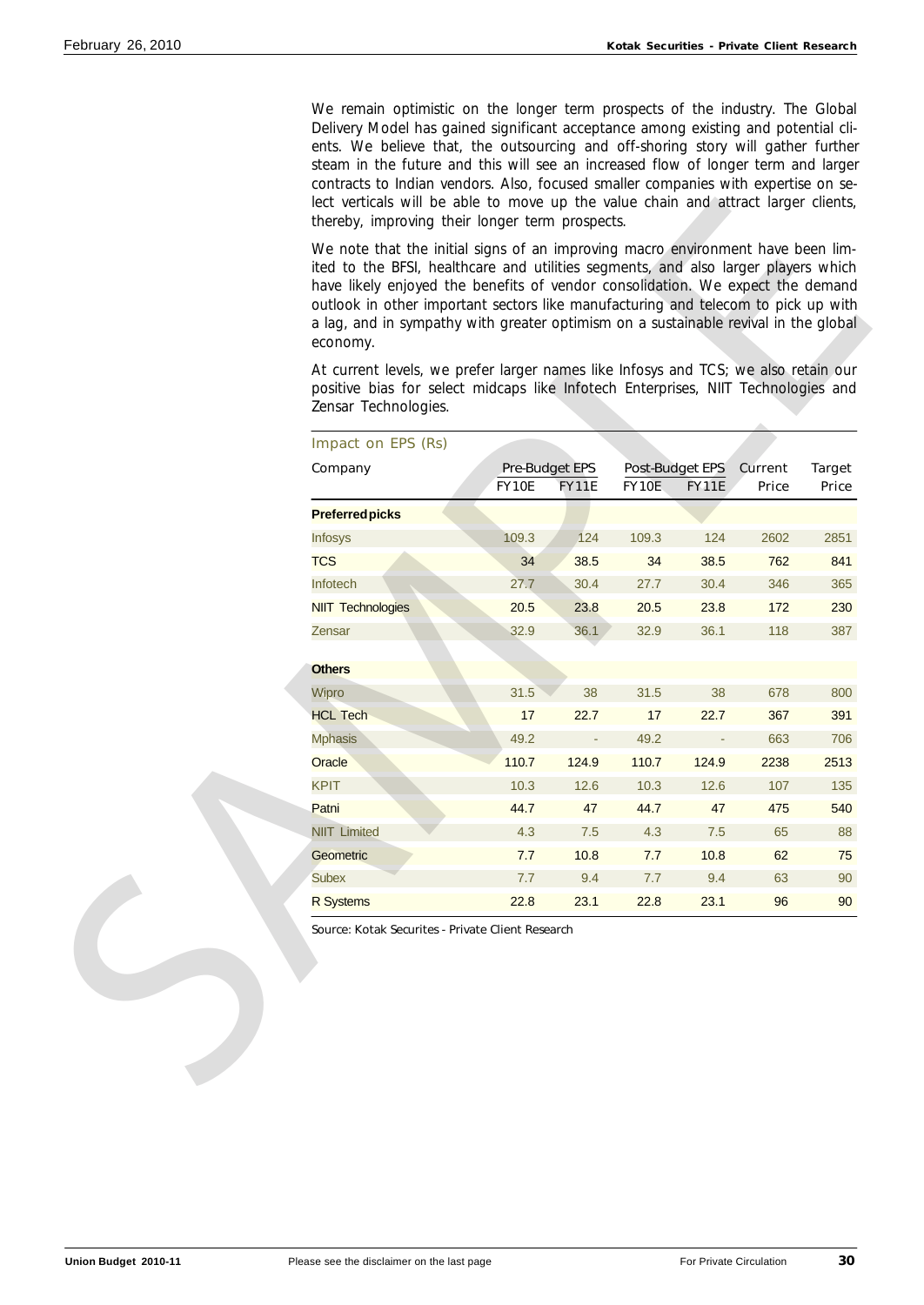![](_page_30_Figure_3.jpeg)

Source: IPA, Industry, Kotak Securities - Private Client Research

![](_page_30_Figure_5.jpeg)

Source: Indian Ports Association

![](_page_30_Figure_7.jpeg)

Source: DGFT, Bloomberg

# **LOGISTICS**

# BUDGET HIGHLIGHTS & IMPACT

### **GST by April 2011**

**Impact:** The Budget has indicated for implementation of goods & services tax (GST) by April-2011. It will lead to rationalization and simplification of the tax structure at both the centre and state levels and there would continuous tax credit right from the producer to the final consumer level. This is overall positive for the logistics industry as it would facilitate easier interstate movement of goods and transfer of business from the unorganized to the organized sector, thereby providing additional logistics opportunities. TEU handled at major parts<br>  $\frac{1}{2}$  and the specific series and with the longitud for instead of the instead of the specific series and the specific series and the specific series and the specific series and the specifi

### **Increased allocation for road transport by 13%**

**Impact:** The allocation for the road transport has been increased by over 13 per cent to Rs.199 bn. Also it is looking to built 20km of roads per day. This would lead to better roads across the country which is positive for the overall logistics sector as it would lead to more and efficient transportation of goods within the country.

### n **Concessional import duty of 5% and full service tax exemption on mechanized handling systems and pallet racking systems in 'mandis' or warehouses**

**Impact:** The Budget has provided for concessional import duty of 5% for setting up of mechanized handling systems and pallet racking systems in 'mandis' or warehouses for food grains and sugar. It has also offered full exemption from service tax for the installation and commissioning of such equipment. This will lead to increased investments in the warehousing business.

### n **Concessional import duty of 5% and full service tax exemptions for cold storage**

**Impact:** The budget has provided for project import status and a concessional customs duty of 5% with full exemption from service tax to the initial setting up and expansion of Cold storage, cold room including farm pre-coolers for preservation or storage of agriculture and related sectors produce and processing units for such produce. This is positive for cold chain logistics companies like CONCOR, Gateway Distriparks and GATI as they can now import hi-tech cold storage equipments at lower costs to expand their operations.

### **Exemption of customs duty for refrigeration units**

**Impact:** The budget has provided for full exemption from customs duty to refrigeration units required for the manufacture of refrigerated vans or trucks. This is positive for cold chain logistics companies like Gateway Distriparks and GATI as they can now import at lower costs to expand their refrigerated fleet.

### **ECB allowed for cold storage**

**Impact:** External Commercial Borrowings (ECB) is now allowed for cold storage and cold room facility, including for farm level pre-cooling. This will help in preservation or storage of agricultural and allied produce, marine products and meat. This is positive for cold chain logistics companies like Gateway Distriparks and GATI as they can now have access to cheaper funds for their expansion plans.

### n **Central excise and service tax exemption for specified equipment for warehousing**

**Impact:** The budget has provided for central excise exemption to specified equipment for preservation, storage and processing of agriculture and related sectors and exemption from service tax to the storage and warehousing of their produce. This is positive for logistics companies providing warehousing services.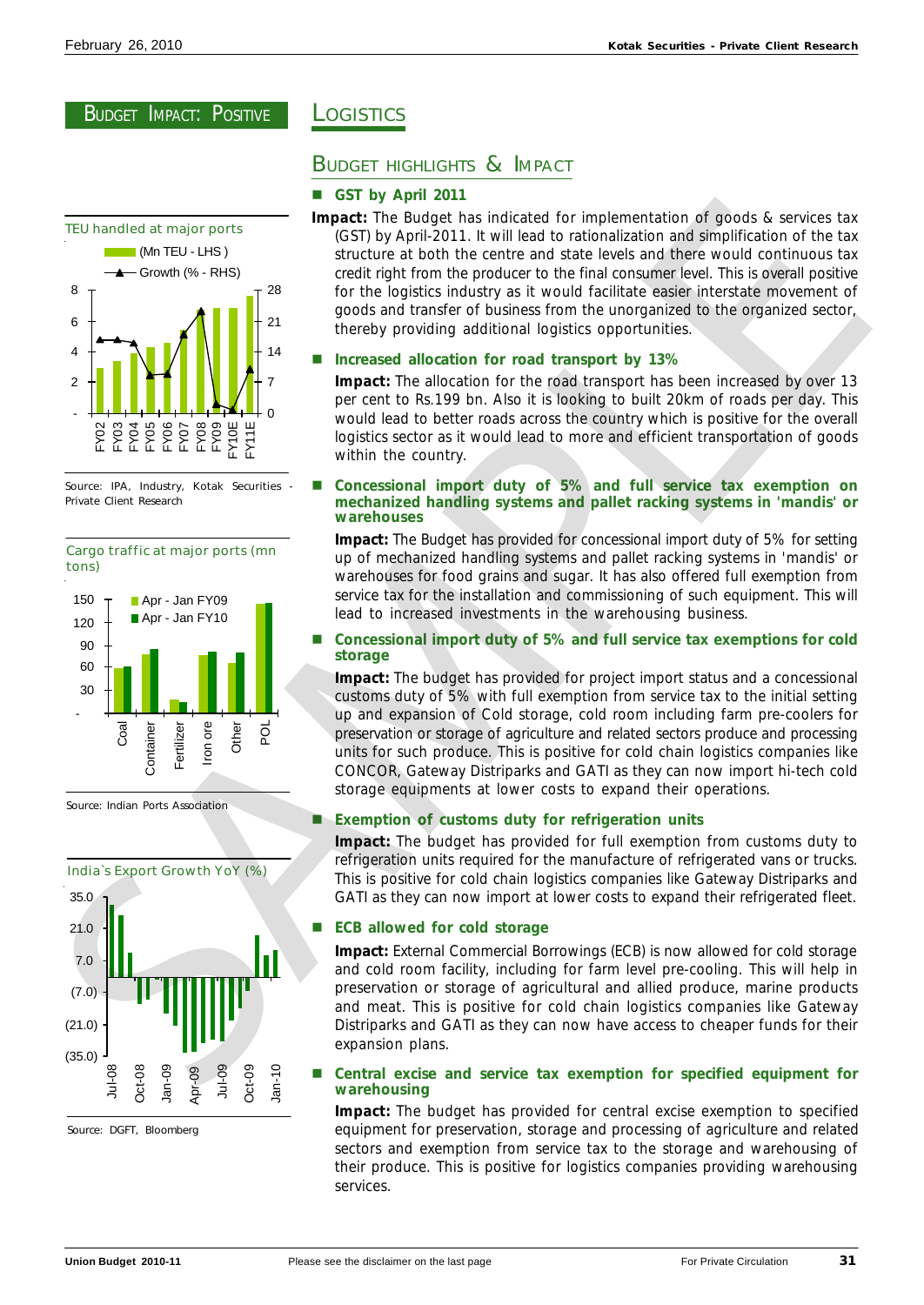# ■ Air travel to charge service tax @ 10%

**Impact:** Service tax @ 10% will now be charged on the domestic and international air travel in any class. This is negative for the aviation companies like Jet Airways, Kingfisher and Spicejet as it will lead to higher fares and this can impact growth.

# ■ MAT increased form 15% to 18%

| Impact on EPS (Rs)                                                                |              |                                       |       |                                         |       |                        |
|-----------------------------------------------------------------------------------|--------------|---------------------------------------|-------|-----------------------------------------|-------|------------------------|
| Company                                                                           | <b>FY10E</b> | <b>Pre-Budget EPS</b><br><b>FY11E</b> | FY10E | Post-Budget EPS Current<br><b>FY11E</b> | Price | <b>Target</b><br>Price |
| <b>Preferred picks</b>                                                            |              |                                       |       |                                         |       |                        |
| GATI (June end - Fv Rs.2)                                                         | 1.9          | 3.5                                   | 1.9   | 3.5                                     | 55    | 70                     |
| <b>Mundra Port</b>                                                                | 18.0         | 22.0                                  | 18.0  | 22.0                                    | 674   | 750                    |
| <b>CONCOR</b>                                                                     | 68.0         | 75.0                                  | 68.0  | 75.0                                    | 1206  | 1325                   |
| <b>GDL</b>                                                                        | 7.4          | 9.5                                   | 7.4   | 9.5                                     | 131   | 135                    |
|                                                                                   |              |                                       |       |                                         |       |                        |
| <b>Others</b>                                                                     |              |                                       |       |                                         |       |                        |
| Redington                                                                         | 24.6         | 28.0                                  | 24.6  | 28.0                                    | 296   |                        |
| <b>TCI (FV Rs.2)</b>                                                              | 5.8          | 7.0                                   | 5.8   | 7.0                                     | 91    |                        |
| Allcargo (Dec end - FV Rs.2)<br>Source: Kotak Securites - Private Client Research | 11.1         | 12.4                                  | 11.1  | 12.4                                    | 179   | 330<br>100<br>185      |
|                                                                                   |              |                                       |       |                                         |       |                        |
|                                                                                   |              |                                       |       |                                         |       |                        |
|                                                                                   |              |                                       |       |                                         |       |                        |
|                                                                                   |              |                                       |       |                                         |       |                        |
|                                                                                   |              |                                       |       |                                         |       |                        |
|                                                                                   |              |                                       |       |                                         |       |                        |
|                                                                                   |              |                                       |       |                                         |       |                        |
|                                                                                   |              |                                       |       |                                         |       |                        |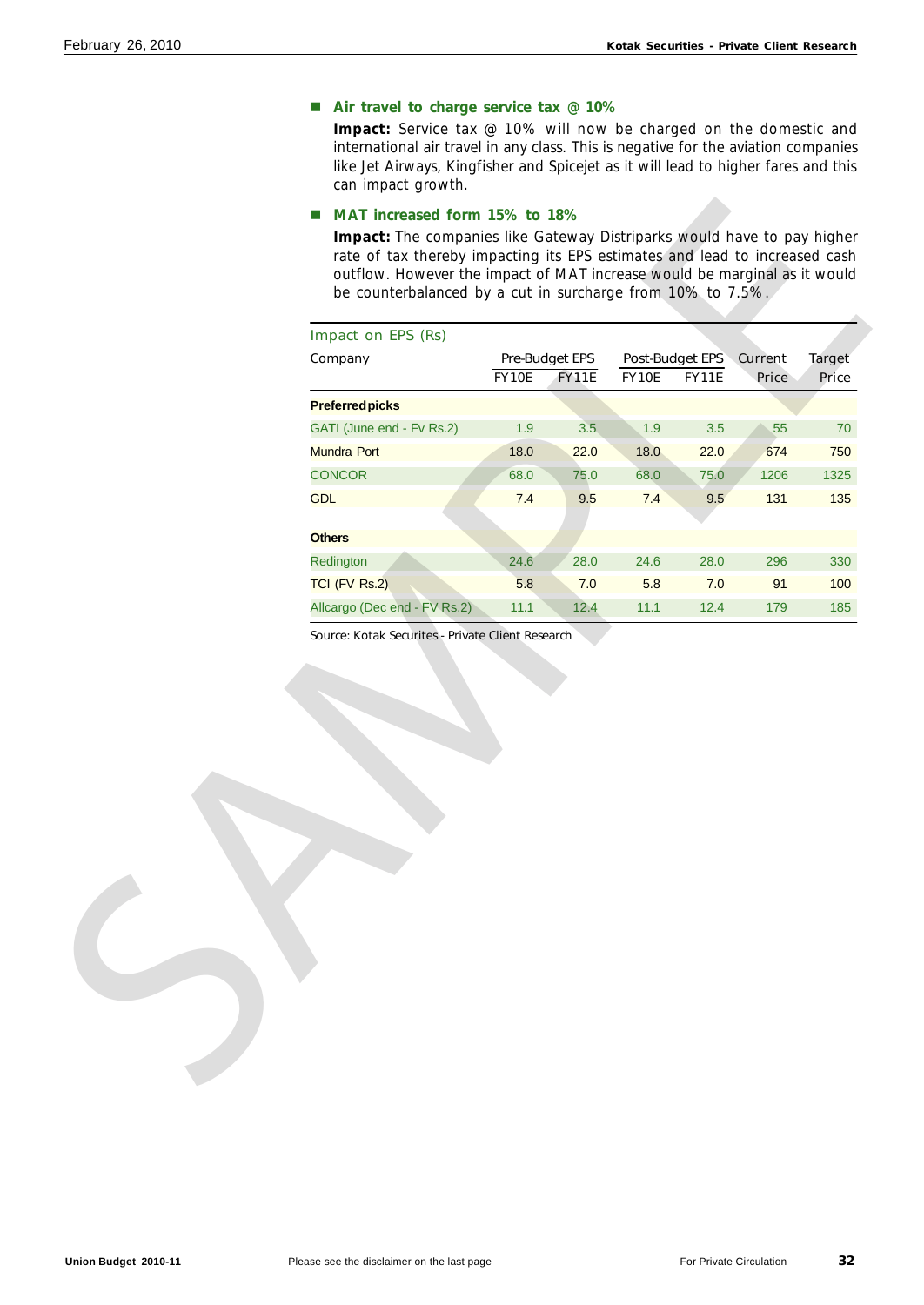![](_page_32_Figure_3.jpeg)

Source: Pwc Report on Indian Media & Entertainment industry

![](_page_32_Figure_5.jpeg)

Source: Industry, FICCI-KPMG, Kotak Securities - Private Client Research

# **MEDIA**

# BUDGET HIGHLIGHTS & IMPACT

# n **Project import status & lower duty structure for 'digital head end' equipment used by MSO's**

**Impact:** Project import status at a concessional customs duty of 5% from 10% with full exemption from SAD to Multi-Service Operators (MSO's) involved in setting up 'Digital High End' equipment is likely to aid the operators and digitalization of the distribution set-up. Increased digitalization will benefit the value chain; broadcasters in terms of higher transparency in the distribution set up leading to greater subscription revenues. Government too will benefit from higher tax collections that will come with greater subscriber declarations; an outcome of digitalization. Companies like DEN (distribution platform) and broadcasters (ZEEL, Sun TV, ZNL, and NDTV) likely beneficiaries. Sometimes the energy of the energy of the energy of the energy of the energy of the energy of the energy of the energy of the energy of the energy of the energy of the energy of the energy of the energy of the energy of

# n **Customs duty chargeable only on carrier medium for companies involved in importing digital masters of films, music and gaming software**

**Impact:** To benefit filmed entertainment companies engaged in importing digital masters of films for duplication/distribution loaded on electronic medium visa-vis those imported on cinematographic film, owing to a differential customs duty structure, customs duty to be charged only on the value of the carrier medium. However the value representing the transfer of the IPR would be subjected to service tax. The same would apply for all music and gaming software imported for duplication in the Indian market. Companies like UTV (gaming & filmed entertainment), PVR (filmed entertainment) to marginally benefit given low proportion of such import.

# n **Increase in MAT rate from 15% to 18%**

**Impact:** Negative for companies that fall in this tax-paying bracket. In our coverage universe ENIL, UTV and Balaji Telefilms will be negatively impacted.

# n **Modification of income tax slabs for individual tax payers**

**Impact:** The new tax slabs in the personal income tax proposals will lower the effective tax outgo for greater number of individuals falling in the relevant slabs, resulting in an increase in disposable income. We opine this would boost spending power and impact consumption trends positively, which would benefit consumption driven sectors like media, automobiles, retail and FMCG.

We expect the proposals of the Budget to have a largely neutral impact on the prospects of the listed companies in Media sector. The emphasis though on spurring consumption growth through focus on economic growth and, favorable personal income tax proposals leading to greater disposable income are positive for consumption oriented businesses like FMCG, Media and Autos. From a longerterm perspective, we believe that greater spending power, demographics, rising consumerism in tandem with renewed expectations of healthy economic growth will bode well for the sector.

Our preference remains for market leaders, strong franchises and healthy balance sheets. We retain our positive outlook on ZEEL and HT Media-expect them to be the better options to play a revival in urban advertising outlook. We remain positive on the subscription opportunity for broadcasters like ZEEL given the structural changes in the distribution set-up. We remain cautious on players in the newer media segments as we believe a revival in business outlook for these segments will lag the established mediums.

Any belying of hopes on a sustainable revival in the advertising market and/or a slack pick up in the subscription revenue stream will remain the key risks to earnings/stock performance.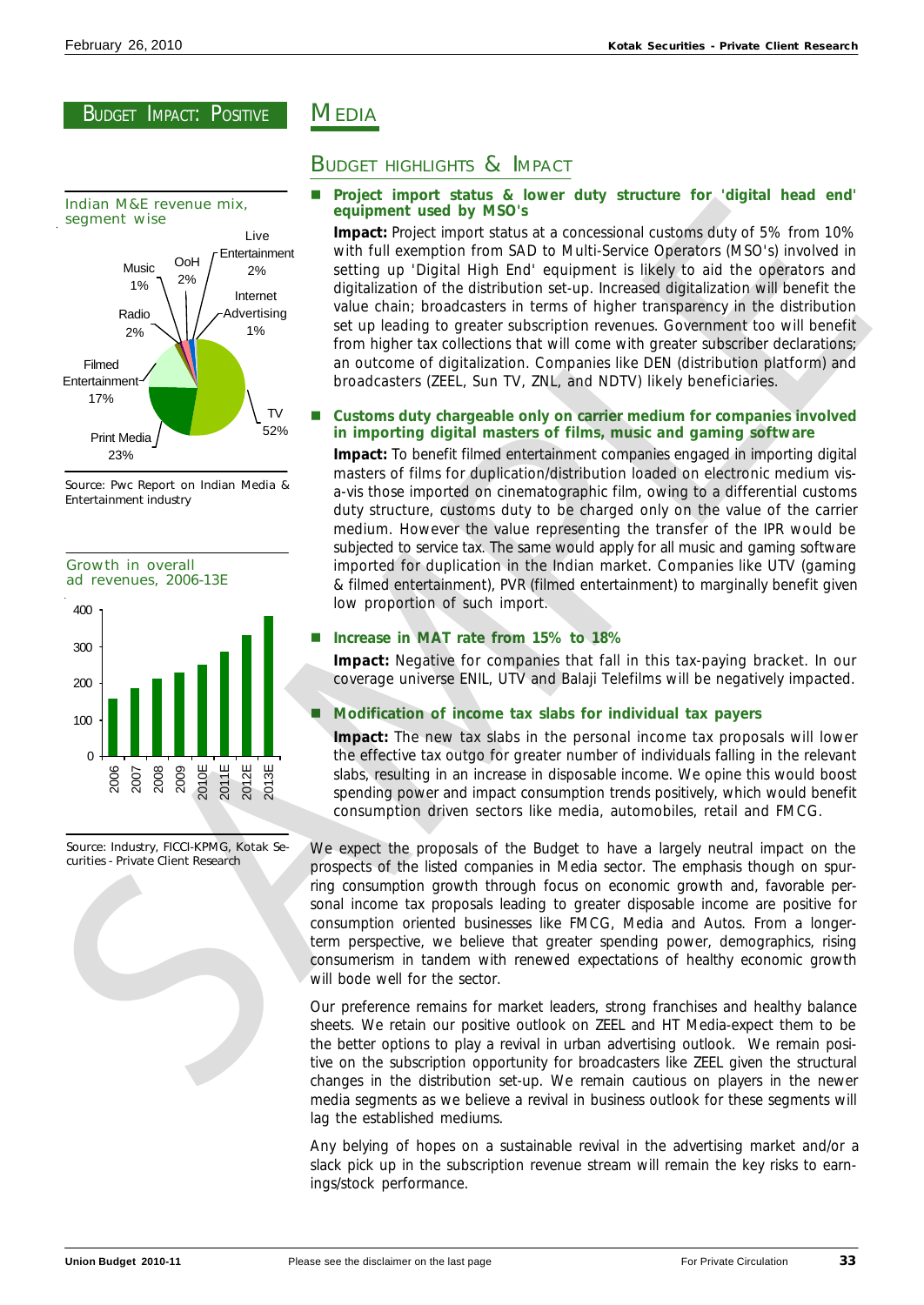| Company               |                  |                        |                                    |                          |       |               |
|-----------------------|------------------|------------------------|------------------------------------|--------------------------|-------|---------------|
|                       |                  | Pre-Budget EPS         |                                    | Post-Budget EPS Current  |       | <b>Target</b> |
|                       | FY10E            | <b>FY11E</b>           | FY10E                              | <b>FY11E</b>             | Price | Price         |
| <b>Preferredpicks</b> |                  |                        |                                    |                          |       |               |
| <b>ZEEL</b>           | 10.1             | 12.3                   | $10.1$                             | 12.3                     | 247   | 290           |
| <b>HT</b> Media       |                  | 4.2<br>7.8             | 4.2                                | 7.8                      | 139   | 180           |
|                       |                  |                        |                                    |                          |       |               |
| <b>Others</b>         |                  |                        |                                    |                          |       |               |
| Balaji Telefilms      |                  | $2.5\,$<br>4.1         | 2.5                                | 4.1                      | 49    | 67            |
| <b>DCHL</b>           | 12.2             | 13.8                   | $12.2$                             | 13.8                     | 146   | 165           |
| <b>ENIL</b>           | $15.5$           |                        | $15.5$<br>$\overline{\phantom{a}}$ | $\overline{\phantom{a}}$ | 208   | 240           |
|                       | Jagran Prakashan | 5.9<br>7.3             | 5.9                                | 7.3                      | 119   | 145           |
| <b>PVR</b>            |                  | $\overline{5}$<br>12.8 | $\overline{5}$                     | 12.8                     | 172   | 192           |
| <b>UTV</b>            | 13.1             | 21.4                   | 13.1                               | 21.4                     | 465   | 480           |
| <b>ZeeNews</b>        |                  | 3.6<br>2.7             | 2.7                                | 3.6                      | 56    | 66            |
|                       |                  |                        |                                    |                          |       |               |
|                       |                  |                        |                                    |                          |       |               |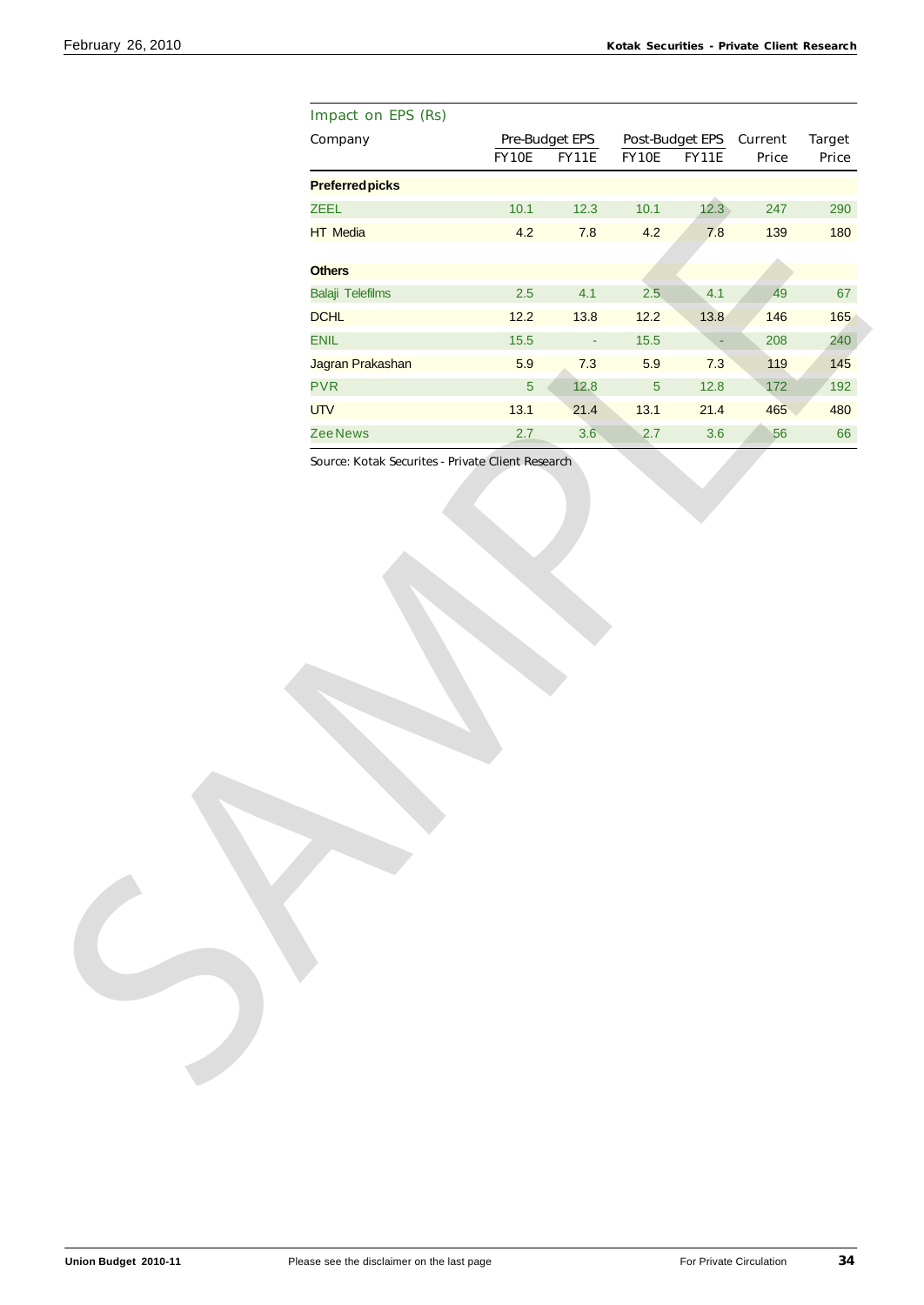# **BUDGET IMPACT: NEUTRAL**

# METALS & MINING

# BUDGET HIGHLIGHTS & IMPACT

# **Steel (Negative)**

■ Sustained infrastructure thrust and higher disposable income to stimulate **steel demand**

**Impact -** Positive for steel companies as higher outlay for road, railways, power, urban and rural infrastructure development to lead to higher steel consumption. Incentives to individuals for investing in infrastructure bonds and higher disposable income in the consumer hands post relief in direct taxes is also likely to increase spending on consumer durables and housing both of which are steel intensive.

■ Excise duty on steel products increased by 2% to 10%

**Impact -** Negative for steel companies as this would hit their operating margins as total cost push is unlikely. The move was widely anticipated.

- Excise duty on automobiles and consumer durables increased by 2% **Impact -** Negative for steel companies as there might be some slowdown in demand for fast growing end products based on price elasticity.
- Increase in MAT by 3% to 18%

**Impact** - Negative for steel and sponge iron players who have reasonable contribution from power unit sales

# **Iron Ore (Neutral)**

■ No change in iron ore export duty

**Impact** - Same like last year, fears of increase in export duty on iron ore as demanded by steel industry and ministry were unfounded. Government had already increased iron ore export duty on pellets to 10% and reintroduced export duty on fines @ 5% just two months back so any increase at the budget were unlikely in our view. This would be positive for iron ore exports like Sesa Goa.

### **Coal (Positive)**

### n **Competitive bidding for allocation of captive coal blocks**

Impact - Long awaited deregulation in the Indian coal sector might just be beginning with the announcement of setting up of a coal regulator and introduction of competitive bidding for allocation of captive blocks. Coal regulator could be in place within a month's time as per the coal ministry post introduction of the Coal Governance & Regulation Authority Bill to be passed by the cabinet, and subsequently by the Parliament. The move is likely to gradually align domestic coal prices with international ones. We believe significant investor wealth creation might happen in the coal sector over next few years. This is very positive for companies like Jindal Steel & Power, GMDC and Neyvile Lignite. Steel domand<br>
Steel downthesition threatecture thrust and higher disposable income to stimulate<br>
steel domand and infinitentiation doctomynatic as higher outlier for each, no weak through<br>
times and the limit infinitentiat

### n **Clean Energy Cess @ Rs.50/t is being imposed on coal, lignite and peat produced in India. This cess will also apply to imported coal.**

**Impact** - Neutral for steel companies as cost of production would rise by negligible \$1/t. Negative for aluminium companies like Hindalco, Sterlite and Nalco.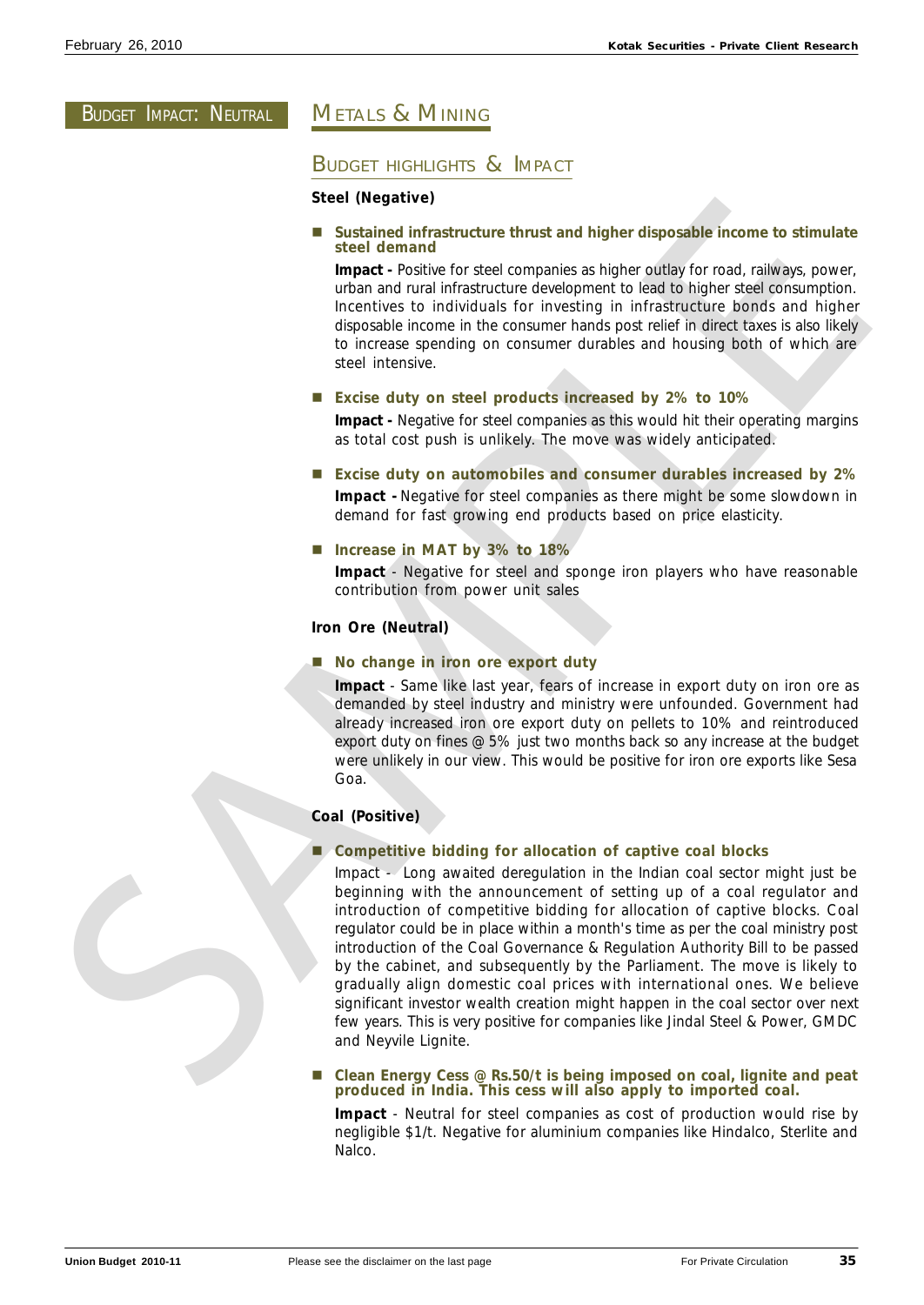# **Base Metals (Positive)**

■ Customs duty on gold (other than gold bars and coins) increased from **Rs.500/ 10g to Rs.750/ 10g. Gold ore and concentrate are being fully exempted from basic customs duty and special additional duty of customs.**

**Impact** - Positive for Hindalco and Sterlite which produce Gold as a byproduct in copper smelting from imported ore.

■ Customs duty on silver increased from Rs.1000/ kg to Rs.1500/ kg.

**Impact -** Positive for Hind Zinc which produces silver as a byproduct in Zinc refining from captive mined ore.

■ Customs duty on platinum increased from Rs.200/ 10g to Rs.300/ 10g. **Impact** - No impact to Indian metal companies.

| Impact on EPS (Rs)     |              |                       |              |                        |         |              |
|------------------------|--------------|-----------------------|--------------|------------------------|---------|--------------|
| Company                |              | <b>Pre-Budget EPS</b> |              | <b>Post-Budget EPS</b> | Current | Target       |
|                        | <b>FY10E</b> | <b>FY11E</b>          | <b>FY10E</b> | <b>FY11E</b>           | Price   | <b>Price</b> |
| <b>Preferred picks</b> |              |                       |              |                        |         |              |
| <b>SAIL</b>            | 17.2         | 16.8                  | 17.2         | 16.8                   | 219     | 184          |
| Sesa Goa               | 29.2         | 37.1                  | 29.2         | 37.1                   | 400     | 400          |

China - Steel Net Exports (mn tonnes)

Source: Kotak Securites - Private Client Research

![](_page_35_Figure_10.jpeg)

-1.0 0.5 2.0 3.5 5.0 6.5 8.0 Oct-09 Jan-10 Jul-09 Oct-08 Jan-09 Apr-09 Jul-08 Oct-07 Jan-08 Apr-08 Jul-07 Jan-07 Apr-07 -1.0 0.5 2.0 3.5 5.0 6.5 8.0 Import (RHS) Export (RHS)

Source: Bloomberg

Source: Bloomberg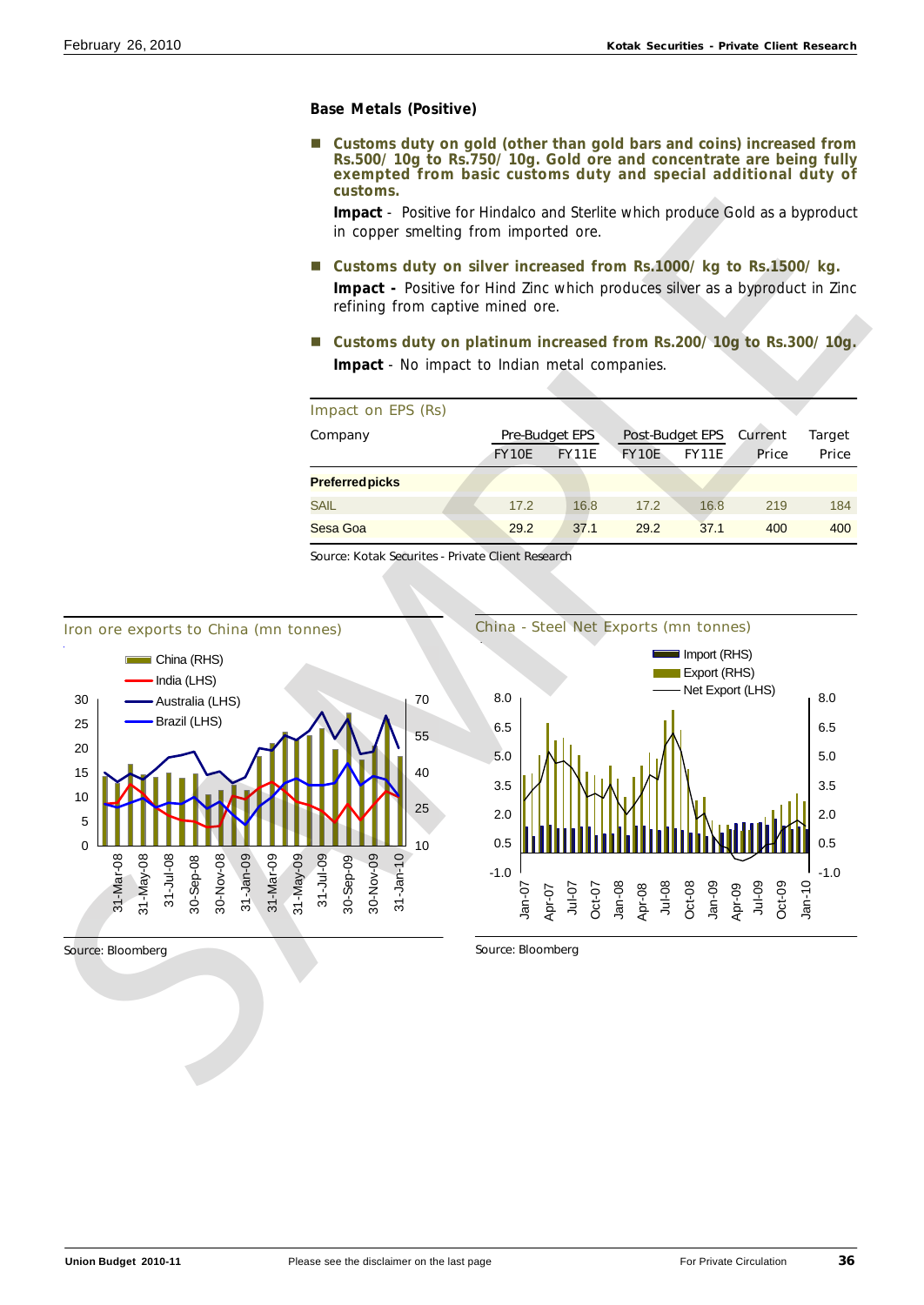Private placement of debt

![](_page_36_Figure_3.jpeg)

Source: RBI

![](_page_36_Figure_5.jpeg)

Source: RBI

# **NBFCs**

# BUDGET HIGHLIGHTS & IMPACT

### n **RBI to consider issue of new banking licenses to private corporate and NBFCs**

**Impact:** The move is positive for leading non-banking financial institutions in India who have been pitching for a banking license to expand their scale of operations. We opine the move will be more positive for NBFCs with strong balance sheet and strong asset quality. Our preferred pick in this space will be IDFC, which has a strong balance sheet and net NPA of 0.2%.

# **Increased allocation towards infrastructure development**

**Impact:** Continuing thrust on infrastructure development is positive for overall infrastructure development space. This will offer attractive opportunity to domestic specialised financing institution to participate in development by way of project financing as well as equity investment. The infrastructure development allocation has been increased to 46% of the total planned allocation to Rs.1.73trn.

Allocation to road infrastructure development has been increased by 13% to Rs.198bn from Rs.175.2bn, which is significantly positive for NBFCs financing and investing in road development projects. Besides this, IIFCL will also continue to provide long-term financial assistance to infrastructure projects. It will also continue to provide refinancing assistance to banks for lending to infrastructure projects. The take-out financing scheme announced in the previous budget is expected to initially provide finance for about Rs 250bn.

### n **Extended the 1% interest subvention scheme on housing finance upto Rs. 1mn**

**Impact:** With government's thrust on increasing affordable housing and to continue stimulating small ticket home loan borrowers, the budget has extended till March 31, 2011, the 1% interest subvention scheme on housing loan upto Rs.1mn, where the cost of the house does not exceed Rs.2mn. Government will provide Rs7.bn for this scheme for the year 2010-11.

The scheme was implemented through scheduled commercial banks and housing finance companies. We opine that, the move will be significantly positive for the housing finance companies in maintaining the traction in the mortgage loan growth in India.

# ■ Transportation of cereals, and pulses by road will be exempted from **service tax**

**Impact:** The move is materially positive for individuals and small truck operators engaged in the road transportation (particularly agri-commodities) in the Indian hinterlands. This will attract increased participation in the transportation space. Moreover, we are of the view that, it will encourage small truck operators to expand their fleet size, which will indirectly offer lucrative opportunity to companies providing financial assistance for vehicles used in such transportation.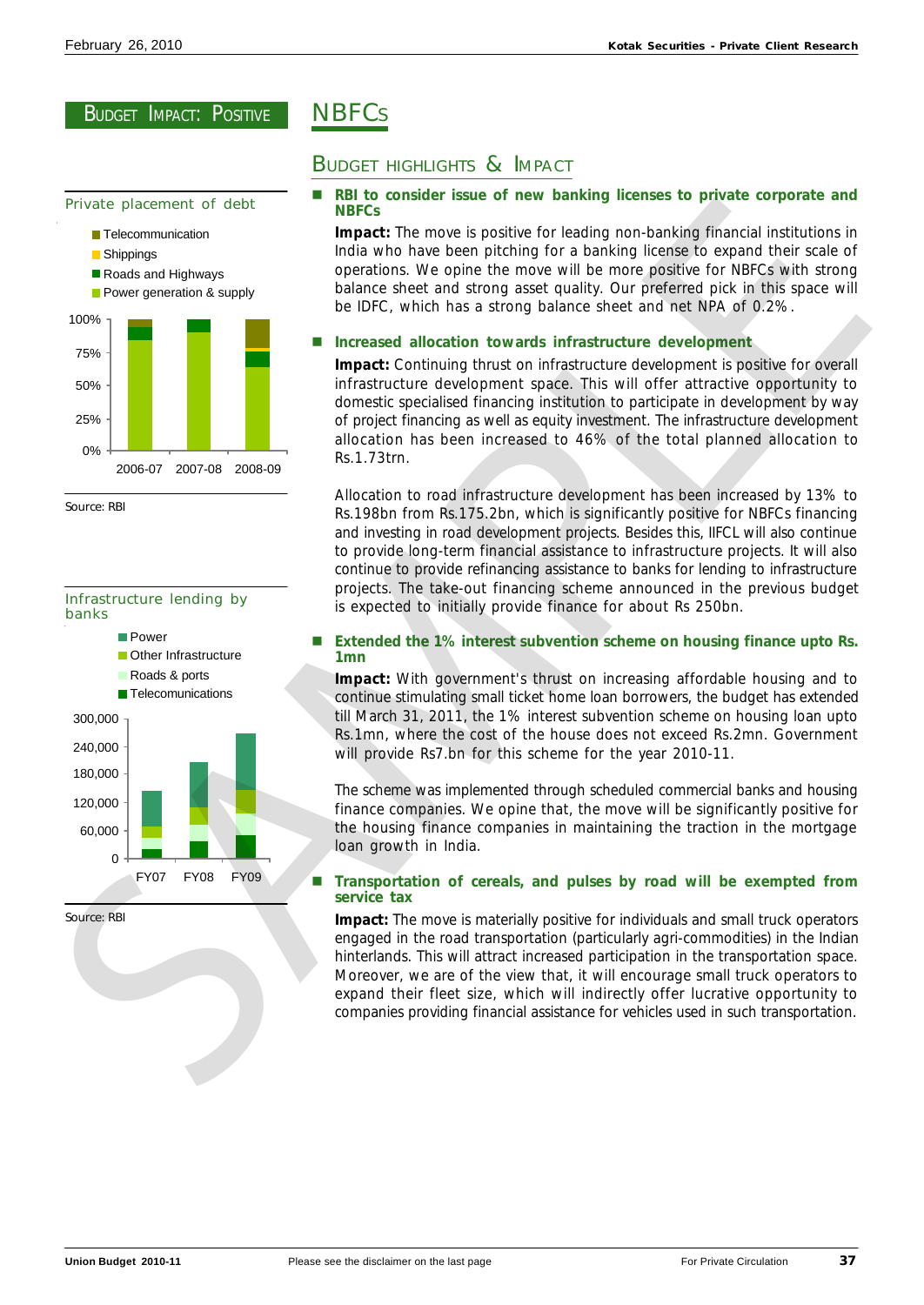| Impact on ABV (Rs)                  |       |                |       |                         |       |               |
|-------------------------------------|-------|----------------|-------|-------------------------|-------|---------------|
| Company                             |       | Pre-Budget ABV |       | Post-Budget ABV Current |       | <b>Target</b> |
|                                     | FY10E | <b>FY11E</b>   | FY10E | FY11E                   | Price | Price         |
| <b>Preferredpicks</b>               |       |                |       |                         |       |               |
| <b>Shriram Transport Finance</b>    | 152   | 187            | 152   | 187                     | 460   | 585           |
| <b>M&amp;M Financial services</b>   | 156   | 182            | 156   | 182                     | 336   | 410           |
| <b>LIC Housing Finance</b>          | 363   | 409            | 363   | 409                     | 753   | 930           |
| <b>IDFC</b>                         | 54    | 61             | 54    | 61                      | 160   | 175           |
| <b>Others</b>                       |       |                |       |                         |       |               |
| <b>HDFC</b>                         | 502   | 558            | 502   | 558                     | 2,500 | 2,996         |
| <b>PFC</b>                          | 110   | $122$          | 110   | 122                     | 247   | 245           |
|                                     |       |                |       |                         |       |               |
| <b>SREI Infrastructure Finance*</b> | $101$ | $110$          | 101   | 110                     | 65    |               |
|                                     |       |                |       |                         |       |               |
|                                     |       |                |       |                         |       |               |
|                                     |       |                |       |                         |       |               |
|                                     |       |                |       |                         |       |               |
|                                     |       |                |       |                         |       |               |
|                                     |       |                |       |                         |       |               |
|                                     |       |                |       |                         |       |               |
|                                     |       |                |       |                         |       |               |
|                                     |       |                |       |                         |       |               |
|                                     |       |                |       |                         |       |               |
|                                     |       |                |       |                         |       |               |
|                                     |       |                |       |                         |       |               |
|                                     |       |                |       |                         |       |               |
|                                     |       |                |       |                         |       |               |
|                                     |       |                |       |                         |       |               |
|                                     |       |                |       |                         |       |               |
|                                     |       |                |       |                         |       |               |
|                                     |       |                |       |                         |       |               |
|                                     |       |                |       |                         |       |               |
|                                     |       |                |       |                         |       |               |
|                                     |       |                |       |                         |       |               |
|                                     |       |                |       |                         |       |               |
|                                     |       |                |       |                         |       |               |
|                                     |       |                |       |                         |       |               |
|                                     |       |                |       |                         |       |               |
|                                     |       |                |       |                         |       |               |
|                                     |       |                |       |                         |       |               |
|                                     |       |                |       |                         |       |               |
|                                     |       |                |       |                         |       |               |
|                                     |       |                |       |                         |       |               |
|                                     |       |                |       |                         |       |               |
|                                     |       |                |       |                         |       |               |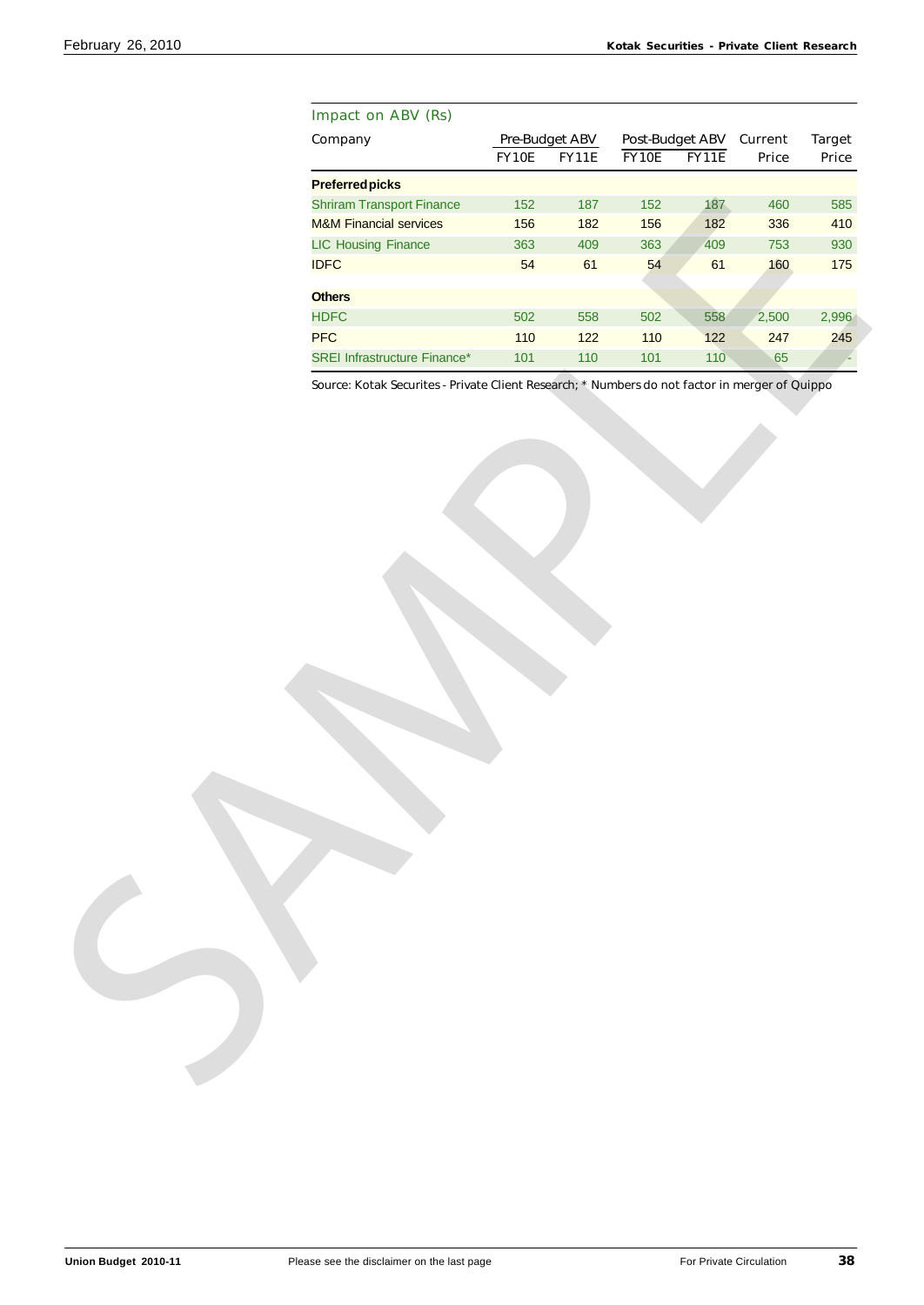BUDGET IMPACT: NEUTRAL

![](_page_38_Figure_3.jpeg)

![](_page_38_Figure_5.jpeg)

![](_page_38_Figure_7.jpeg)

# OIL & GAS

# BUDGET HIGHLIGHTS & IMPACT

# **Petroleum pricing policy**

# n **Basic customs duty increased to 5% on crude petroleum and 7.5% for petrol and diesel**

# ■ Central excise duty enhanced by Re.1 each on petrol and diesel

# n **MAT increased form 15% to 18%**

| 160<br>120<br>80<br>40<br>$Jan-08$<br>$Jan-10$<br>$May-08$<br>$May-09$<br>$Jan-09$<br>$Sep-09$<br>$Sep-08$<br>Source: Bloomberg<br>Naphtha (\$/MT)<br>1,400<br>1,050<br>700 | <b>Impact:</b> The government would consider the recommendations of the expert<br>group i.e. Mr. Kirit Parekh committee, for a viable and sustainable system of<br>pricing petroleum products. This point to the fact that the government is looking<br>to link the prices of petrol and diesel to market prices, which is positive for<br>oil producing companies (ONGC, Oil India) and oil marketing companies (IOC,<br>HPCL, BPCL).<br>Basic customs duty increased to 5% on crude petroleum and 7.5% for<br>petrol and diesel<br>Impact: The restoration of basic customs duty of 5% on crude petroleum and<br>7.5% for petrol and diesel is negative for oil marketing companies as now<br>they will have to pay more duties while the price at which they can sell is capped.<br>However this is positive for ONGC and Oil India as they benchmark the crude<br>oil they produce to import parity prices.<br>Central excise duty enhanced by Re.1 each on petrol and diesel<br>Impact: The budget has imposed additional Re.1 central excise duty on petrol<br>and diesel. This is negative for oil marketing companies as now they will have<br>to pay more duties while the price at which they can sell is capped. Although<br>the government has also increased the retail price of petrol by Rs.2.7 per liter<br>and diesel by Rs.2.6 per liter, we feel that this is not enough to offset their<br>under realization, hike in basic customs duty and hike in central excise duty<br>and thus the oil marketing companies will continue to bleed. |                                |              |                          |              |                  |                        |
|-----------------------------------------------------------------------------------------------------------------------------------------------------------------------------|--------------------------------------------------------------------------------------------------------------------------------------------------------------------------------------------------------------------------------------------------------------------------------------------------------------------------------------------------------------------------------------------------------------------------------------------------------------------------------------------------------------------------------------------------------------------------------------------------------------------------------------------------------------------------------------------------------------------------------------------------------------------------------------------------------------------------------------------------------------------------------------------------------------------------------------------------------------------------------------------------------------------------------------------------------------------------------------------------------------------------------------------------------------------------------------------------------------------------------------------------------------------------------------------------------------------------------------------------------------------------------------------------------------------------------------------------------------------------------------------------------------------------------------------------------------|--------------------------------|--------------|--------------------------|--------------|------------------|------------------------|
| <b>Mayne</b><br>350<br>$Jan-10$<br>$Jan-08$<br>$May-08$<br>$May-09$<br>Jan-09<br>$Sep-09$<br>$Sep-08$                                                                       | MAT increased form 15% to 18%<br>Impact: This is negative for Reliance Industries and Cairn India as they would<br>have to pay higher rate of tax thereby lead to increased cash outflow. However<br>the impact of MAT increase would be marginal as it would be partly<br>counterbalanced by a cut in surcharge from 10% to 7.5%.                                                                                                                                                                                                                                                                                                                                                                                                                                                                                                                                                                                                                                                                                                                                                                                                                                                                                                                                                                                                                                                                                                                                                                                                                           |                                |              |                          |              |                  |                        |
|                                                                                                                                                                             |                                                                                                                                                                                                                                                                                                                                                                                                                                                                                                                                                                                                                                                                                                                                                                                                                                                                                                                                                                                                                                                                                                                                                                                                                                                                                                                                                                                                                                                                                                                                                              |                                |              |                          |              |                  |                        |
| Source: Bloomberg                                                                                                                                                           | Impact on EPS (Rs)<br>Company                                                                                                                                                                                                                                                                                                                                                                                                                                                                                                                                                                                                                                                                                                                                                                                                                                                                                                                                                                                                                                                                                                                                                                                                                                                                                                                                                                                                                                                                                                                                | Pre-Budget EPS<br><b>FY10E</b> | <b>FY11E</b> | Post-Budget EPS<br>FY10E | <b>FY11E</b> | Current<br>Price | <b>Target</b><br>Price |
| <b>Natural Gas (\$/MMBTU)</b>                                                                                                                                               | <b>Preferred picks</b>                                                                                                                                                                                                                                                                                                                                                                                                                                                                                                                                                                                                                                                                                                                                                                                                                                                                                                                                                                                                                                                                                                                                                                                                                                                                                                                                                                                                                                                                                                                                       |                                |              |                          |              |                  |                        |
|                                                                                                                                                                             | <b>GSPL</b>                                                                                                                                                                                                                                                                                                                                                                                                                                                                                                                                                                                                                                                                                                                                                                                                                                                                                                                                                                                                                                                                                                                                                                                                                                                                                                                                                                                                                                                                                                                                                  | 5.1                            | 5.3          | 5.1                      | 5.3          | 85               | 100                    |
| 16.0 $-1$                                                                                                                                                                   | <b>Petronet LNG</b>                                                                                                                                                                                                                                                                                                                                                                                                                                                                                                                                                                                                                                                                                                                                                                                                                                                                                                                                                                                                                                                                                                                                                                                                                                                                                                                                                                                                                                                                                                                                          | 7.1                            | 8.0          | 7.1                      | 8.0          | 74               | 80                     |
| 12.0                                                                                                                                                                        | <b>Others</b>                                                                                                                                                                                                                                                                                                                                                                                                                                                                                                                                                                                                                                                                                                                                                                                                                                                                                                                                                                                                                                                                                                                                                                                                                                                                                                                                                                                                                                                                                                                                                |                                |              |                          |              |                  |                        |
| 8.0                                                                                                                                                                         | <b>IGL</b>                                                                                                                                                                                                                                                                                                                                                                                                                                                                                                                                                                                                                                                                                                                                                                                                                                                                                                                                                                                                                                                                                                                                                                                                                                                                                                                                                                                                                                                                                                                                                   | 16.1                           | 19.0         | 16.1                     | 19.0         | 208              | 200                    |

Source: Bloomberg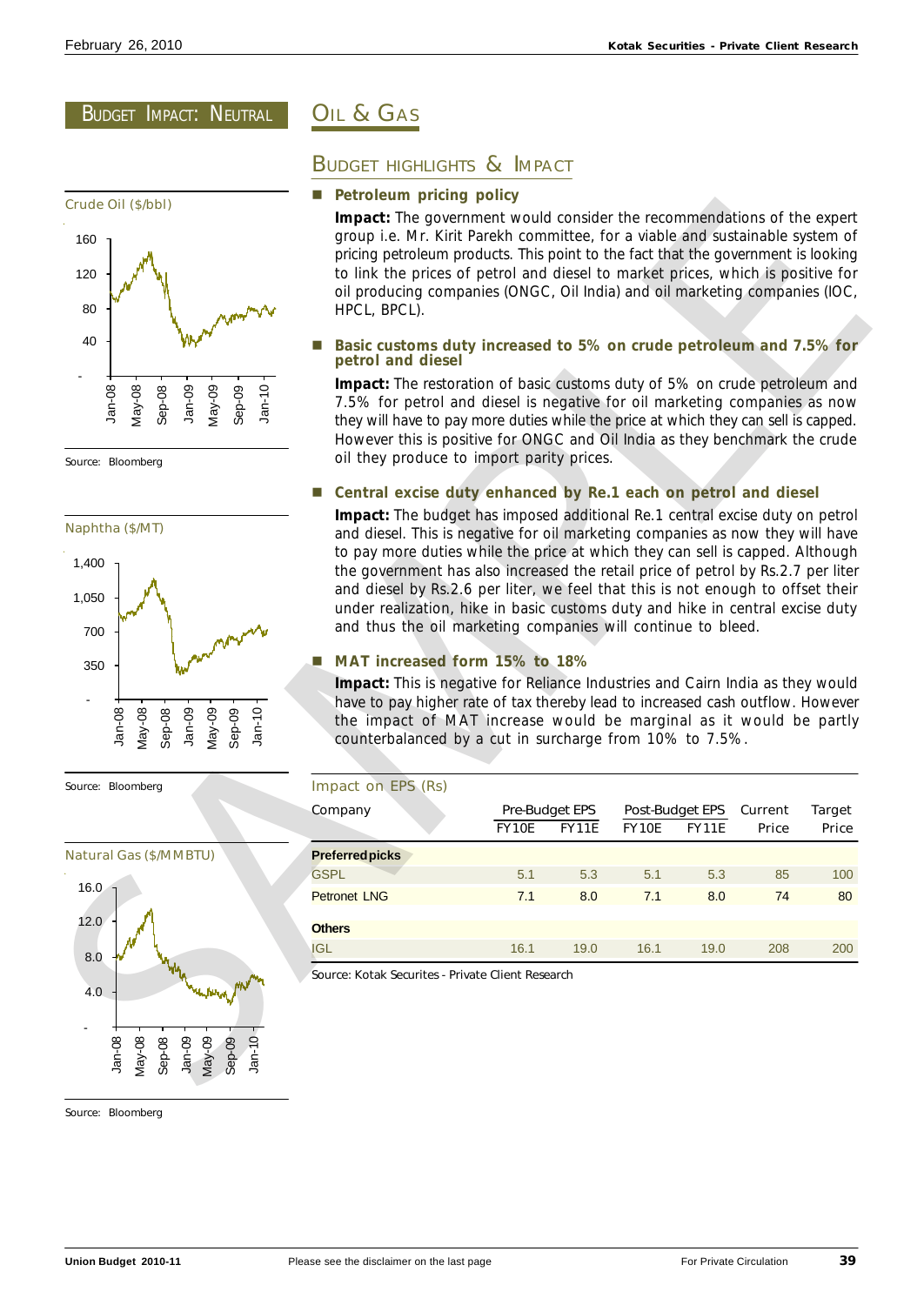# BUDGET IMPACT: NEUTRAL

# PHARMACEUTICALS

# BUDGET HIGHLIGHTS & IMPACT

■ Increase in deduction incurred for R&D purpose

**Impact:** Weighted deduction on R&D expenses incurred in-house has been enhanced from 150% to 200%. Positive for various pharma companies as R&D forms a critical part of their operations. Interests in detailed meanter on the beat purpose from the state of the state of the state of the state of the state of the state of the state of the state of the state of the state of the state of the state of the state o

■ Partial roll back of excise duty

**Impact:** Increase in excise duty for bulk drugs from 8% to 10%; but the impact would be neutral as they can claim MODVAT.

 $\blacksquare$  Increase in MAT

**Impact:** MAT increased from 15% to 18%. Negative for most Pharma companies.

**We do not have active coverage on Pharma sector**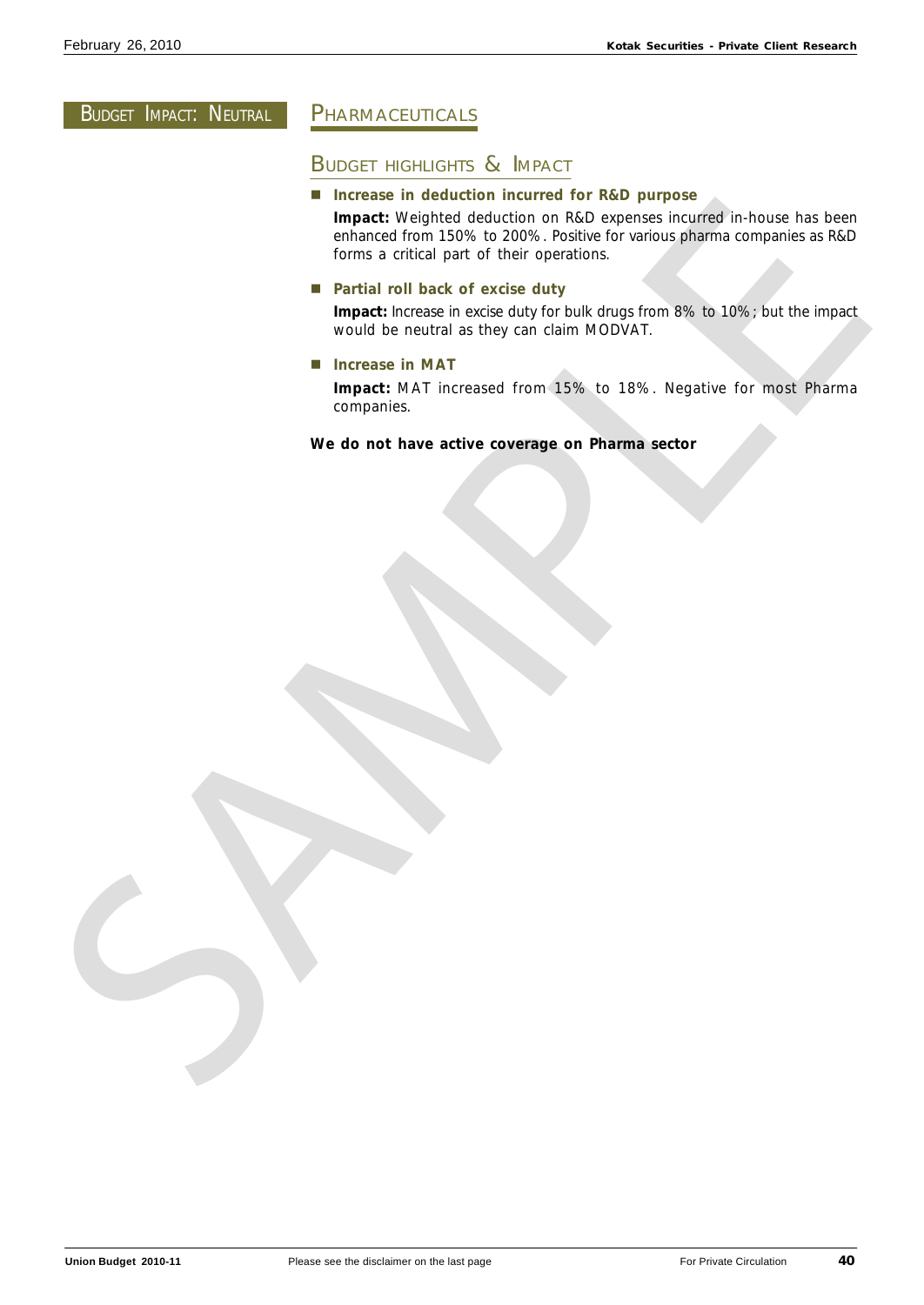# BUDGET IMPACT: NEGATIVE

# POWER

# BUDGET HIGHLIGHTS & IMPACT

### n **Increase in MAT rate from 15% to 18%:**

**Impact:** Power utilities covered under the regulated return model as prescribed by the CERC are allowed to pass-through the MAT. Hence, while tax payment will go up due to increase in MAT but there will not be an impact on profits as the increase in MAT would be recovered through higher regulated tariffs. No impact on PGCIL, NHPC and NTPC.

Power utilities not covered under regulated return criteria and awarded under tariff based bidding model, could be impacted to the extent of increase in MAT. However, there is a "Change in law" clause embedded in the PPA agreement, which may get triggered allowing these utilities to adjust tariff upwards in view of increased tax incidence. UMPPs of Tata Power and Reliance Power could thus be protected.

However, utilities operating as merchant power capacity will see an increase in tax incidence. This will pull down the IRR of merchant power capacities. Negative for JSPL, Navbharat Ventures, RPL, Lanco Infratech, JSW Energy, Adani Power and Indiabulls Power.

# 20000 26000 32000 38000 44000 50000 FY09 FY10 FY11 FY12 FY13

Source: Company

# Increase in cess on coal of Rs 50 per ton for domestic as well as imports: **Impact:** Power utilities covered under the regulated return as prescribed by

the CERC are allowed to pass-through any increase in fuel costs. Hence NTPC would not be affected.

However, utilities operating as merchant units should see their fuel costs going up. To what extent the utilities are compensated in terms of higher tariffs would depend on spot tariff rates which are based on supply-demand forces. Negative for JSPL, Navbharat Ventures, Lanco Infratech, JSW Energy, Adani Power and Indiabulls Power.

![](_page_40_Figure_13.jpeg)

| Impact on EPS (Rs) |                       |              |                         |       |       |              |
|--------------------|-----------------------|--------------|-------------------------|-------|-------|--------------|
| Company            | <b>Pre-Budget EPS</b> |              | Post-Budget EPS Current |       |       | Target       |
|                    | <b>FY10E</b>          | <b>FY11E</b> | <b>FY10E</b>            | FY11E | Price | <b>Price</b> |
| NTPC               | 112                   | 12.1         | 11.2 <sub>2</sub>       | 121   | 205   | 216          |

Source: Kotak Securites - Private Client Research

NTPC's installed capacity (MW)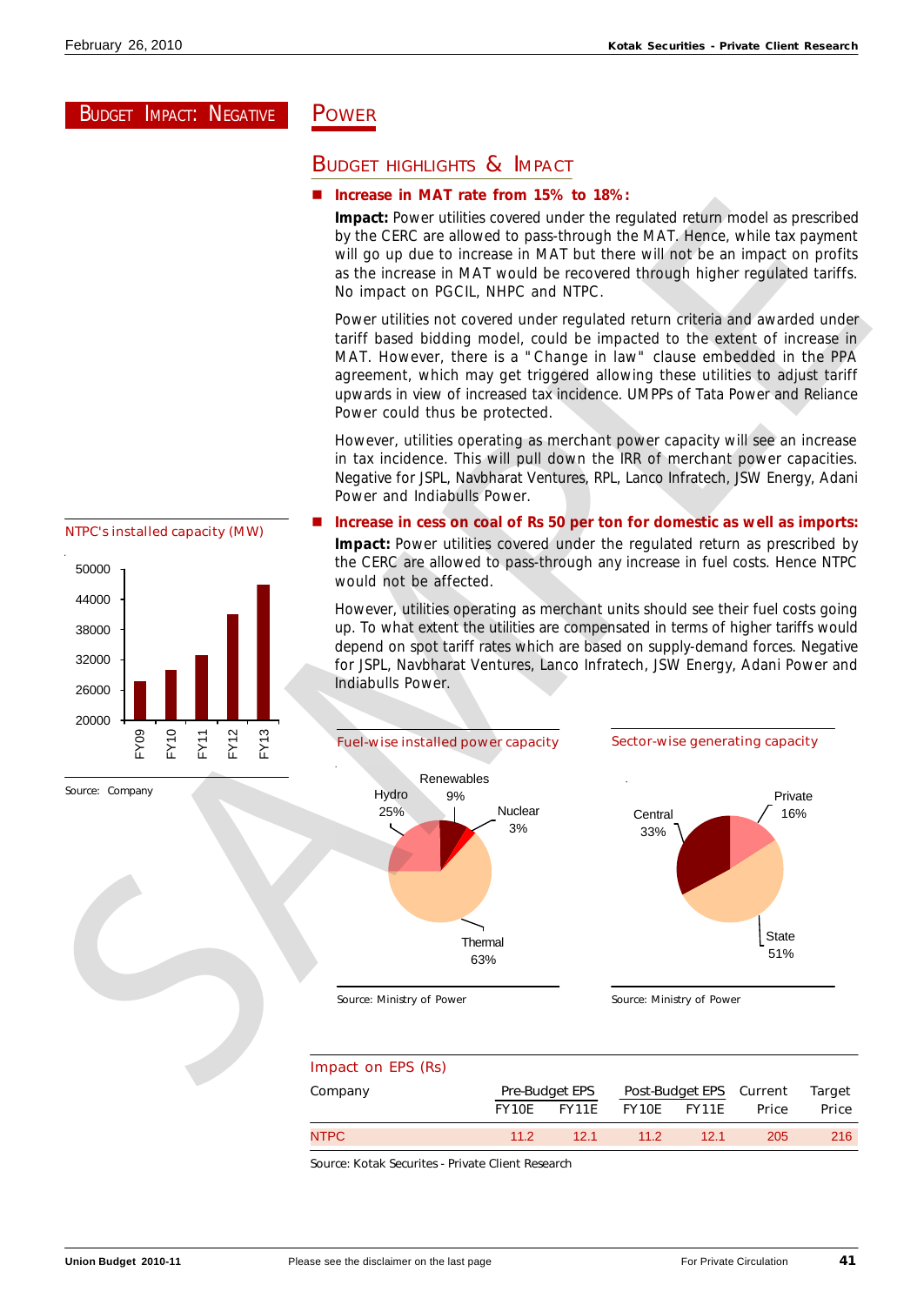# BUDGET IMPACT: NEGATIVE

# **REAL ESTATE**

# BUDGET HIGHLIGHTS & IMPACT

# n **Service tax charged on additional services provided by builders**

**Impact:** Negative. Certain additional services provided by the builder to the prospective buyers have come under the gamut of service tax such as providing preferential location or any incremental service being provided on extra charges. Along with this, for under construction properties where completion certificate has not been obtained from the required authorities, construction activity would come under service tax net. There is lot of ambiguity regarding levy of service tax but most of the developers already pay service tax for the construction activity. Over and above that, any additional service being provided by the builder will come under service tax net. Players which were not paying service tax on the construction activity will now have to charge service tax from the buyers. This is likely to increase the overall cost of the property for the prospective buyer and will result in reducing the demand. Some control and the property of the property of the shortage of the shortage of the shortage of the shortage of the shortage of the shortage of the shortage of the shortage of the shortage of the shortage of the shortage

# **Service tax on renting of vacant land**

**Impact:** Negative. Service tax will also be levied on renting of vacant land where there is an agreement between the lessor and lessee for undertaking construction during the tenure of the lease. This is also expected to be negative for builders who were entering into land development agreement with land owners for constructing projects rather than buying the land on their own books.

# n **Higher disposable income to spur demand**

**Impact:** Positive. Due to increase in the exemption limits on personal income tax for individuals, disposable income is expected to increase. This is likely to result in higher demand for the real estate sector.

# n **Interest subvention extension till March 31, 2011**

**Impact:** Positive. Interest subvention on housing loans up to Rs.10 lakhs where the cost of the house does not exceed Rs.20 lakhs has been extended till March 31, 2011. This would be positive for players focused on low cost housing.

![](_page_41_Figure_13.jpeg)

# Rural housing shortage (mn units)

![](_page_41_Figure_15.jpeg)

Source: Industry

Source: Industry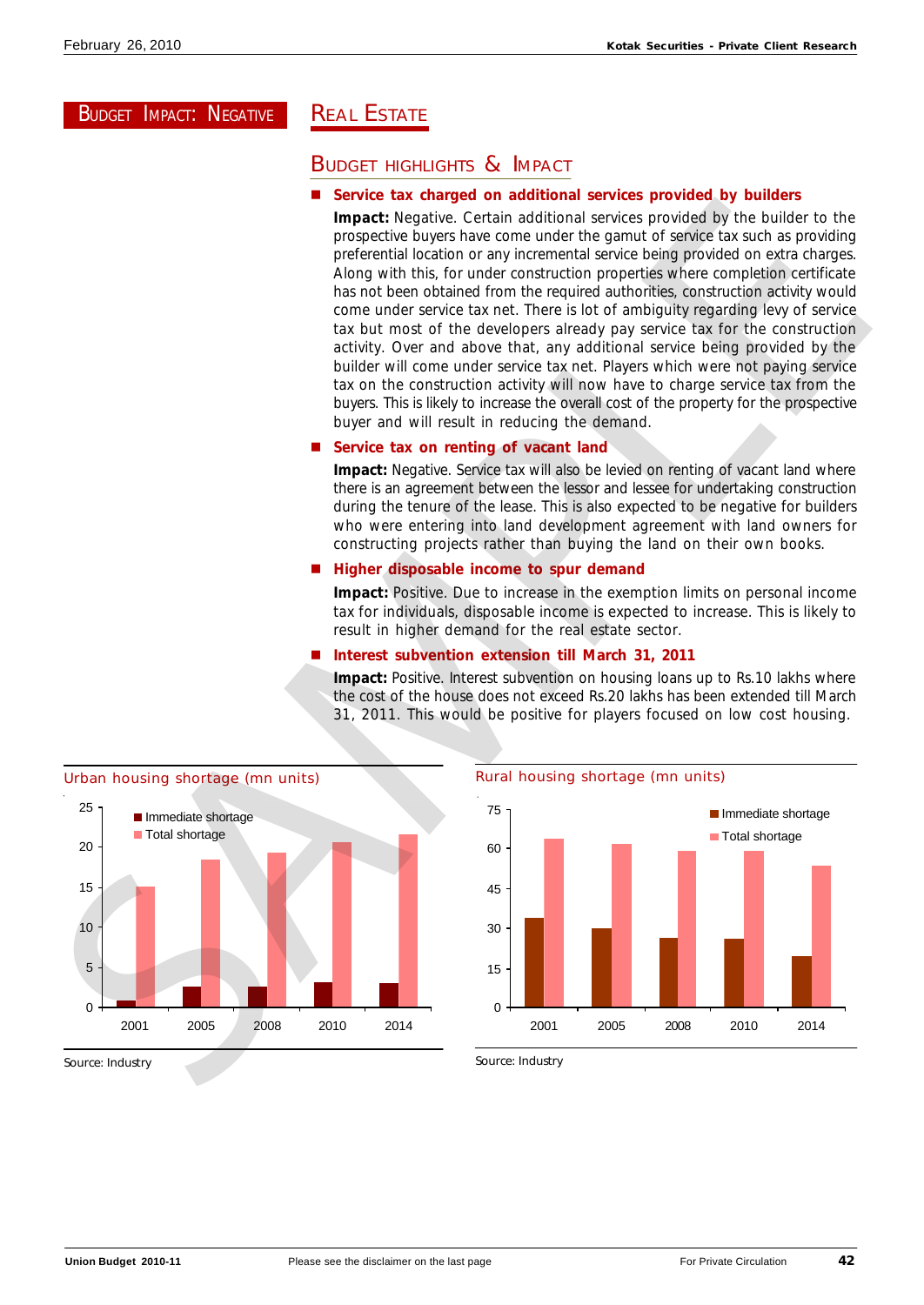# ■ Extension of project completion time for claiming deduction on profits

**Impact:** Positive. In order to avail tax benefits under Section 80IB, project completion time has been extended from 4 years from the end of the financial year in which the project was approved to 5 years now. Along with this, built up area of shops and other commercial establishments, for availing tax benefits, has also been increased to 3 per cent of the aggregate built-up area of the housing project or 5000 sq. ft., whichever is higher.

### ■ Higher allocation for Rajiv Awas Yojana

**Impact:** Positive. Allocation for Rajiv Awas Yojana has been increased from Rs 1.5bn last year to Rs 12.7 bn for 2010-11. This scheme intends to make country slum free in the five year period. This is expected to be positive for players focused on rural housing and slum rehabilitation projects like HDIL, Unitech, Akruti Nirman etc. **Max do the interference of the play are correlated** to the aggregate built-up with one through property and finder and the **Higginst Leveland King the Higginst Leveland King the State Weight and State Unit State Level in**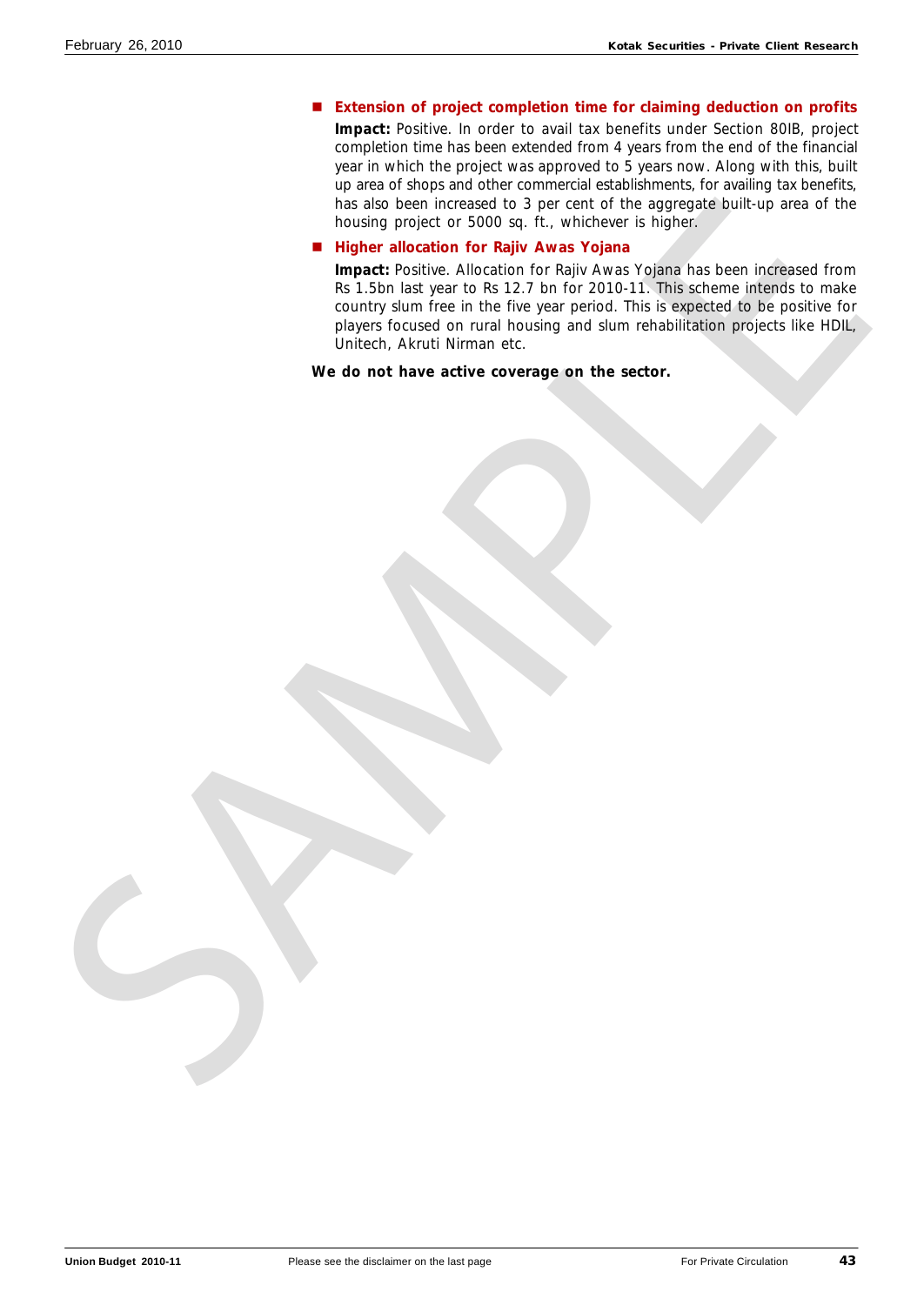# **RETAIL**

# BUDGET HIGHLIGHTS & IMPACT

# ■ Higher disposable income due to higher tax exemption to spur growth **Impact:** Impact: Positive. Due to increase in the exemption limits on personal

income tax for individuals, disposable income is expected to increase. This is expected to result in higher spending power as well as consumption, thereby benefiting retail sector.

# ■ Boost in GDP growth to spur consumption

**Impact:** Positive. Continued measures of government to boost GDP growth are expected to drive Indian consumerism. This is likely to be positive for the retail sector.

# **We do not have active coverage on the sector.**

![](_page_43_Figure_10.jpeg)

### Segmentwise size of retail market (2008-09) - (Rs bn) 0 60 120 180 240 Super markets Hyper markets Departmental store Textiles Consumer durable Paper and stationary Personal care Footwear Communication Hard furnishings

Source: Industry

Source: Industry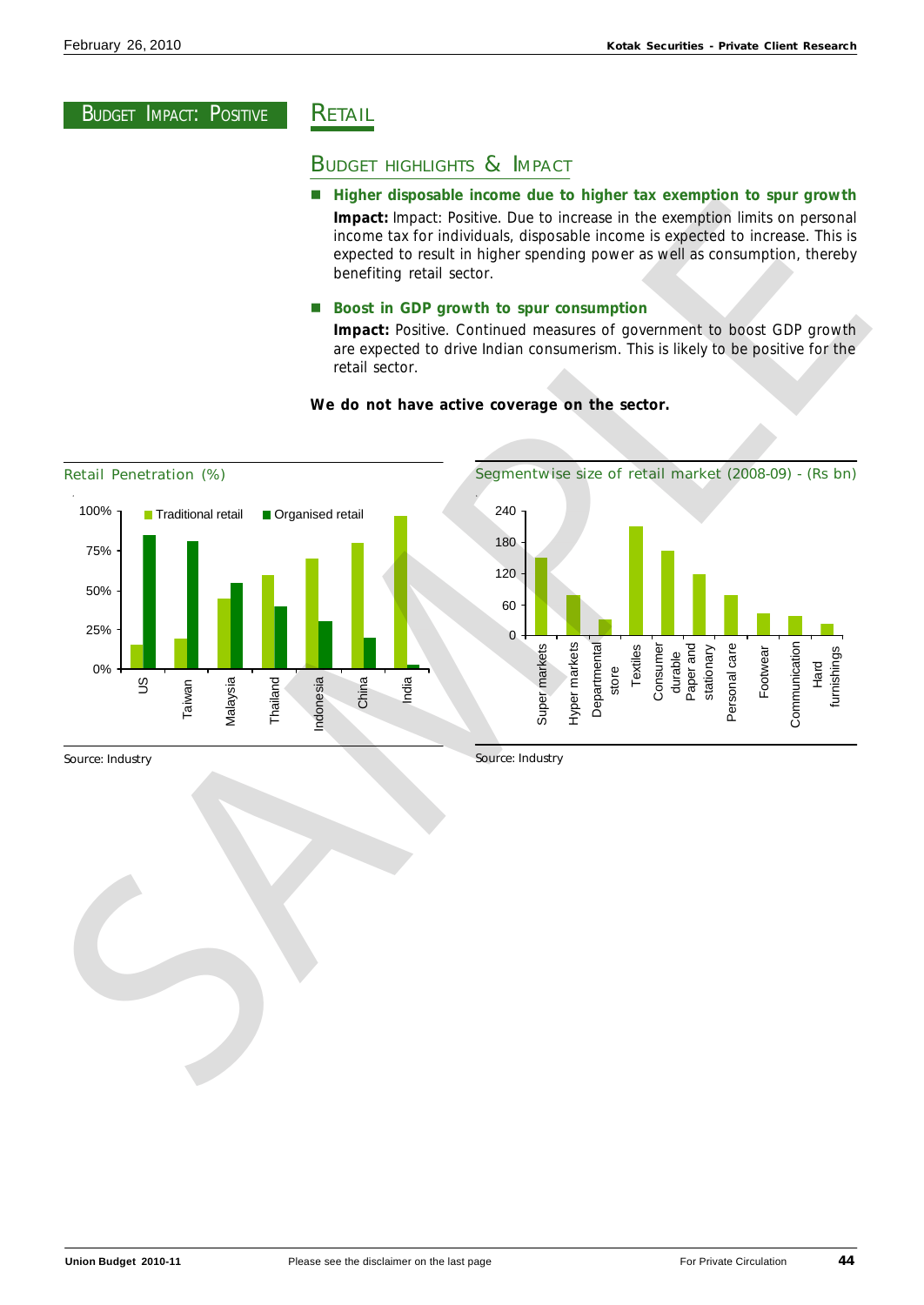# BUDGET IMPACT: NEUTRAL

![](_page_44_Figure_3.jpeg)

Source: Ministry of Textiles

![](_page_44_Figure_5.jpeg)

![](_page_44_Figure_6.jpeg)

# **TEXTILES**

# BUDGET HIGHLIGHTS & IMPACT

### n **Rs. 2 bn for Tirupur knitwear industry**

**Impact:** The budget has given a one-time grant of Rs.2 bn to the Government of Tamil Nadu towards the cost of installation of a zero liquid discharge system at Tirupur to sustain knitwear industry.

# n **Skill development program**

**Impact:** An extensive skill development program has been introduced in the textile and garment sector by leveraging the strength of existing institutions and instruments of the Textile Ministry and this will train 30 lakh persons over 5 years. This is positive as the textile industry would get skilled labor which will improve productivity and efficiency.

# n **Surcharge on companies down by 2.5% to 7.5%**

**Impact:** The surcharge on the companies has been brought down by 2.5% from 10% to 7.5%. This is positive for all the companies as it would lead to lower tax outgo, though marginal in nature.

# n **Increase in excise duty from 8%to 10%**

**Impact:** The budget has increased the excise duty on PTA, MEG, man made fiber and yarn like POY from 8% to 10%. However this is a modvatable item and thus we do not expect any negative impact on the profitability of the companies. Ultimately the increased cost would be passed onto the customers; however we do not expect it to have major impact on demand of man made fibers.

# n **Exemption of 4% CVD for pre-packed ready made garments**

**Impact:** The budget has exempted the payment of 4% special CVD on import of pre-packed ready made garments. This can lead to more import of prepacked ready made garments thereby impacting local supply.

![](_page_44_Figure_19.jpeg)

Source: Ministry of Textiles

### Impact on EPS (Rs)

| Company                |              | <b>Pre-Budget EPS</b> |              | Post-Budget EPS Current |       | Target       |
|------------------------|--------------|-----------------------|--------------|-------------------------|-------|--------------|
|                        | <b>FY10E</b> | FY11E                 | <b>FY10E</b> | <b>FY11E</b>            | Price | <b>Price</b> |
| <b>Preferred picks</b> |              |                       |              |                         |       |              |
| <b>JBF</b> Industries  | 35.0         | 41.0                  | 35.0         | 41.0                    | 99    | 150          |

Source: Kotak Securites - Private Client Research

Source: Ministry of Textiles; Kotak Securities - Private Client Research